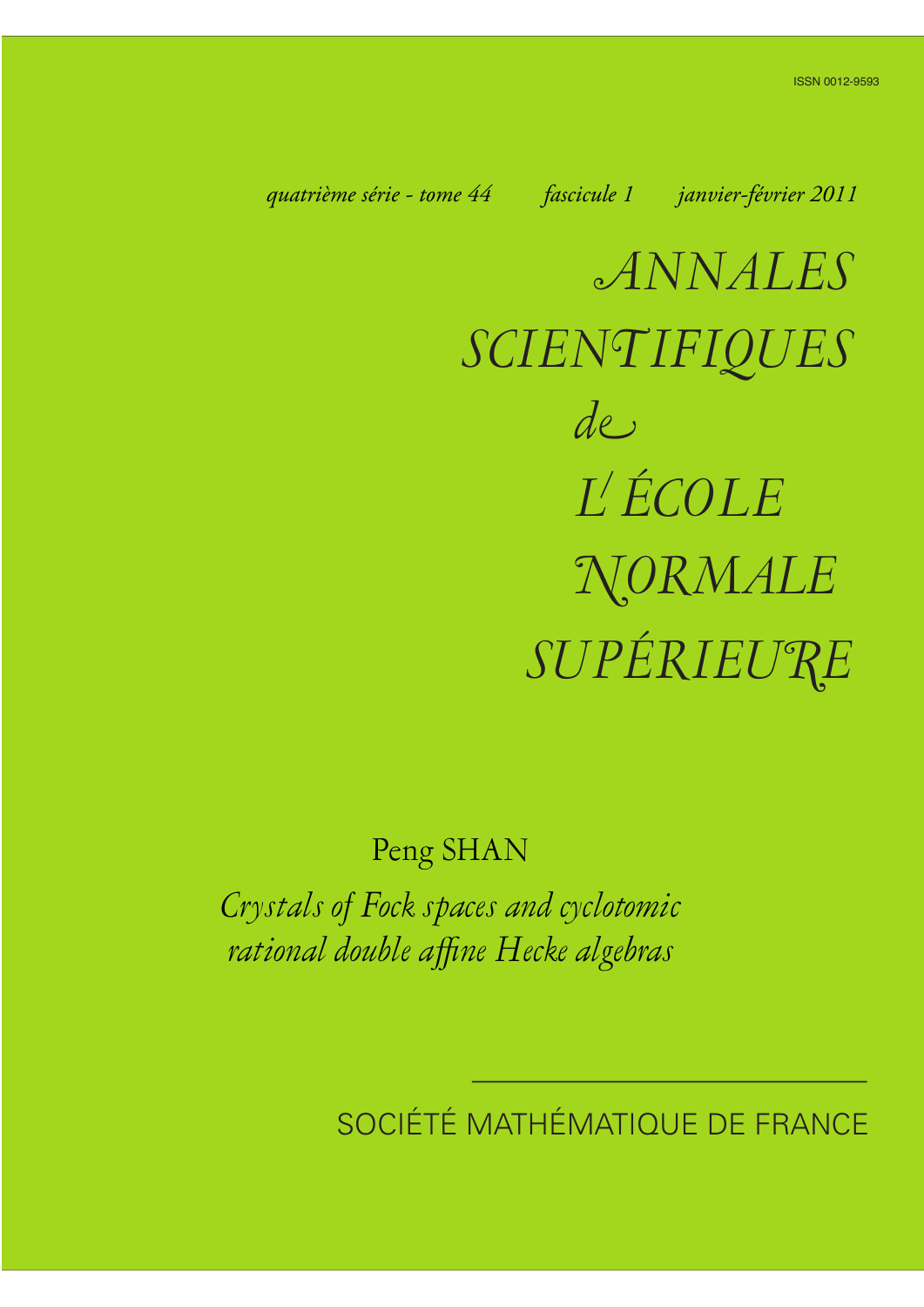*Ann. Scient. Éc. Norm. Sup.* 4 e série, t. 44, 2011, p. 147 à 182

# CRYSTALS OF FOCK SPACES AND CYCLOTOMIC RATIONAL DOUBLE AFFINE HECKE ALGEBRAS

# BY PENG SHAN

ABSTRACT. – We define the *i*-restriction and *i*-induction functors on the category  $\theta$  of the cyclotomic rational double affine Hecke algebras. This yields a crystal on the set of isomorphism classes of simple modules, which is isomorphic to the crystal of a Fock space.

Résumé. – On définit les foncteurs de *i*-restriction et *i*-induction sur la catégorie  $\emptyset$  des algèbres de Hecke doublement affines rationnelles cyclotomiques. Ceci donne lieu à un cristal sur l'ensemble des classes d'isomorphismes de modules simples, qui est isomorphe au cristal d'un espace de Fock.

# **Introduction**

In  $[1]$ , S. Ariki defined the *i*-restriction and *i*-induction functors for cyclotomic Hecke algebras. He showed that the Grothendieck group of the category of finitely generated projective modules of these algebras admits a module structure over the affine Lie algebra of type  $A^{(1)}$ , with the action of Chevalley generators given by the *i*-restriction and *i*-induction functors.

The restriction and induction functors for rational DAHA's (= double affine Hecke algebras) were recently defined by R. Bezrukavnikov and P. Etingof. With these functors, we give an analogue of Ariki's construction for the category  $\Theta$  of cyclotomic rational DAHA's: we show that as a module over the type  $A^{(1)}$  affine Lie algebra, the Grothendieck group of this category is isomorphic to a Fock space. We also construct a cry[sta](#page-36-0)l [on t](#page-36-1)h[e se](#page-36-2)t of isomorphism classes of simple modules in the category  $\theta$ . It is isomorphic to the crystal of the Fock space. Recall that this Fock space also enters in some conjectural description of the decomposition numbers for the category  $\Theta$  considered here. See [16], [17], [14] for related works.

ANNALES SCIENTIFIQUES DE L'ÉCOLE NORMALE SUPÉRIEURE 0012-9593/01/© 2011 Société Mathématique de France. Tous droits réservés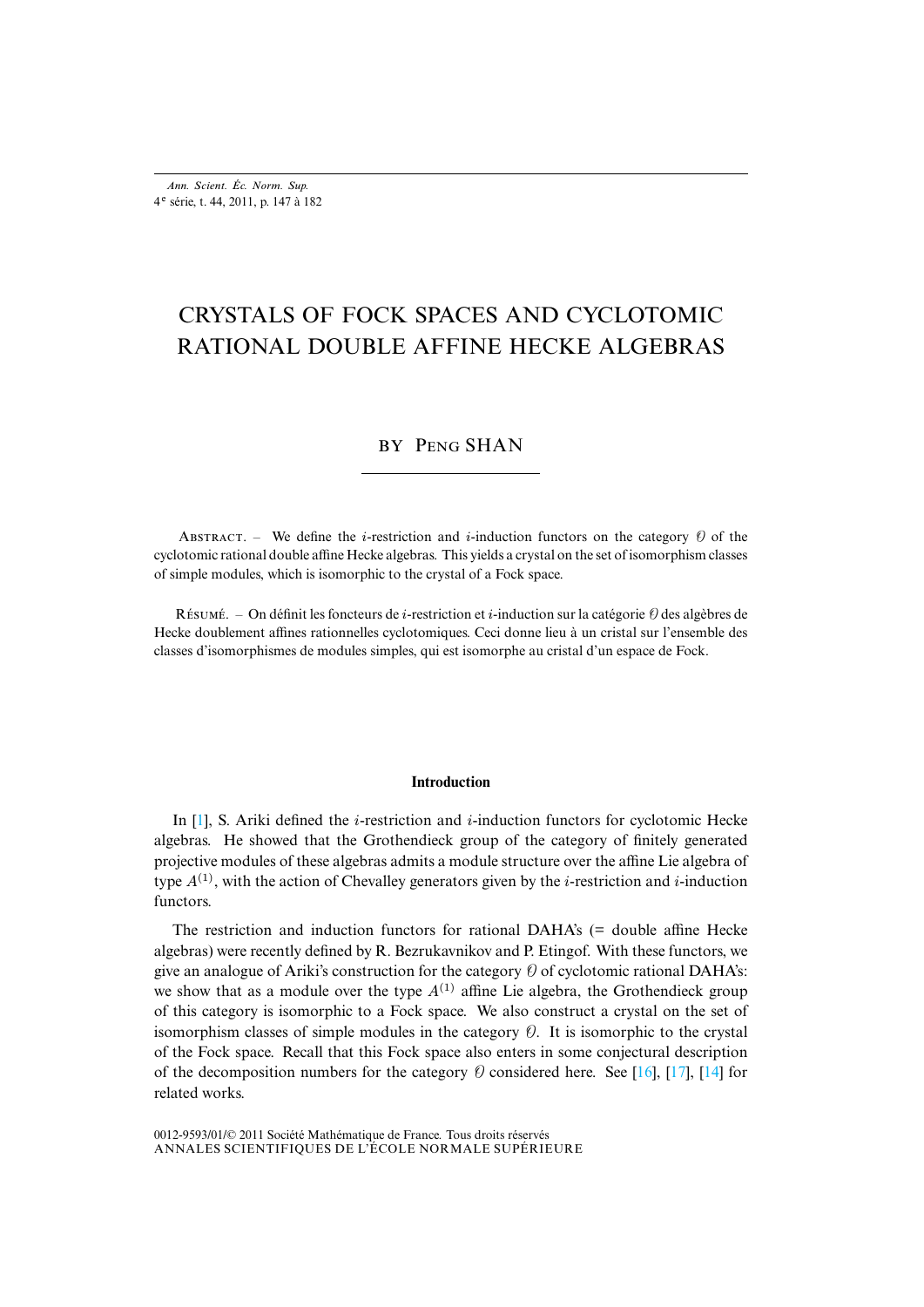#### **Notation**

For A an algebra, we will write A -mod for the category of finitely generated A-modules. For  $f : A \rightarrow B$  an algebra homomorphism from A to another algebra B such that B is finitely generated over A, we will write

$$
f_* : B\operatorname{-mod} \to A\operatorname{-mod}
$$

for the restriction functor and we write

$$
f^*: A\operatorname{-mod} \to B\operatorname{-mod}, \quad M \mapsto B \otimes_A M.
$$

A  $\mathbb C$ -linear category  $\mathscr C$  is called artinian if the Hom sets are finite dimensional  $\mathbb C$ -vector spaces and every object has a finite length. Given an object M in  $\mathcal{A}$ , we denote by soc $(M)$ (resp. head $(M)$ ) the socle (resp. the head) of M, which is the largest semi-simple subobject (quotient) of M.

Let  $\mathscr C$  be an abelian category. The Grothendieck group of  $\mathscr C$  is the quotient of the free abelian group generated by objects in C modulo the relations  $M = M' + M''$  for all objects  $M, M', M''$  in  $\mathcal C$  such that there is an exact sequence  $0 \to M' \to M \to M'' \to 0$ . Let  $K(\mathcal C)$ denote the complexified Grothendieck group, a  $\mathbb{C}$ -vector space. For each object M in  $\mathscr{C}$ , let [M] be its class in  $K(\mathcal{C})$ . Any exact functor  $F : \mathcal{C} \to \mathcal{C}'$  between two abelian categories induces a vector space homomorphism  $K(\mathcal{C}) \to K(\mathcal{C}')$ , which we will denote by F again. Given an algebra A we will abbreviate  $K(A) = K(A \text{-mod}).$ 

Denote by  $\text{Fct}(\mathcal{C}, \mathcal{C}')$  the category of functors from a category  $\mathcal{C}$  to a category  $\mathcal{C}'$ . For  $F \in \text{Fct}(\mathcal{C}, \mathcal{C}')$  write  $\text{End}(F)$  for the ring of endomorphisms of the functor F. We denote by  $1_F : F \to F$  the identity element in End(F). Let  $G \in \text{Fct}(\mathcal{C}', \mathcal{C}'')$  be a functor from  $\mathcal{C}'$  to another category  $\mathcal{C}''$ . For any  $X \in \text{End}(F)$  and any  $X' \in \text{End}(G)$  we write  $X'X : G \circ F \to G \circ F$  for the morphism of functors given by  $X'X(M) = X'(F(M)) \circ$  $G(X(M))$  for any  $M \in \mathcal{C}$ .

Let  $e \geqslant 2$  be an integer and z be a formal parameter. Denote by  $\mathfrak{sl}_e$  the Lie algebra of traceless  $e \times e$  complex matrices. The type  $A^{(1)}$  affine Lie algebra is

$$
\widetilde{\mathfrak{sl}}_e = \mathfrak{sl}_e \otimes \mathbb{C}[z, z^{-1}] \oplus \mathbb{C}c \oplus \mathbb{C}\partial
$$

equipped with the Lie bracket

$$
[\xi \otimes z^m + ac + b\partial, \xi' \otimes z^n + a'c + b'\partial] = [\xi, \xi'] \otimes z^{m+n} + m\delta_{m,-n} \text{tr}(\xi \xi')c + nb \xi' \otimes z^n - mb' \xi \otimes z^m,
$$
  
for  $\xi, \xi' \in \mathfrak{sl}_e, a, a', b, b' \in \mathbb{C}$ . Here  $\text{tr}: \mathfrak{sl}_e \to \mathbb{C}$  is the trace map. Let

$$
\widehat{\mathfrak{sl}}_e = \mathfrak{sl}_e \otimes \mathbb{C}[z, z^{-1}] \oplus \mathbb{C}c.
$$

It is the Lie subalgebra of  $\widetilde{\mathfrak{sl}}_e$  generated by the Chevalley generators

$$
e_i = E_{i,i+1} \otimes 1, \quad f_i = E_{i+1,i} \otimes 1, \quad 1 \le i \le e-1
$$
  

$$
e_0 = E_{e1} \otimes z, \quad f_0 = E_{1e} \otimes z^{-1}.
$$

Here  $E_{ij}$  is the elementary matrix with 1 in the position  $(i, j)$  and 0 elsewhere. Let  $h_i = [e_i, f_i]$  for  $0 \le i \le e-1$ . We consider the Cartan subalgebra

$$
\mathfrak{t}=\bigoplus_{i\in\mathbb{Z}/e\mathbb{Z}}\mathbb{C}h_i\oplus\mathbb{C}\partial,
$$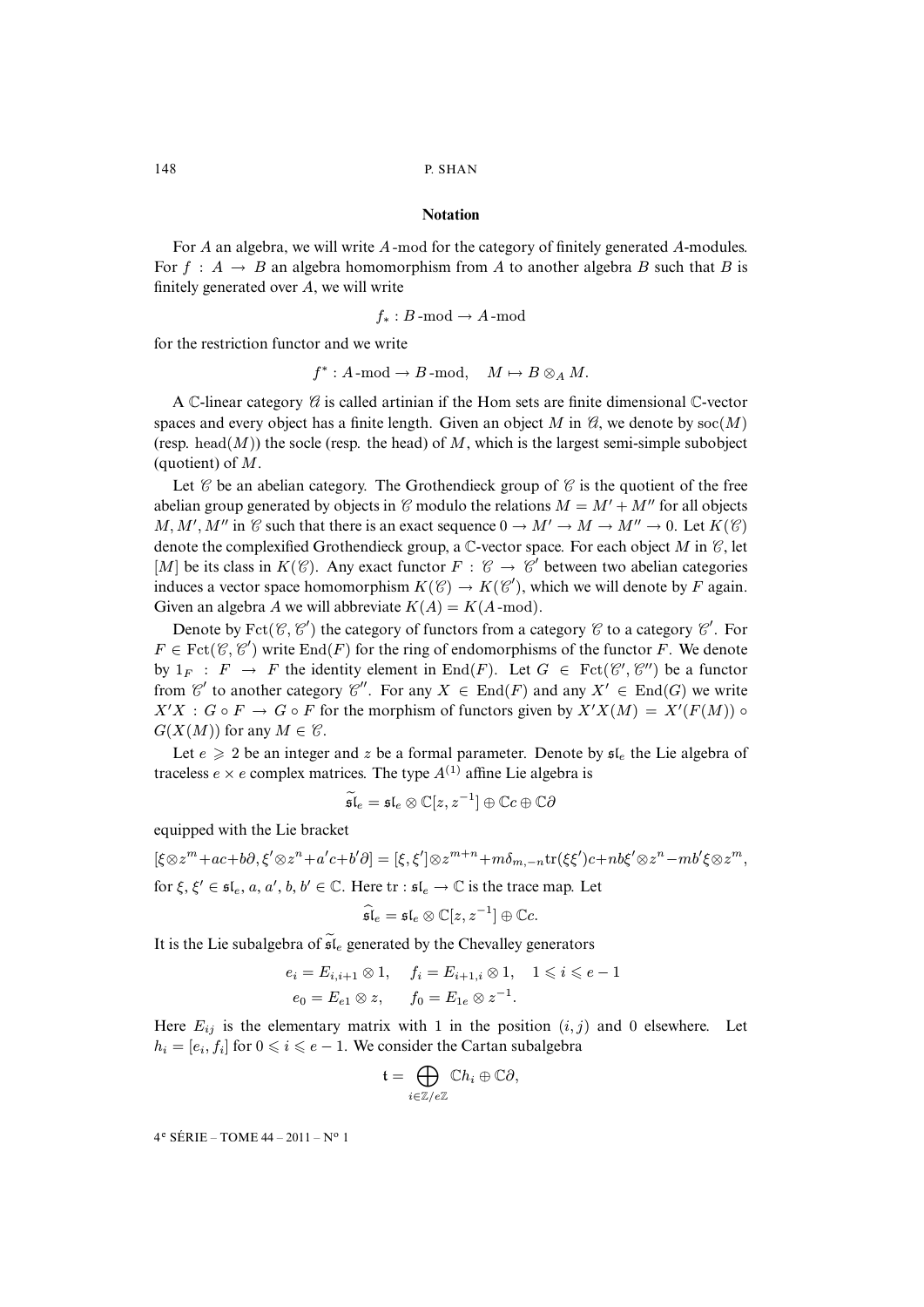#### CRYSTALS AND DAHA 149

and its dual  $\mathfrak{t}^*$ . For  $i \in \mathbb{Z}/e\mathbb{Z}$  let  $\alpha_i \in \mathfrak{t}^*$  (resp.  $\alpha_i^{\vee} \in \mathfrak{t}$ ) be the simple root (resp. coroot) corresponding to  $e_i$ . The fundamental weights are  $\{\Lambda_i \in \mathfrak{t}^* : i \in \mathbb{Z}/e\mathbb{Z}\}\$  such that  $\Lambda_i(\alpha_j^{\vee}) = \delta_{ij}$  and  $\Lambda_i(\partial) = 0$  for any  $i, j \in \mathbb{Z}/e\mathbb{Z}$ . Let  $\delta \in \mathfrak{t}^*$  be the element given by  $\delta(h_i) = 0$  for all i and  $\delta(\partial) = 1$ . We will write P for the weight lattice of  $\mathfrak{sl}_e$ . It is the free abelian group generated by the fundamental weights and  $\delta$ .

# **1. Reminders on Hecke algebras, rational DAHA's and restriction functors**

# **1.1. Hecke algebras**

Let  $\mathfrak h$  be a finite dimensional vector space over  $\mathbb C$ . Recall that a pseudo-reflection is a non trivial element s of  $GL(\mathfrak{h})$  which acts trivially on a hyperplane, called the reflecting hyperplane of s. Let  $W \subset GL(\mathfrak{h})$  be a finite subgroup generated by pseudo-reflections. Let  $\beta$  be the set of pseudo-reflections in W and  $\alpha$  be the set of reflecting hyperplanes. We set  $\mathfrak{h}_{\text{reg}} = \mathfrak{h} - \bigcup_{H \in \mathcal{C}} H$ , it is stable under the action of W. Fix  $x_0 \in \mathfrak{h}_{\text{reg}}$  and identify it with its image in  $\mathfrak{h}_{\text{reg}}/W$ . By definition the braid group attached to  $(W, \mathfrak{h})$ , denoted by  $B(W, \mathfrak{h})$ , is the fundamental group  $\pi_1(\mathfrak{h}_{\text{reg}}/W, x_0)$ .

For any  $H \in \mathcal{C}$ , let  $W_H$  be the pointwise stabilizer of H. This is a cyclic group. Write  $e_H$ for the order of  $W_H$ . Let  $s_H$  be the unique element in  $W_H$  whose determinant is  $\exp(\frac{2\pi\sqrt{-1}}{e_H})$ . Let q be a map from  $\beta$  to  $\mathbb{C}^*$  that is constant on the W-conjugacy classes. Following [6, Definition 4.21] the Hecke algebra  $\mathcal{H}_q(W, \mathfrak{h})$  attached to  $(W, \mathfrak{h})$  with parameter q is the quotient of the group algebra  $\mathbb{C}B(W, \mathfrak{h})$  by the relations:

(1.1) 
$$
(T_{s_H}-1)\prod_{t\in W_H\cap\mathcal{J}}(T_{s_H}-q(t))=0, \quad H\in\mathcal{U}.
$$

<span id="page-3-0"></span>Here  $T_{s_H}$  is a generator of the monodromy around H in  $\mathfrak{h}_{reg}/W$  such that the lift of  $T_{s_H}$  in  $\pi_1(W, \mathfrak{h}_{\text{reg}})$  via the map  $\mathfrak{h}_{\text{reg}} \to \mathfrak{h}_{\text{reg}}/W$  is represented by a path from  $x_0$  to  $s_H(x_0)$ . See [6, Section 2B] for a precise definition. When the subspace  $\mathfrak{h}^W$  of fixed points of W in h is trivial, we abbreviate

$$
B_W = B(W, \mathfrak{h}), \quad \mathscr{H}_q(W) = \mathscr{H}_q(W, \mathfrak{h}).
$$

# **1.2. Parabolic restriction and induction for Hecke algebras**

In this section we will assume th[at](#page-36-3)  $\mathfrak{h}^W = 1$ . A parabolic subgroup W' of W is by definition the stabilizer of a point  $b \in \mathfrak{h}$ . By a theorem of Steinberg, the group W' is also generated by pseudo-reflections. Let q' be the restriction of q to  $\beta' = W' \cap \beta$ . There is an explicit inclusion  $u_q : \mathcal{H}_{q'}(W') \hookrightarrow \mathcal{H}_q(W)$  given by [6, Section 2D]. The restriction functor

$$
{}^{\mathscr{H}}\text{Res}^W_{W'}:\mathscr{H}_q(W)\operatorname{-mod}\to\mathscr{H}_{q'}(W')\operatorname{-mod}
$$

is the functor  $(i_q)_*$ . The induction functor

 $\mathscr{H}\mathrm{Ind}_{W'}^W=\mathscr{H}_q(W)\otimes_{\mathscr{H}_{q'}(W')} -$ 

is left adjoint to  $\mathcal{H} \text{Res}_{W'}^W$ . The coinduction functor

$$
^{\mathscr{H}}\mathrm{coInd}_{W'}^W=\mathrm{Hom}_{\mathscr{H}_{q'}(W')}(\mathscr{H}_q(W),-)
$$

is right adjoint to  $\mathcal{H}_{\text{Res}_{W'}^W}$ . The three functors above are all exact.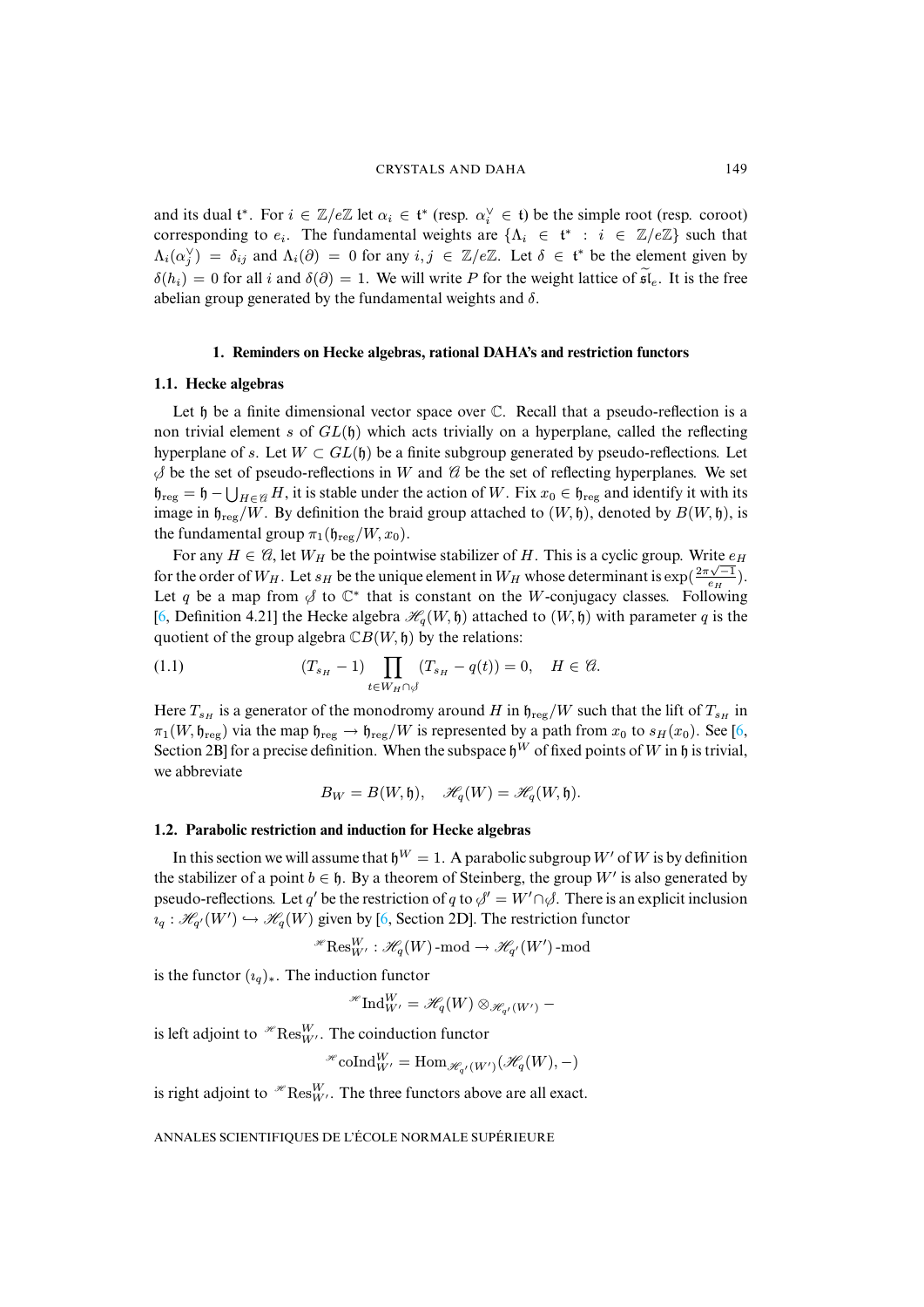Let us recall the definition of  $i_q$ . It is induced from an inclusion  $i : B_{W'} \hookrightarrow B_W$ , which is in turn the composition of three morphisms  $\ell, \kappa, \jmath$  defined as follows. First, let  $\mathcal{C}' \subset \mathcal{C}$  be the set of reflecting hyperplanes of  $W'$ . Write

$$
\overline{\mathfrak{h}} = \mathfrak{h}/\mathfrak{h}^{W'}, \quad \overline{\mathcal{C}} = \{ \overline{H} = H/\mathfrak{h}^{W'} : H \in \mathcal{C}' \}, \quad \overline{\mathfrak{h}}_{\text{reg}} = \overline{\mathfrak{h}} - \bigcup_{\overline{H} \in \overline{\mathcal{C}}} \overline{H}, \quad \mathfrak{h}'_{\text{reg}} = \mathfrak{h} - \bigcup_{H \in \mathcal{C}'} H.
$$

<span id="page-4-1"></span>The canonical epimorphism  $p : \mathfrak{h} \to \overline{\mathfrak{h}}$  induces a trivial W'-equivariant fibration  $p: \mathfrak{h}'_{\text{reg}} \to \overline{\mathfrak{h}}_{\text{reg}}$ , which yields an isomorphism

(1.2) 
$$
\ell: B_{W'} = \pi_1(\overline{\mathfrak{h}}_{\text{reg}}/W', p(x_0)) \xrightarrow{\sim} \pi_1(\mathfrak{h}'_{\text{reg}}/W', x_0).
$$

Endow h with a W-invariant hermitian scalar product. Let  $|| \cdot ||$  be the associated norm. Set

$$
(1.3) \qquad \qquad \Omega = \{x \in \mathfrak{h} : ||x - b|| < \varepsilon\},
$$

where  $\varepsilon$  is a positive real number such that the closure of  $\Omega$  does not intersect any hyperplane that is in the complement of  $\mathcal{C}'$  in  $\mathcal{C}$ . Let  $\gamma : [0,1] \to \mathfrak{h}$  be a path such that  $\gamma(0) = x_0$ ,  $\gamma(1) = b$  and  $\gamma(t) \in \mathfrak{h}_{reg}$  for  $0 < t < 1$ . Let  $u \in [0,1]$  such that  $x_1 = \gamma(u)$  belongs to  $\Omega$ , write  $\gamma_u$  for the restriction of  $\gamma$  to [0, u]. Consider the homomorphism

<span id="page-4-2"></span>
$$
\sigma: \pi_1(\Omega \cap \mathfrak{h}_{\mathrm{reg}}, x_1) \to \pi_1(\mathfrak{h}_{\mathrm{reg}}, x_0), \quad \lambda \mapsto \gamma_u^{-1} \cdot \lambda \cdot \gamma_u.
$$

The canonical inclusion  $\mathfrak{h}_{\text{reg}} \hookrightarrow \mathfrak{h}_{\text{reg}}'$  induces a homomorphism  $\pi_1(\mathfrak{h}_{\text{reg}}, x_0) \to \pi_1(\mathfrak{h}_{\text{reg}}', x_0)$ . Composing it with  $\sigma$  gives an invertible homomorphism

<span id="page-4-3"></span>
$$
\pi_1(\Omega \cap \mathfrak{h}_{\mathrm{reg}}, x_1) \to \pi_1(\mathfrak{h}'_{\mathrm{reg}}, x_0).
$$

Since  $\Omega$  is W'-invariant, its inverse gives an isomorphism

(1.4) 
$$
\kappa : \pi_1(\mathfrak{h}'_{\mathrm{reg}}/W', x_0) \xrightarrow{\sim} \pi_1((\Omega \cap \mathfrak{h}_{\mathrm{reg}})/W', x_1).
$$

Finally, we see from above that  $\sigma$  is injective. So it induces an inclusion

<span id="page-4-0"></span>
$$
\pi_1((\Omega\cap\mathfrak{h}_{\text{reg}})/W',x_1)\hookrightarrow \pi_1(\mathfrak{h}_{\text{reg}}/W',x_0).
$$

Composing it with the canonical inclusion  $\pi_1(\mathfrak{h}_{\text{reg}}/W', x_0) \hookrightarrow \pi_1(\mathfrak{h}_{\text{reg}}/W, x_0)$  gives an injective homomorphism

(1.5) 
$$
j : \pi_1((\Omega \cap \mathfrak{h}_{reg})/W', x_1) \hookrightarrow \pi_1(\mathfrak{h}_{reg}/W, x_0) = B_W.
$$

By composing  $\ell, \kappa, \gamma$  we get the inclusion

$$
(1.6) \t\t\t i = j \circ \kappa \circ \ell : B_{W'} \hookrightarrow B_W.
$$

It is proved in [6, Section 4C] that  $\imath$  preserves the relations in (1.1). So it induces an inclusion of Hecke algebras which is the desired inclusion

$$
\iota_q: \mathscr{H}_{q'}(W') \hookrightarrow \mathscr{H}_q(W).
$$

For  $i, i' : B_{W'} \hookrightarrow B_W$  two inclusions defined as above via different choices of the path  $\gamma$ , there exists an element  $\rho \in P_W = \pi_1(\mathfrak{h}_{\text{reg}}, x_0)$  such that for any  $a \in B_{W'}$  we have  $u(a) = \rho v'(a) \rho^{-1}$ . In particular, the functors  $u_*$  and  $(v')_*$  from  $B_W$ -mod to  $B_{W'}$ -mod are isomorphic. Also, we have  $(i_q)_* \cong (i'_q)_*$ . So there is a unique restriction functor  $^{\mathcal{H}}$ Res $^W_{W'}$ up to isomorphisms.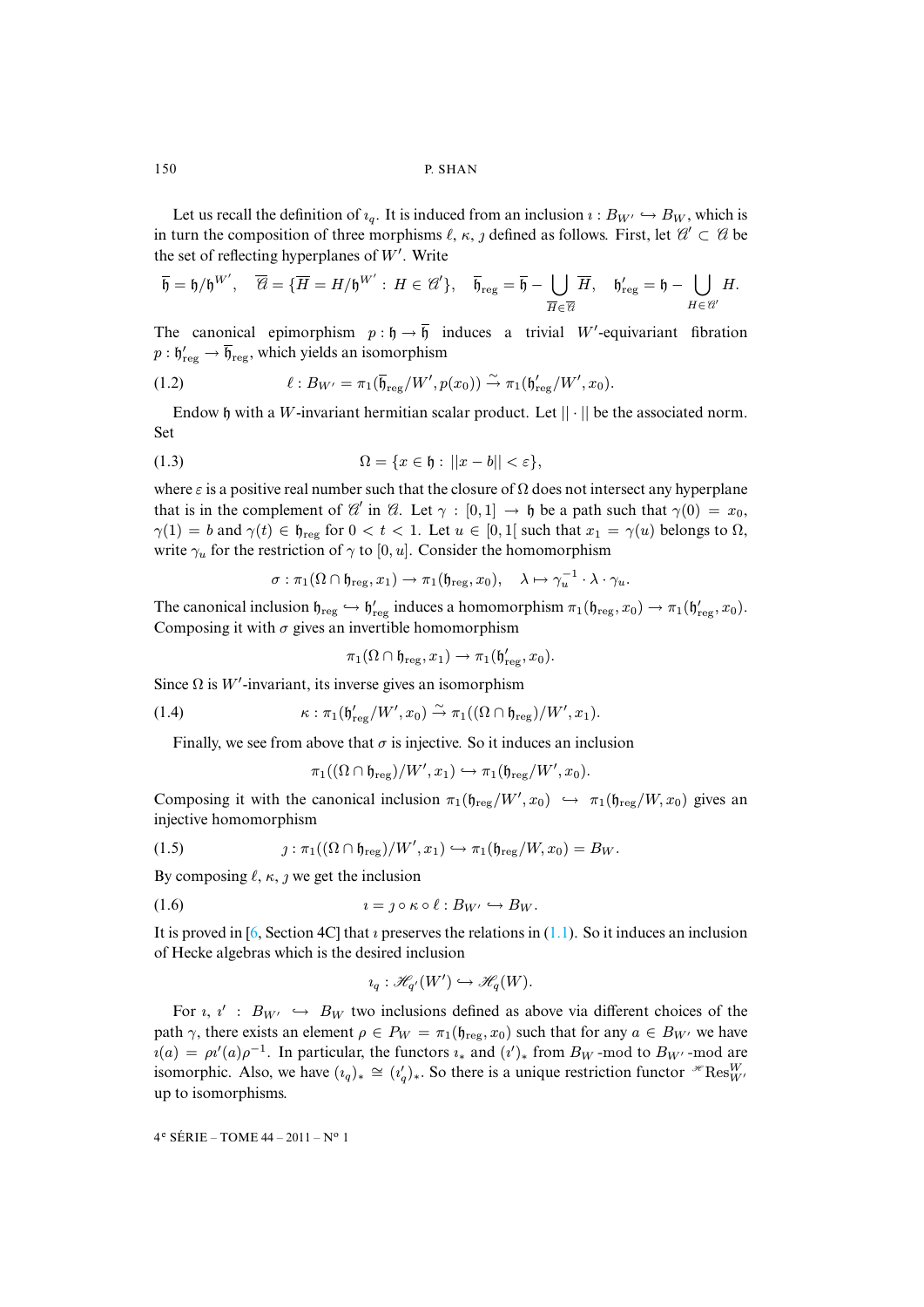#### **1.3. Rational DAHA's**

Let c be a map from  $\mathcal{J}$  to  $\mathbb{C}$  that is constant on the W-conjugacy classes. The rational DAHA attached to W with parameter c is the quotient  $H_c(W, \mathfrak{h})$  of the smash product of  $\mathbb{C}W$  and the tensor algebra of  $\mathfrak{h} \oplus \mathfrak{h}^*$  by the relations

$$
[x, x']=0, \quad [y, y']=0, \quad [y, x]=\langle x, y\rangle - \sum_{s\in \mathcal{J}}c_s\langle \alpha_s, y\rangle \langle x, \alpha_s^{\vee}\rangle s,
$$

for all  $x, x' \in \mathfrak{h}^*, y, y' \in \mathfrak{h}$ . Here  $\langle \cdot, \cdot \rangle$  is the canonical pairing between  $\mathfrak{h}^*$  and  $\mathfrak{h}$ , the element  $\alpha_s$  is a generator of Im(s|<sub>h</sub>∗-1) and  $\alpha_s^{\vee}$  is the generator of Im(s|<sub>h</sub>-1) such that  $\langle \alpha_s, \alpha_s^{\vee} \rangle = 2$ .

For  $s \in \mathcal{S}$  write  $\lambda_s$  for the non trivial eigenvalue of s in  $\mathfrak{h}^*$ . Let  $\{x_i\}$  be a basis of  $\mathfrak{h}^*$  and let  $\{y_i\}$  be the dual basis. Let

(1.7) 
$$
\mathbf{eu} = \sum_i x_i y_i + \frac{\dim(\mathfrak{h})}{2} - \sum_{s \in \mathcal{J}} \frac{2c_s}{1 - \lambda_s} s
$$

be the Euler element in  $H_c(W, \mathfrak{h})$ . Its definition is independent of the choice of the basis  $\{x_i\}$ . We have

(1.8)  $[\mathbf{eu}, x_i] = x_i, \quad [\mathbf{eu}, y_i] = -y_i, \quad [\mathbf{eu}, s] = 0.$ 

# **1.4. The category** O

The category  $\Theta$  of  $H_c(W, \mathfrak{h})$  is the full subcategory  $\Theta_c(W, \mathfrak{h})$  of the category of  $H_c(W, \mathfrak{h})$ -modules consisting of objects that are finitely generated as  $\mathbb{C}[\mathfrak{h}]$ -modules and h-locally nilpotent. We recall from [10, Section 3] the following properties of  $\mathcal{O}_c(W, \mathfrak{h})$ .

The action of the Euler element eu on a module in  $\mathcal{O}_c(W, \mathfrak{h})$  is l[oca](#page-36-4)lly finite. The category  $\mathcal{O}_c(W, \mathfrak{h})$  is a highest weight category. In particular, it is artinian. Write Irr(W) for the set of isomorphism classes of irreducible representations of  $W$ . The poset of standard modules in  $\mathcal{O}_c(W, \mathfrak{h})$  is indexed by Irr(W) with the partial order given by [10, Theorem 2.19]. More precisely, for  $\xi \in \text{Irr}(W)$ , equip it with a  $\mathbb{C}W \ltimes \mathbb{C}[\mathfrak{h}^*]$ -module structure by letting the elements in  $\mathfrak{h} \subset \mathbb{C}[\mathfrak{h}^*]$  act by zero, the standard module corresponding to  $\xi$  is

$$
\Delta(\xi)=H_c(W,\mathfrak{h})\otimes_{\mathbb{C} W\ltimes \mathbb{C}[\mathfrak{h}^*]}\xi.
$$

It is an indecomposable module with a simple head  $L(\xi)$ . The set of isomorphism classes of simple modules in  $\mathcal{O}_c(W, \mathfrak{h})$  is

$$
\{[L(\xi)]: \xi \in \operatorname{Irr}(W)\}.
$$

It is a basis of the C-vector space  $K(\mathcal{O}_{c}(W, \mathfrak{h}))$ . The set  $\{[\Delta(\xi)]: \xi \in \text{Irr}(W)\}\$  gives another basis of  $K(\mathcal{O}_c(W, \mathfrak{h}))$ .

We say a module N in  $\mathcal{O}_c(W, \mathfrak{h})$  has a standard filtration if it admits a filtration

$$
0 = N_0 \subset N_1 \subset \cdots \subset N_n = N
$$

such that each quotient  $N_i/N_{i-1}$  is isomorphic to a standard module. We denote by  $\mathcal{O}_c^\Delta(W,\mathfrak{h})$  the full subcategory of  $\mathcal{O}_c(W,\mathfrak{h})$  consisting of such modules.

LEMMA 1.1. – (1) *Any projective object in*  $\mathcal{O}_c(W, \mathfrak{h})$  *has a standard filtration.* (2) *A module in*  $\mathcal{O}_c(W, \mathfrak{h})$  *has a standard filtration if and only if it is free as a*  $\mathbb{C}[\mathfrak{h}]$ *-module.*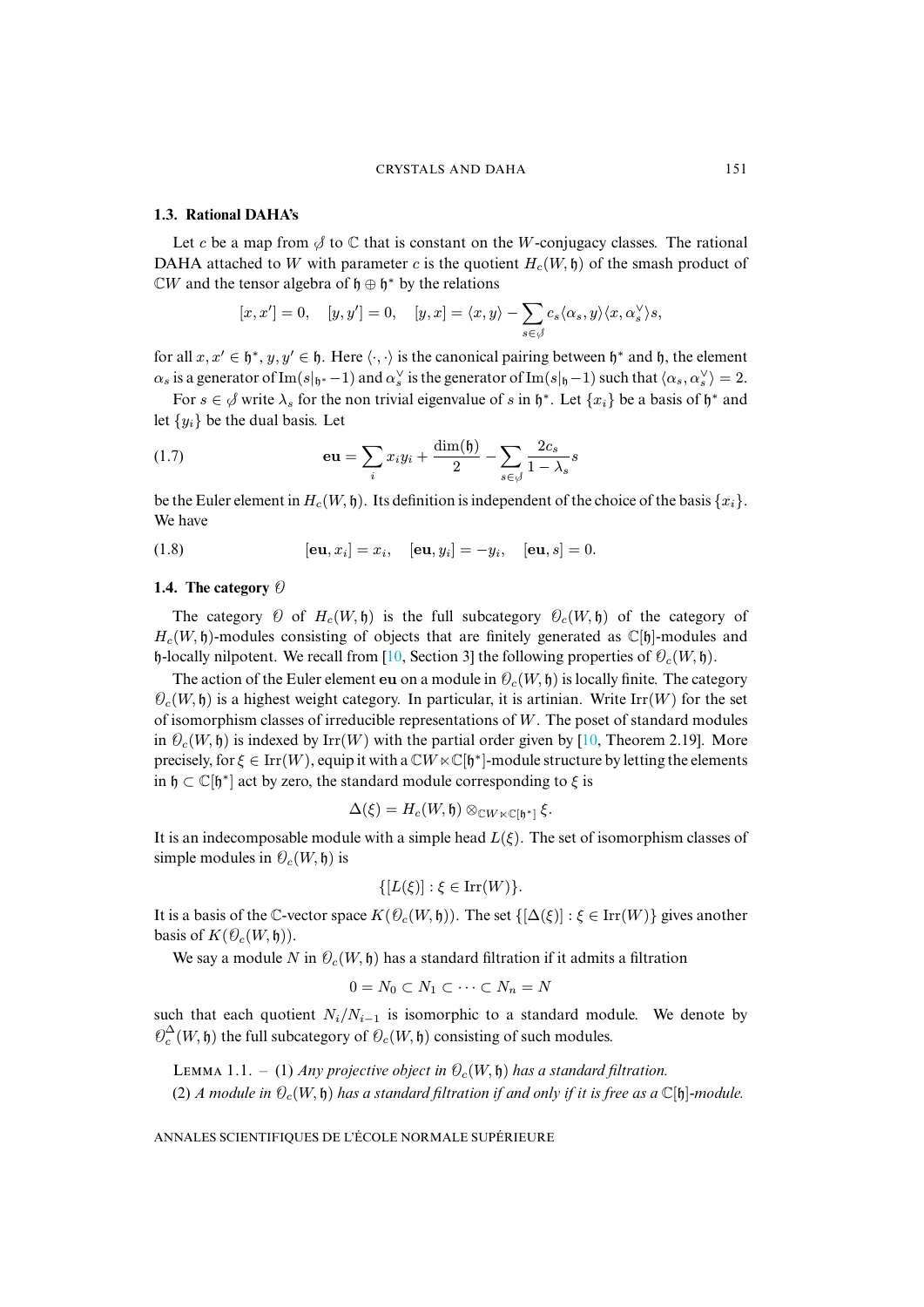Both (1) and (2) are given by  $[10,$  Proposition 2.21].

The category  $\mathcal{O}_c(W, \mathfrak{h})$  has enough projective objects and has finite homological dimension [10, Section 4.3.1]. In particular, any module in  $\mathcal{O}_c(W, \mathfrak{h})$  has a finite projective resolution. Write  $\text{Proj}_c(W, \mathfrak{h})$  for the full subcategory of projective modules in  $\mathcal{O}_c(W, \mathfrak{h})$ . Let

$$
I: \mathrm{Proj}_c(W, \mathfrak{h}) \to \mathcal{O}_c(W, \mathfrak{h})
$$

be the canonical embedding functor. We have the following lemma.

LEMMA 1.2. – For any abelian category  $\mathcal{A}$  and any right exact functors  $F_1$ ,  $F_2$  from  $\mathcal{O}_c(W, \mathfrak{h})$  *to*  $\mathcal{O}_c$ *, the homomorphism of vector spaces* 

<span id="page-6-0"></span>
$$
r_I : \text{Hom}(F_1, F_2) \to \text{Hom}(F_1 \circ I, F_2 \circ I), \quad \gamma \mapsto \gamma 1_I
$$

*is an isomorphism.*

In particular, if the functor  $F_1 \circ I$  is isomorphic to  $F_2 \circ I$ , then we have  $F_1 \cong F_2$ .

*Proof.* – We need to show that for any morphism of functors  $\nu : F_1 \circ I \to F_2 \circ I$  there is a unique morphism  $\tilde{\nu}: F_1 \to F_2$  such that  $\tilde{\nu}1_I = \nu$ . Since  $\mathcal{O}_c(W, \mathfrak{h})$  has enough projectives, for any  $M \in \mathcal{O}_c(W, \mathfrak{h})$  there exist  $P_0$ ,  $P_1$  in  $\text{Proj}_c(W, \mathfrak{h})$  and an exact sequence in  $\mathcal{O}_c(W, \mathfrak{h})$ 

$$
(1.9) \t\t P_1 \xrightarrow{d_1} P_0 \xrightarrow{d_0} M \longrightarrow 0.
$$

Applying the right exact functors  $F_1, F_2$  to this sequence we get the two exact sequences in the diagram below. The morphism of functors  $\nu : F_1 \circ I \to F_2 \circ I$  yields well defined morphisms  $\nu(P_1)$ ,  $\nu(P_0)$  such that the square commutes

$$
F_1(P_1) \xrightarrow{F_1(d_1)} F_1(P_0) \xrightarrow{F_1(d_0)} F_1(M) \longrightarrow 0
$$
  
\n
$$
\downarrow \nu(P_1) \qquad \qquad \downarrow \nu(P_0)
$$
  
\n
$$
F_2(P_1) \xrightarrow{F_2(d_1)} F_2(P_0) \xrightarrow{F_2(d_0)} F_2(M) \longrightarrow 0.
$$

<span id="page-6-1"></span>Define  $\tilde{\nu}(M)$  to be the unique morphism  $F_1(M) \to F_2(M)$  that makes the diagram commute. Its definition is independent of the choice of  $P_0$ ,  $P_1$ , and it is independent of the choice of the exact sequence (1.9). The assignment  $M \mapsto \tilde{\nu}(M)$  gives a morphism of functor  $\tilde{\nu}: F_1 \to F_2$  such that  $\tilde{\nu}1_I = \nu$ . It is unique by the uniqueness of the morphism  $\tilde{\nu}(M)$ .  $\Box$ 

#### **1.5. The Knizhnik-[Zam](#page-36-4)olodchikov functor**

The Knizhnik-Zamolodchikov functor is an exact functor from the category  $\mathcal{O}_c(W, \mathfrak{h})$  to the category  $\mathcal{H}_a(W, \mathfrak{h})$ -mod, where q is a certain parameter associated with c. Let us recall its definition from [10, Section 5.3].

Let  $\mathcal{D}(\mathfrak{h}_{\text{reg}})$  be the algebra of differential operators on  $\mathfrak{h}_{\text{reg}}$ . Write

$$
H_c(W, \mathfrak{h}_{reg}) = H_c(W, \mathfrak{h}) \otimes_{\mathbb{C}[\mathfrak{h}]} \mathbb{C}[\mathfrak{h}_{reg}].
$$

We consider the Dunkl isomorphism, which is an isomorphism of algebras

$$
H_c(W, \mathfrak{h}_{\text{reg}}) \stackrel{\sim}{\rightarrow} \mathscr{D}(\mathfrak{h}_{\text{reg}}) \rtimes \mathbb{C}W
$$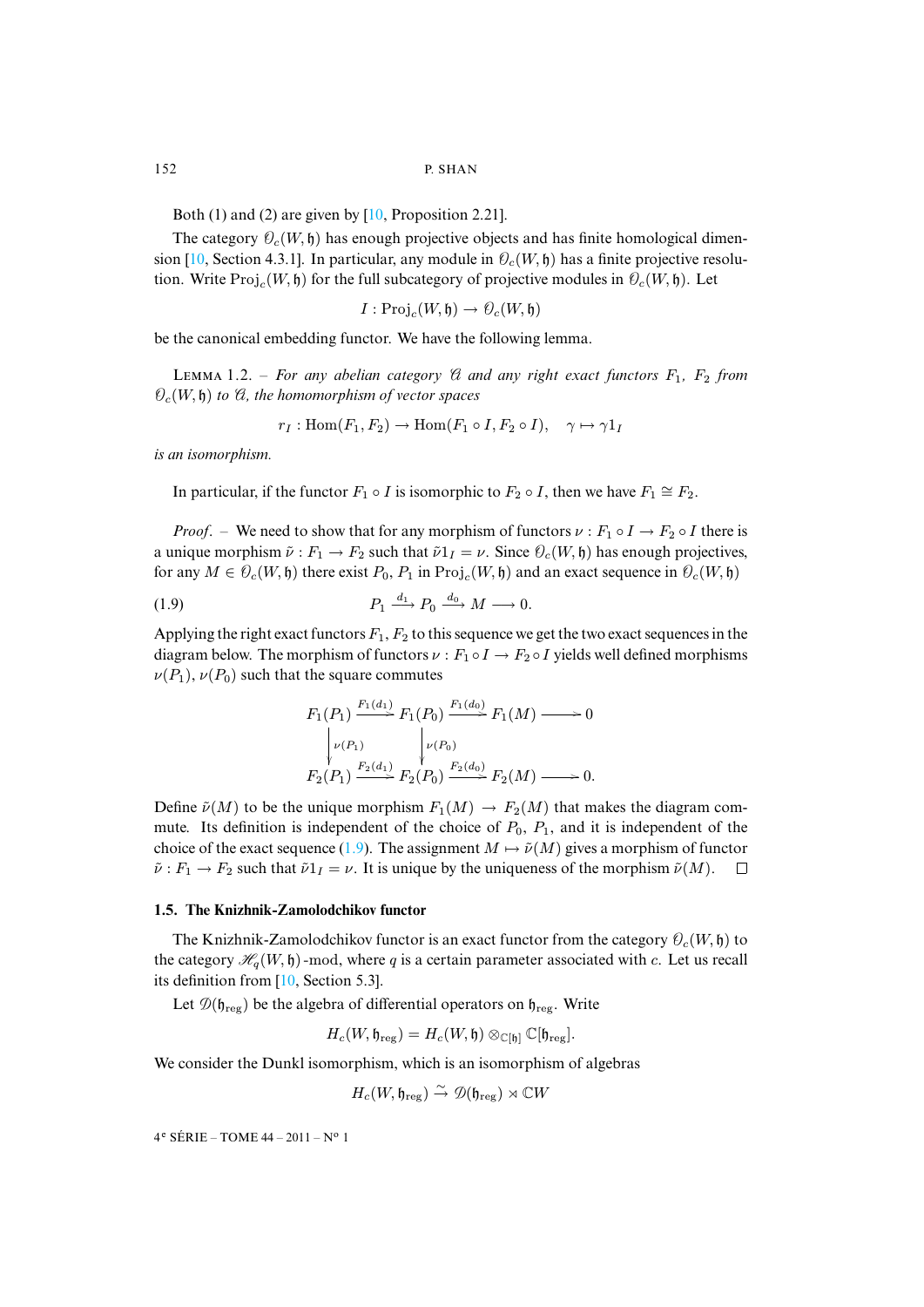given by  $x \mapsto x$ ,  $w \mapsto w$  for  $x \in \mathfrak{h}^*$ ,  $w \in W$ , and

$$
y \mapsto \partial_y + \sum_{s \in \mathcal{J}} \frac{2c_s}{1 - \lambda_s} \frac{\alpha_s(y)}{\alpha_s} (s - 1), \text{ for } y \in \mathfrak{h}.
$$

For any  $M \in \mathcal{O}_c(W, \mathfrak{h})$ , write

$$
M_{\mathfrak{h}_{\mathrm{reg}}} = M \otimes_{\mathbb{C}[\mathfrak{h}]} \mathbb{C}[\mathfrak{h}_{\mathrm{reg}}].
$$

It identifies via the Dunkl isomorphism with a  $\mathcal{D}(\mathfrak{h}_{\text{rec}}) \rtimes W$ -module which is finitely generated over  $\mathbb{C}[\mathfrak{h}_{\text{reg}}]$ . Hence  $M_{\mathfrak{h}_{\text{reg}}}$  is a W-equivariant vector bundle on  $\mathfrak{h}_{\text{reg}}$  with an integrable connection  $\nabla$  given by  $\nabla_y(m) = \partial_y m$  for  $m \in M$ ,  $y \in \mathfrak{h}$ . It is proved in [10, Proposition 5.7] that the connection  $\nabla$  has regular singularities. Now, regard  $\mathfrak{h}_{reg}$  as a complex manifold endowed with the transcendental topology. Denote by  $\mathcal{O}_{\mathfrak{h}_{reg}}^{\rm an}$  the sheaf of holomorphic functions on  $\mathfrak{h}_{\text{reg}}$ . For any free  $\mathbb{C}[\mathfrak{h}_{\text{reg}}]$ -module N of finite rank, we consider

$$
N^{\mathrm{an}}=N\otimes_{\mathbb{C}[\mathfrak{h}_{\mathrm{reg}}]}\mathcal{O}_{\mathfrak{h}_{\mathrm{reg}}}^{\mathrm{an}}.
$$

It is an analytic locally free sheaf on  $\mathfrak{h}_{reg}$ . For  $\nabla$  an integrable connection on N, the sheaf of holomorphic horizontal sections

$$
N^{\nabla} = \{ n \in N^{\text{an}} : \nabla_y(n) = 0 \text{ for all } y \in \mathfrak{h} \}
$$

is a W-equivariant local system on  $\mathfrak{h}_{\text{reg}}$ . Hence it identifies wit[h a](#page-36-4) local system on  $\mathfrak{h}_{\text{reg}}/W$ . So it yields a finite dimensional representation of  $\mathbb{C}B(W, \mathfrak{h})$ . For  $M \in \mathcal{O}_{c}(W, \mathfrak{h})$  it is proved in [10, Theorem 5.13] that the action of  $\mathbb{C}B(W, \mathfrak{h})$  on  $(M_{\mathfrak{h}_{reg}})^{\nabla}$  factors through the Hecke algebra  $\mathcal{H}_q(W, \mathfrak{h})$ . The formula for the parameter q is given in [10, Section 5.2].

The Knizhnik-Zamolodchikov functor is the functor

$$
\mathrm{KZ}(W,\mathfrak{h}):\, \mathscr{O}_{c}(W,\mathfrak{h}) \rightarrow \mathscr{H}_{q}(W,\mathfrak{h})\operatorname{-mod}, \quad M \mapsto (M_{\mathfrak{h}_{\mathrm{reg}}})^{\nabla}.
$$

By definition it is exact. Let us recall some of its properties following  $[10]$ . Assume in the rest of this subsection that *the algebras*  $\mathcal{H}_q(W, \mathfrak{h})$  *and*  $\mathbb{C}W$  *have the same dimension over*  $\mathbb{C}$ . We abbreviate  $KZ = KZ(W, \mathfrak{h})$ . The functor KZ is represented by a projective object  $P_{KZ}$  in  $\mathcal{O}_c(W, \mathfrak{h})$ . More precisely, there is an algebra homomorphism

$$
\rho: \mathscr{H}_q(W, \mathfrak{h}) \to \mathrm{End}_{\mathcal{O}_c(W, \mathfrak{h})}(P_{\mathrm{KZ}})^{\mathrm{op}}
$$

such that KZ is isomorphic to the functor  $\text{Hom}_{\theta_c(W, \mathfrak{h})}(P_{\text{KZ}}, -)$ . By [10, Theorem 5.15] the homomorphism  $\rho$  is an isomorphism. In particular KZ( $P_{KZ}$ ) is isomorphic to  $\mathcal{H}_q(W, \mathfrak{h})$  as  $\mathcal{H}_q(W, \mathfrak{h})$ -modules.

Now, recall that the center of a category  $\mathcal C$  is the algebra  $Z(\mathcal C)$  of endomorphisms of the identity functor  $Id_{\mathcal{C}}$ . So there is a canonical map

$$
Z(\mathcal{O}_{c}(W, \mathfrak{h})) \to \mathrm{End}_{\mathcal{O}_{c}(W, \mathfrak{h})}(P_{\mathrm{KZ}}).
$$

The composition of this map with  $\rho^{-1}$  yields an algebra homomorphism

$$
\gamma: Z(\mathcal{O}_{c}(W, \mathfrak{h})) \to Z(\mathscr{H}_{q}(W, \mathfrak{h})),
$$

where  $Z(\mathcal{H}_q(W, \mathfrak{h}))$  denotes the center of  $\mathcal{H}_q(W, \mathfrak{h})$ .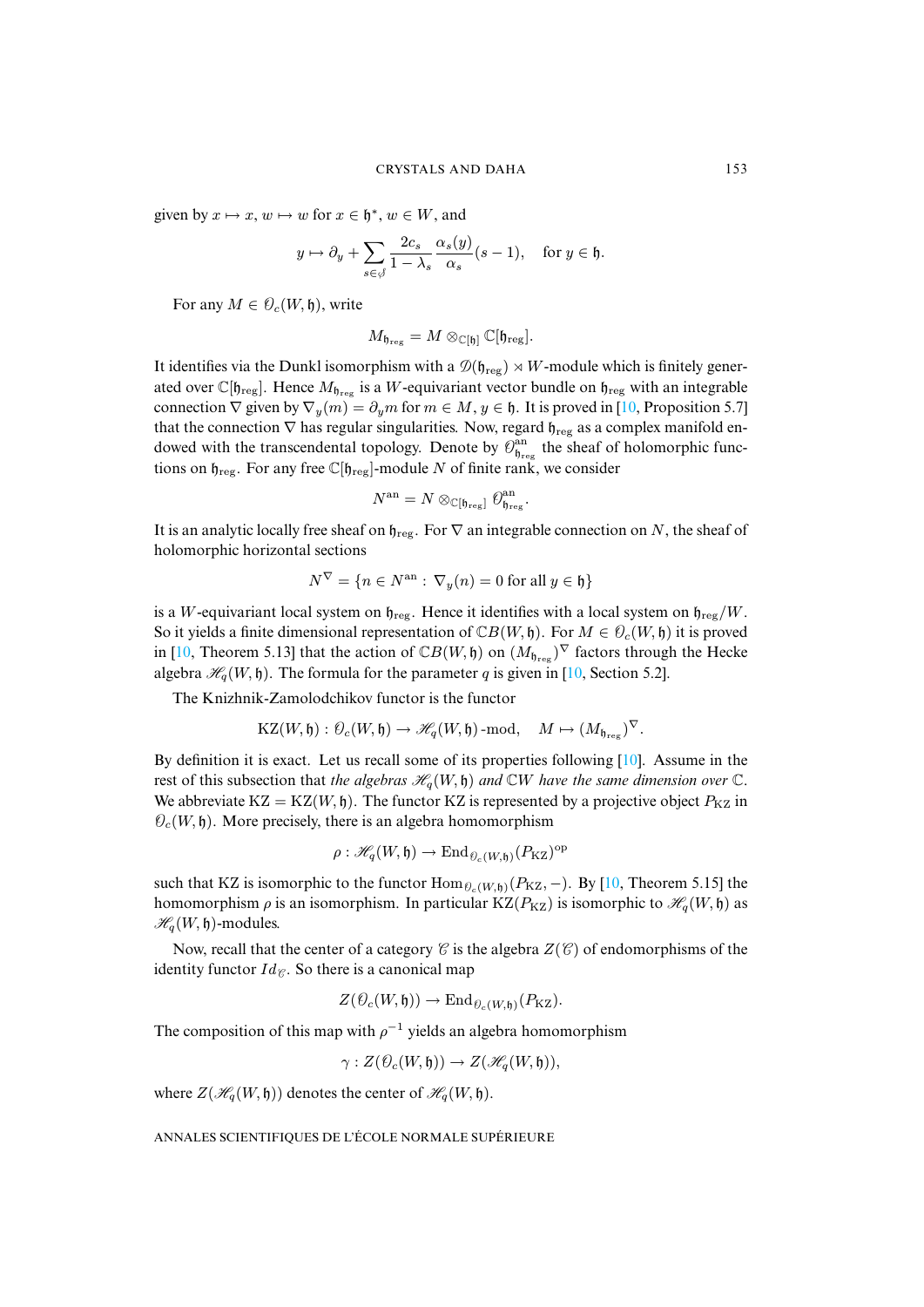LEMMA 1.3. – (1) *The homomorphism*  $\gamma$  *is an isomorphism.* 

(2) *For a module M in*  $\mathcal{O}_c(W, \mathfrak{h})$  *and an element f in*  $Z(\mathcal{O}_c(W, \mathfrak{h}))$  *the morphism* 

 $KZ(f(M)) : KZ(M) \to KZ(M)$ 

*is the multiplication by*  $\gamma(f)$ *.* 

See [10, Corollary 5.18] for (1). Part (2) follows from the construction of  $\gamma$ .

The functor KZ is a quotient functor, see  $[10,$  Theorem 5.14]. Therefore it has a right adjoint  $S : \mathcal{H}_a(W, \mathfrak{h}) \to \mathcal{O}_c(W, \mathfrak{h})$  such that the canonical adjunction map  $KZ \circ S \to \text{Id}_{\mathcal{H}_q(W, \mathfrak{h})}$  is an isomorphism of functors. We have the following proposition.

PROPOSITION 1.4. – Let Q be a projective object in  $\mathcal{O}_c(W, \mathfrak{h})$ .

(1) For any object  $M \in \mathcal{O}_{c}(W, \mathfrak{h})$ , the following morphism of  $\mathbb{C}$ -vector spaces is an *isomorphism*

$$
\operatorname{Hom}_{\mathcal{O}_c(W, \mathfrak{h})}(M, Q) \xrightarrow{\sim} \operatorname{Hom}_{\mathscr{H}_q(W)}(\operatorname{KZ}(M), \operatorname{KZ}(Q)), \quad f \mapsto \operatorname{KZ}(f).
$$

In part[icul](#page-36-4)ar, the functor KZ is fully faithful over  $\text{Proj}_c(W, \mathfrak{h})$ .

(2) The canonical adjunction map gives an isomorphism  $Q \stackrel{\sim}{\rightarrow} S \circ {\rm KZ}(Q)$ .

See [10, Theorems 5.3, 5.16].

# **1.6. Parabolic restriction and induction for rational DAHA's**

From now on we will always assume that  $\mathfrak{h}^W = 1$ . Recall from Section 1.2 that  $W' \subset W$ is the stabilizer of a point  $b \in \mathfrak{h}$  and that  $\overline{\mathfrak{h}} = \mathfrak{h}/\mathfrak{h}^{W'}$ . Let us recall from [4] the definition of the parabolic restriction and induction functors

$$
\mathrm{Res}_b: \mathcal{O}_c(W, \mathfrak{h}) \to \mathcal{O}_{c'}(W', \overline{\mathfrak{h}}), \quad \mathrm{Ind}_b: \mathcal{O}_{c'}(W', \overline{\mathfrak{h}}) \to \mathcal{O}_c(W, \mathfrak{h}).
$$

First we need some notation. For any point  $p \in \mathfrak{h}$  we write  $\mathbb{C}[[\mathfrak{h}]]_p$  for the completion of  $\mathbb{C}[\mathfrak{h}]$ at p, and we write  $\widetilde{\mathbb{C}}[\mathfrak{h}]_p$  for the completion of  $\mathbb{C}[\mathfrak{h}]$  at the W-orbit of p in h. Note that we have  $\mathbb{C}[[\mathfrak{h}]]_0 = \widehat{\mathbb{C}}[\widehat{\mathfrak{h}}]_0$ . For any  $\mathbb{C}[\mathfrak{h}]$ -module M let

$$
\widehat{M}_p = \widehat{\mathbb{C}}[\widehat{\mathfrak{h}}]_p \otimes_{\mathbb{C}[\mathfrak{h}]} M.
$$

The completions  $\widehat{H}_c(W, \mathfrak{h})_b$ ,  $\widehat{H}_{c'}(W', \mathfrak{h})_0$  are well defined algebras. We denote by  $\mathcal{O}_c(W, \mathfrak{h})_b$ the category of  $\widehat{H}_c(W, \mathfrak{h})_b$ -modules that are finitely generated over  $\widehat{\mathbb{C}}[\mathfrak{h}]_b$ , and we denote by  $\widehat{\theta}_{c'}(W', \mathfrak{h})_0$  the category of  $\widehat{H}_{c'}(W', \mathfrak{h})_0$ [-m](#page-36-5)odules that are finitely generated over  $\widehat{\mathbb{C}[\mathfrak{h}]}_0$ . Let  $P = \text{Fun}_{W'}(W, \widehat{H}_c(W', \mathfrak{h})_0)$  be the set of W'-invariant maps from W to  $\widehat{H}_c(W', \mathfrak{h})_0$ . Let  $Z(W, W', \widehat{H}_c(W', \mathfrak{h})_0)$  be the ring of endomorphisms of the right  $\widehat{H}_c(W', \mathfrak{h})_0$ -module P. We have the following proposition given by [4, Theorem 3.2].

PROPOSITION 1.5. – *There is an isomorphism of algebras* 

$$
\Theta: \widehat{H}_c(W, \mathfrak{h})_b \longrightarrow Z(W, W', \widehat{H}_{c'}(W', \mathfrak{h})_0)
$$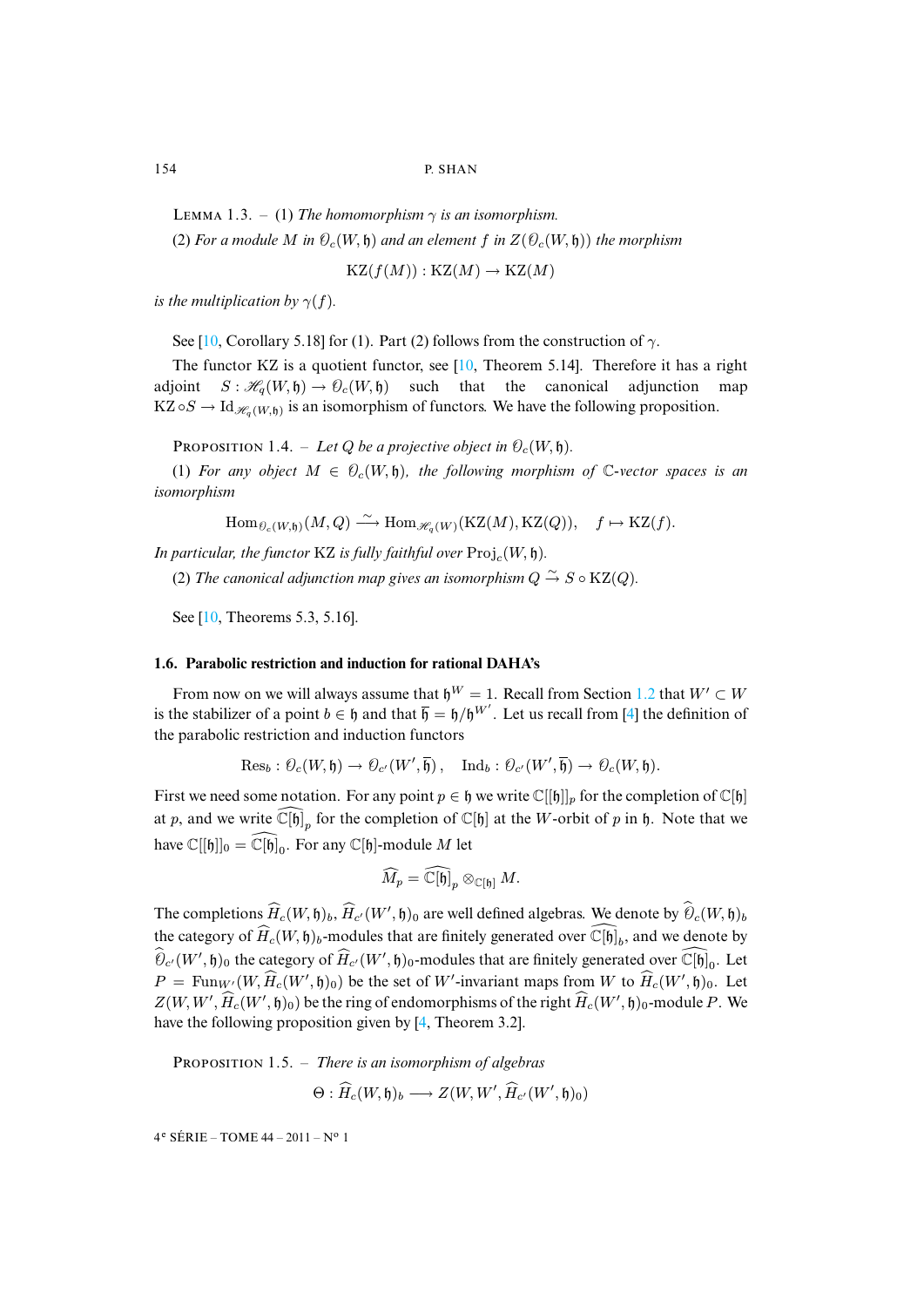$defined \ as \ follows: for \ f \in P, \ \alpha \in \mathfrak{h}^*, \ a \in \mathfrak{h}, \ u \in W,$ 

$$
(\Theta(u)f)(w) = f(wu),
$$
  
\n
$$
(\Theta(x_{\alpha})f)(w) = (x_{w\alpha}^{(b)} + \alpha(w^{-1}b))f(w),
$$
  
\n
$$
(\Theta(y_{a})f)(w) = y_{w a}^{(b)} f(w) + \sum_{s \in \emptyset, s \notin W'} \frac{2c_{s}}{1 - \lambda_{s}} \frac{\alpha_{s}(wa)}{x_{\alpha_{s}}^{(b)} + \alpha_{s}(b)} (f(sw) - f(w)),
$$
  
\nwhere  $x_{\alpha} \in \mathfrak{h}^{*} \subset H_{c}(W, \mathfrak{h}),$   $x_{\alpha}^{(b)} \in \mathfrak{h}^{*} \subset H_{c'}(W', \mathfrak{h}),$   $y_{a} \in \mathfrak{h} \subset H_{c}(W, \mathfrak{h}),$   
\n $y_{a}^{(b)} \in \mathfrak{h} \subset H_{c'}(W', \mathfrak{h}).$ 

Using  $\Theta$  we will identify  $\hat{H}_{c}(W, \mathfrak{h})_b$ -modules with  $Z(W, W', \hat{H}_{c'}(W', \mathfrak{h})_0)$ -modules. So the module  $P = \text{Fun}_{W'}(W, \hat{H}_c(W', \mathfrak{h})_0)$  becomes an  $(\hat{H}_c(W, \mathfrak{h})_b, \hat{H}_{c'}(W', \mathfrak{h})_0)$ -bimodule. Hence for any  $N \in \mathcal{O}_{c'}(W', \mathfrak{h})_0$  the module  $P \otimes_{\widehat{H}_{c'}(W', \mathfrak{h})_0} N$  lives in  $\mathcal{O}_c(W, \mathfrak{h})_b$ . It is naturally identified with Funny  $(W, N)$  the set of  $W'$ -invariant maps from  $W$  to  $N$ . For any naturally identified with  $\text{Fun}_{W'}(W, N)$ , the set of  $W'$ -invariant maps from W to N. For any  $\mathbb{C}[\mathfrak{h}^*]$ -module M write  $E(M) \subset M$  for the locally nilpotent part of M under the action of  $\mathfrak{h}$ .

The ingredients for defining the functors  $\text{Res}_b$  and  $\text{Ind}_b$  consist of:

 $-$  the adjoint pair of functors  $(\bigcap_b, E^b)$  with

$$
\widehat{\phantom{B}}_b: \widehat{\theta}_c(W, \mathfrak{h}) \to \widehat{\theta}_c(W, \mathfrak{h})_b, \quad M \mapsto \widehat{M}_b,
$$
  

$$
E^b: \widehat{\theta}_c(W, \mathfrak{h})_b \to \theta_c(W, \mathfrak{h}), \quad N \to E(N),
$$

**–** the Morita equivalence

 $where$ 

$$
J: \widehat{\mathcal{O}}_{c'}(W', \mathfrak{h})_0 \to \widehat{\mathcal{O}}_{c}(W, \mathfrak{h})_b, \quad N \mapsto \mathrm{Fun}_{W'}(W, N),
$$

and its quasi-inverse  $R$  given in Section 1.7 below,

**–** the equivalence of categories

$$
E: \widehat{\theta}_{c'}(W', \mathfrak{h})_0 \to \theta_{c'}(W', \mathfrak{h}), \quad M \mapsto E(M)
$$

<span id="page-9-0"></span>and its quasi-inverse given by  $N \mapsto \widehat{N}_0$ ,

**–** the equivalence of categories

(1.10) 
$$
\zeta: \mathcal{O}_{c'}(W', \mathfrak{h}) \to \mathcal{O}_{c'}(W', \overline{\mathfrak{h}}), \quad M \mapsto \{v \in M : yv = 0, \text{ for all } y \in \mathfrak{h}^{W'}\}
$$

and its quasi-inverse  $\zeta^{-1}$  given in Section 1.8 below.

<span id="page-9-1"></span>For  $M \in \mathcal{O}_{c}(W, \mathfrak{h})$  and  $N \in \mathcal{O}_{c'}(W', \overline{\mathfrak{h}})$  the functors  $\text{Res}_{b}$  and  $\text{Ind}_{b}$  are defined by

(1.11) 
$$
\operatorname{Res}_{b}(M) = \zeta \circ E \circ R(\widehat{M}_{b}),
$$

$$
\operatorname{Ind}_{b}(N) = E^{b} \circ J(\widehat{\zeta^{-1}(N)}_{0}).
$$

We refer to [4, Section 2,3] for details.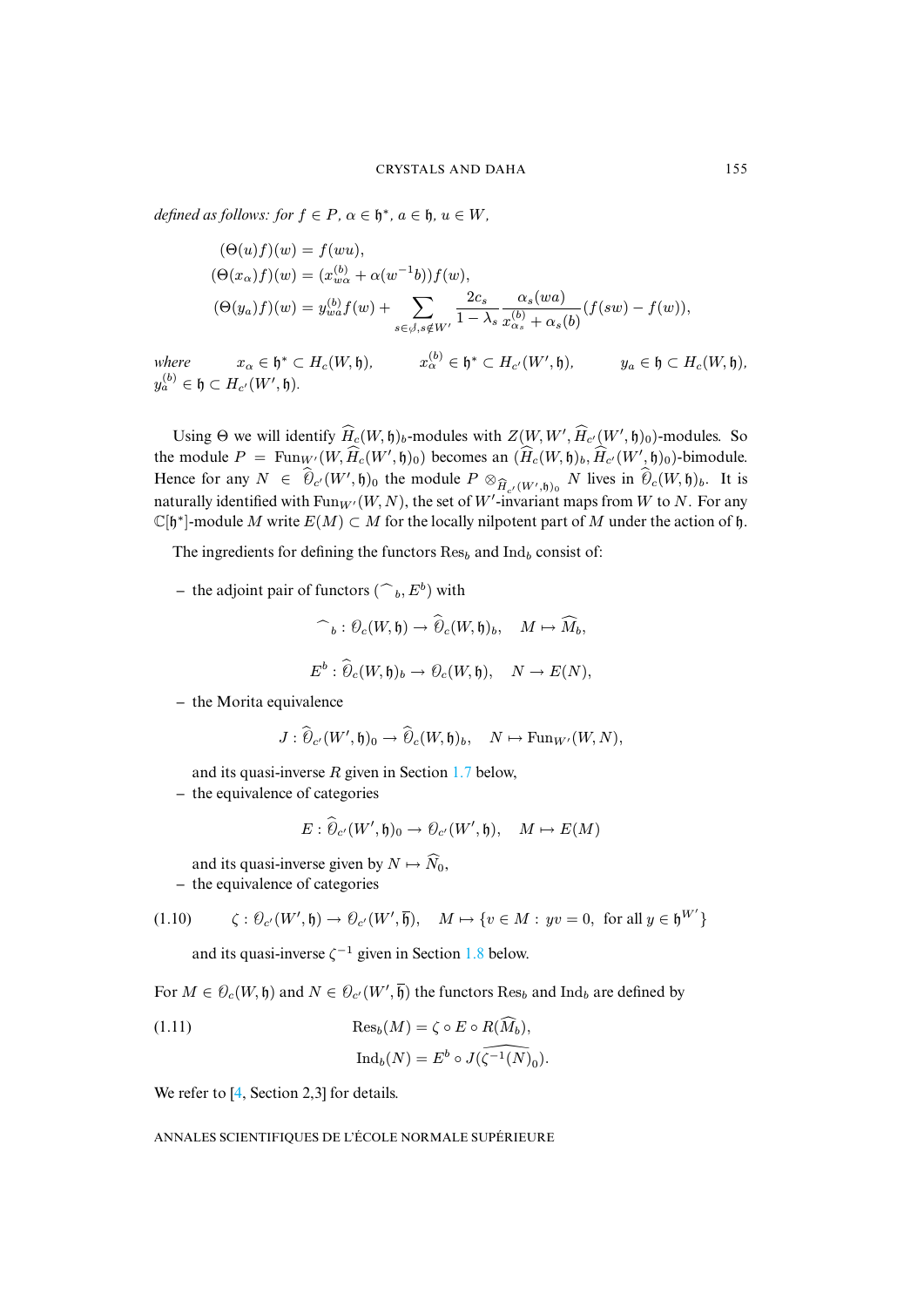# **1.7.** The idempotent  $x_{pr}$  and the functor  $R$

We give some details on the isomorphism  $\Theta$  for a future use. Fix elements  $1 = u_1, u_2, \dots, u_r$ in W such that  $W = \bigsqcup_{i=1}^r W'u_i$ . Let  $\text{Mat}_r(\widehat{H}_{c'}(W', \mathfrak{h})_0)$  be the algebra of  $r \times r$  matrices with coefficients in  $\widehat{H}_{c'}(W', \mathfrak{h})_0$ . We have an algebra isomorphism

(1.12) 
$$
\Phi: Z(W, W', \widehat{H}_{c'}(W', \mathfrak{h})_0) \to \mathrm{Mat}_r(\widehat{H}_{c'}(W', \mathfrak{h})_0),
$$

$$
A \mapsto (\Phi(A)_{ij})_{1 \leq i,j \leq r}
$$

such that

$$
(Af)(u_i) = \sum_{j=1}^r \Phi(A)_{ij} f(u_j), \quad \text{ for all } f \in P, 1 \leqslant i \leqslant r.
$$

Denote by  $E_{ij}$ ,  $1 \le i, j \le r$ , the elementary matrix in  $\text{Mat}_r(\widehat{H}_{c'}(W', \mathfrak{h})_0)$  with coefficient 1 in the position  $(i, j)$  and zero elsewhere. Note that the algebra isomorphism

<span id="page-10-2"></span><span id="page-10-0"></span>
$$
\Phi\circ\Theta:\widehat H_c(W,\mathfrak{h})_b\stackrel{\sim}{\longrightarrow} {\rm Mat}_r(\widehat H_{c'}(W',\mathfrak{h})_0)
$$

restricts to an isomorphism of subalgebras

(1.13) 
$$
\widehat{\mathbb{C}[\mathfrak{h}]}_b \cong \bigoplus_{i=1}^r \mathbb{C}[[\mathfrak{h}]]_0 E_{ii}.
$$

Indeed, there is a unique isomorphism of algebras

(1.14) 
$$
\varpi : \widehat{\mathbb{C}[\mathfrak{h}]}_b \cong \bigoplus_{i=1}^r \mathbb{C}[[\mathfrak{h}]]_{u_i^{-1}b},
$$

extending the algebra homomorphism

$$
\mathbb{C}[\mathfrak{h}]\to \bigoplus_{i=1}^r\mathbb{C}[\mathfrak{h}],\quad x\mapsto (x,x,\ldots,x),\quad \forall\ x\in \mathfrak{h}^*.
$$

For each i conside[r the i](#page-10-0)somorphism of algebras

$$
\phi_i : \mathbb{C}[[\mathfrak{h}]]_{u_i^{-1}b} \to \mathbb{C}[[\mathfrak{h}]]_0, \quad x \mapsto u_ix + x(u_i^{-1}b), \quad \forall \ x \in \mathfrak{h}^*.
$$

The isomorphism (1.13) is exactly the composition of  $\varpi$  with the direct sum  $\oplus_{i=1}^{r} \phi_i$ . Here  $E_{ii}$  is the image of the idempotent in  $\widehat{\mathbb{C}}[\widehat{\mathfrak{h}}]_b$  corresponding to the component  $\mathbb{C}[[\mathfrak{h}]]_{u_i^{-1}b}$ . We will denote by  $x_{\text{pr}}$  the idempotent in  $\widetilde{\mathbb{C}}[\mathfrak{h}]_b$  corresponding to  $\mathbb{C}[[\mathfrak{h}]]_b$ , i.e.,  $\Phi \circ \Theta(x_{\text{pr}}) = E_{11}$ . Then the functor

<span id="page-10-1"></span>
$$
R: \widehat{\mathcal{O}}_{c}(W, \mathfrak{h})_{b} \to \widehat{\mathcal{O}}_{c'}(W', \mathfrak{h})_{0}, \quad M \mapsto x_{\text{pr}}M
$$

is a quasi-inverse of J. Here, the action of  $\widehat{H}_{c'}(W', \mathfrak{h})_0$  on  $R(M) = x_{pr}M$  is given by the following formulas deduced from Proposition 1.5. For any  $\alpha \in \mathfrak{h}^*, w \in W', a \in \mathfrak{h}^*, m \in M$ we have

(1.15) 
$$
x_{\alpha}^{(b)} x_{\text{pr}}(m) = x_{\text{pr}}((x_{\alpha} - \alpha(b))m),
$$

$$
(1.16) \t w xpr(m) = xpr(wm),
$$

$$
(1.17) \t y_a^{(b)} x_{\text{pr}}(m) = x_{\text{pr}} \left( \left( y_a + \sum_{s \in \emptyset, \, s \notin W'} \frac{2c_s}{1 - \lambda_s} \frac{\alpha_s(a)}{x_{\alpha_s}} \right) m \right).
$$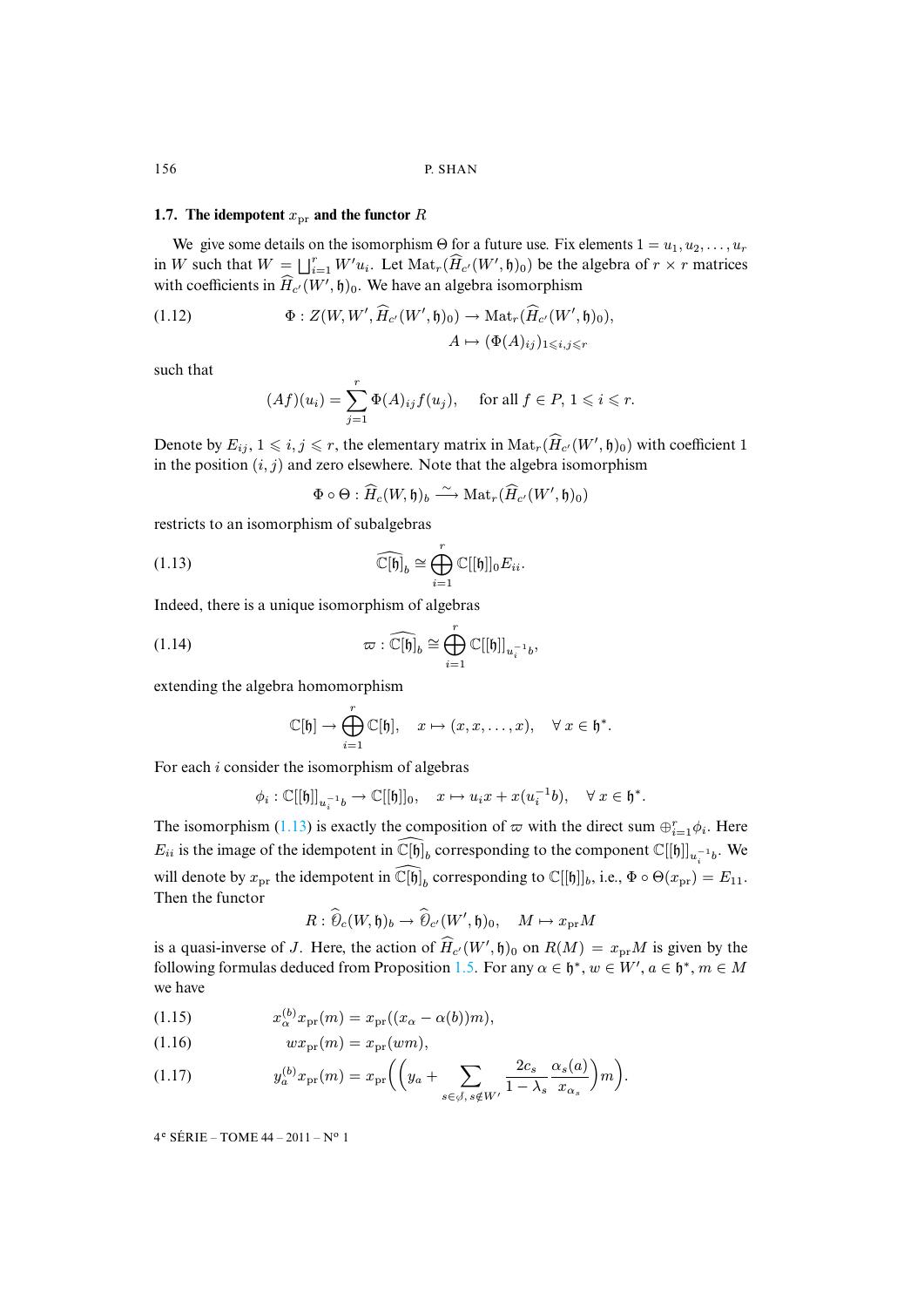<span id="page-11-0"></span>In particular, we have

<span id="page-11-2"></span>(1.18) 
$$
R(M) = \phi_1^*(x_{\text{pr}}(M))
$$

as  $\mathbb{C}[[\mathfrak{h}]]_0 \rtimes W'$ -modules. Finally, note that the following equality holds in  $\widehat{H}_c(W, \mathfrak{h})_b$ 

(1.19)  $x_{\text{pr}} u x_{\text{pr}} = 0, \quad \forall u \in W - W'.$ 

# **1.8. A quasi-inverse of** ζ

Let us recall from [4, Section 2.3] the following facts. Let  $\mathfrak{h}^{*W'}$  be the subspace of  $\mathfrak{h}^*$ consisting of fixed points of  $W'$ . Set

$$
(\mathfrak{h}^{*W'})^{\perp} = \{ v \in \mathfrak{h} : f(v) = 0 \text{ for all } f \in \mathfrak{h}^{*W'} \}.
$$

We have a  $W'$ -invariant decomposition

$$
\mathfrak{h}=(\mathfrak{h}^{*W'})^{\perp}\oplus \mathfrak{h}^{W'}.
$$

The W'-space  $(\mathfrak{h}^{*W'})^{\perp}$  is canonically identified with  $\overline{\mathfrak{h}}$ . Since the action of W' on  $\mathfrak{h}^{W'}$  is trivial, we have an obvious algebra isomorphism

(1.20) 
$$
H_{c'}(W', \mathfrak{h}) \cong H_{c'}(W', \overline{\mathfrak{h}}) \otimes \mathcal{D}(\mathfrak{h}^{W'}).
$$

It maps an element y in the subset  $\mathfrak{h}^{W'}$  of  $H_{c'}(W', \mathfrak{h})$  to the operator  $\partial_y$  in  $\mathcal{D}(\mathfrak{h}^{W'})$ . Write  $\mathcal{O}(1,\mathfrak{h}^{W'})$  for the category of finitely generated  $\mathcal{D}(\mathfrak{h}^{W'})$ -modules that are  $\partial_y$ -locally nilpotent for all  $y \in \mathfrak{h}^{W'}$ . [The al](#page-9-0)gebra isomorphism above yields an equivalence of categories

$$
\overline{\theta_{c'}}(W',\mathfrak{h})\cong \overline{\theta_{c'}}(W',\overline{\mathfrak{h}})\otimes \overline{\theta(1,\mathfrak{h}^{W'})}.
$$

The functor  $\zeta$  in (1.10) is an equivalence, because it is induced by the functor

<span id="page-11-1"></span>
$$
\mathcal{O}(1,\mathfrak{h}^{W'}) \xrightarrow{\sim} \mathbb{C}\text{-mod}, \quad M \to \{m \in M, \partial_y(m) = 0 \text{ for all } y \in \mathfrak{h}^{W'}\},
$$

which is an equivalence by Kashiwara's lemma upon taking Fourier transforms. In particular, a quasi-inverse of  $\zeta$  is given by

(1.21) 
$$
\zeta^{-1} : \mathcal{O}_{c'}(W', \overline{\mathfrak{h}}) \to \mathcal{O}_{c'}(W', \mathfrak{h}), \quad N \mapsto N \otimes \mathbb{C}[\mathfrak{h}^{W'}],
$$

where  $\mathbb{C}[\mathfrak{h}^{W'}] \in \mathcal{O}(1, \mathfrak{h}^{W'})$  is the polynomial representation of  $\mathcal{D}(\mathfrak{h}^{W'}).$ 

Moreover, the functor  $\zeta$  maps a standard module in  $\mathcal{O}_{c'}(W', \mathfrak{h})$  to a standard module in  $\mathcal{O}_{c'}(W', \overline{\mathfrak{h}})$ . Indeed, for any  $\xi \in \mathrm{Irr}(W')$ , we have an isomorphism of  $H_{c'}(W', \mathfrak{h})$ -modules

$$
H_{c'}(W',\mathfrak{h})\otimes_{\mathbb C[\mathfrak{h}^*]\rtimes W'}\xi=(H_{c'}(W',\overline{\mathfrak{h}})\otimes_{\mathbb C[(\overline{\mathfrak{h}})^*]\rtimes W'}\xi)\otimes(\mathcal D(\mathfrak{h}^{W'})\otimes_{\mathbb C[(\mathfrak{h}^{W'})^*]} \mathbb C).
$$

On the right hand side  $\mathbb C$  denotes the trivial module of  $\mathbb C[(\mathfrak h^{W'})^*]$ , and the latter is identified with the subalgebra of  $\mathcal{D}(\mathfrak{h}^{W'})$  generated by  $\partial_y$  for all  $y \in \mathfrak{h}^{W'}$ . We have

$$
\mathscr{D}(\mathfrak{h}^{W'}) \otimes_{\mathbb{C}[(\mathfrak{h}^{W'})^*]} \mathbb{C} \cong \mathbb{C}[\mathfrak{h}^{W'}]
$$

as  $\mathcal{D}(\mathfrak{h}^{W'})$ -modules. So  $\zeta$  maps the standard module  $\Delta(\xi)$  for  $H_{c'}(W', \mathfrak{h})$  to the standard module  $\Delta(\xi)$  for  $H_{c'}(W', \overline{\mathfrak{h}})$ .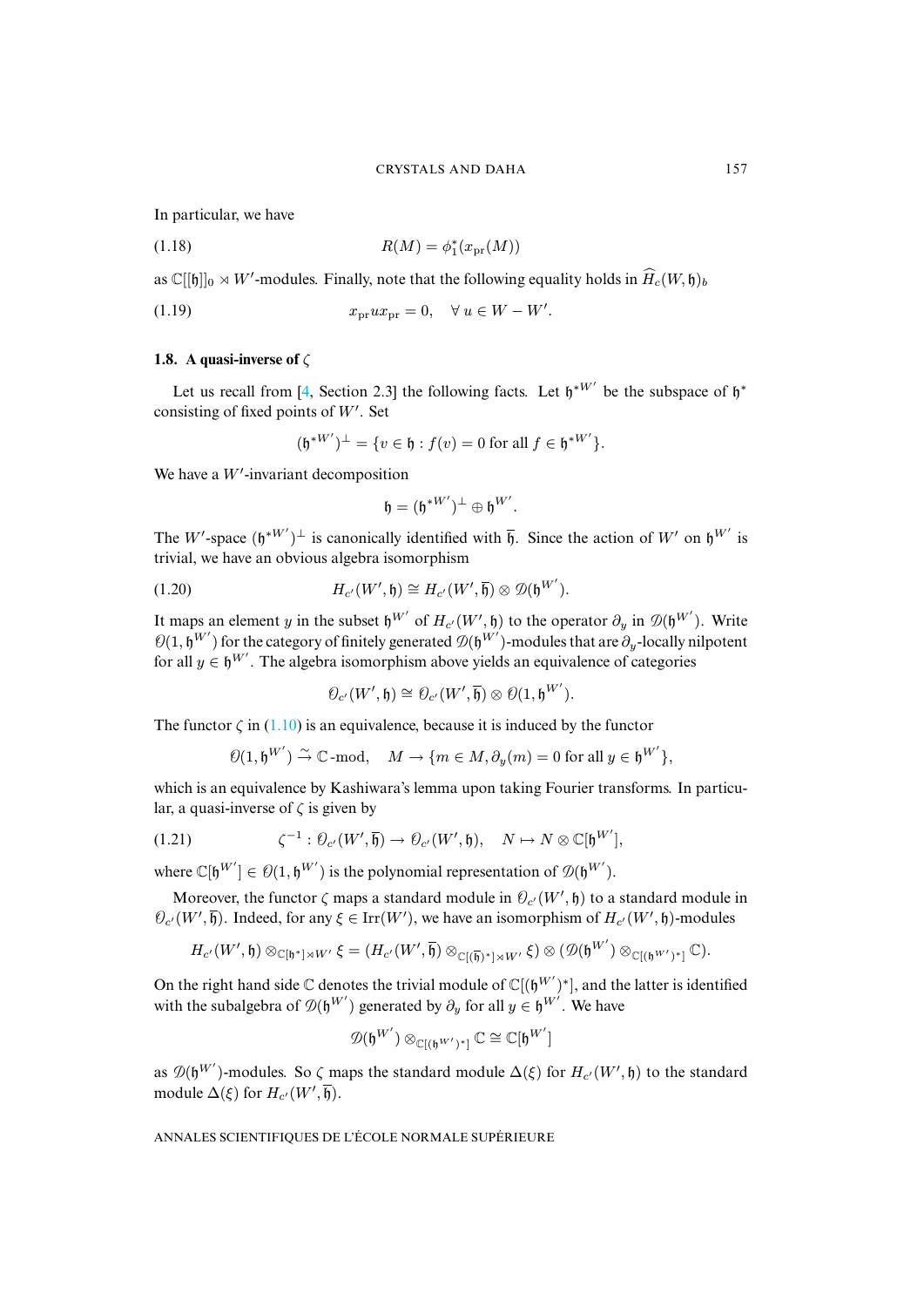**1.9.** – Here are some properties of  $\text{Res}_b$  and  $\text{Ind}_b$ .

**PROPOSITION** 1.6. – (1) *Both functors*  $\text{Res}_b$  *and*  $\text{Ind}_b$  *are exact. The functor*  $\text{Res}_b$  *is left adjoint to*  $\text{Ind}_b$ . In particular the functor  $\text{Res}_b$  preserves projective objects and  $\text{Ind}_b$ *preserves injective objects.*

(2) Let  $\text{Res}_{W'}^W$  and  $\text{Ind}_{W'}^W$  be respectively the restriction and induction functors of groups. *We have the following commutative diagram*

$$
K(\mathcal{O}_{c}(W, \mathfrak{h})) \xrightarrow{\omega} K(\mathbb{C}W)
$$
  
\n
$$
\operatorname{Ind}_{b} \wedge \operatorname{Res}_{b} \qquad \operatorname{Ind}_{W'}^{W} \wedge \operatorname{Res}_{W'}^{W}
$$
  
\n
$$
K(\mathcal{O}_{c'}(W', \overline{\mathfrak{h}})) \xrightarrow{\omega'} K(\mathbb{C}W').
$$

*[Her](#page-36-5)e the isomorphism*  $\omega$  *(resp.*  $\omega'$ *) is given b[y m](#page-36-5)apping*  $[\Delta(\xi)]$  *to*  $[\xi]$  *for any*  $\xi \in \text{Irr}(W)$  $(resp. \xi \in \text{Irr}(W')).$ 

See [4, Proposition 3.9, Theorem 3.10] for (1), [4, Proposition 3.14] for (2).

#### **1.10. Restriction of modules having a standar[d filtr](#page-0-0)ation**

In the rest of Section 1, we study the actions of the restriction functors on modules having a standard filtration in  $\mathcal{O}_c(W, \mathfrak{h})$  (Proposition 1.9). We will need the following lemmas.

LEMMA 1.7. – Let M be an object in  $\mathcal{O}_c^{\Delta}(W, \mathfrak{h})$ .

(1) *There is a finite dimensional subspace* V *of* M *such that* V *is stable under the action of* CW *and the map*

<span id="page-12-0"></span>
$$
\mathbb{C}[\mathfrak{h}] \otimes V \to M, \quad p \otimes v \mapsto pv
$$

*is an isomorphism of*  $\mathbb{C}[\mathfrak{h}] \rtimes W$ *-modules.* 

(2) *The map*  $\omega$  :  $K(\mathcal{O}_c(W, \mathfrak{h})) \to K(\mathbb{C}W)$  *in Proposition* 1.6(2) *satisfies* 

(1.22)  $\omega([M]) = [V].$ 

*Proof*. – Let

$$
0 = M_0 \subset M_1 \subset \cdots \subset M_l = M
$$

be a filtration of M such that for any  $1 \leq i \leq l$  we have  $M_i/M_{i-1} \cong \Delta(\xi_i)$  for some  $\xi_i \in \text{Irr}(W)$ . We prove (1) and (2) by recurrence on l. If  $l = 1$ , then M is a standard module. Both (1) and (2) hold by definition. For  $l > 1$ , by induction we may suppose that there is a subspace V' of  $M_{l-1}$  such that the properties in (1) and (2) are satisfied for  $M_{l-1}$  and V'. Now, consider the exact sequence

$$
0 \longrightarrow M_{l-1} \longrightarrow M \stackrel{j}{\longrightarrow} \Delta(\xi_l) \longrightarrow 0.
$$

From the isomorphism of  $\mathbb{C}[\mathfrak{h}]\rtimes W$ -modules  $\Delta(\xi_l)\cong \mathbb{C}[\mathfrak{h}]\otimes \xi$  we see that  $\Delta(\xi_l)$  is a projective  $\mathbb{C}[\mathfrak{h}]\rtimes W$ -module. Hence there exists a morphism of  $\mathbb{C}[\mathfrak{h}]\rtimes W$ -modules  $s : \Delta(\xi) \to M$  that provides a section of j. Let  $V = V' \oplus s(\xi_l) \subset M$ . It is stable under the action of  $\mathbb{C}W$ . The map  $\mathbb{C}[\mathfrak{h}] \otimes V \to M$  in (1) is an injective morphism of  $\mathbb{C}[\mathfrak{h}] \rtimes W$ -modules. Its image is  $M_{l-1} \oplus s(\Delta(\xi))$ , which is equal to M. So it is an isomorphism. We have

$$
\omega([M])=\omega([M_{l-1}])+\omega([\Delta(\xi_l)]),
$$

by assumption  $\omega([M_{l-1}]) = [V']$ , so  $\omega([M]) = [V'] + [\xi_l] = [V]$ .  $\Box$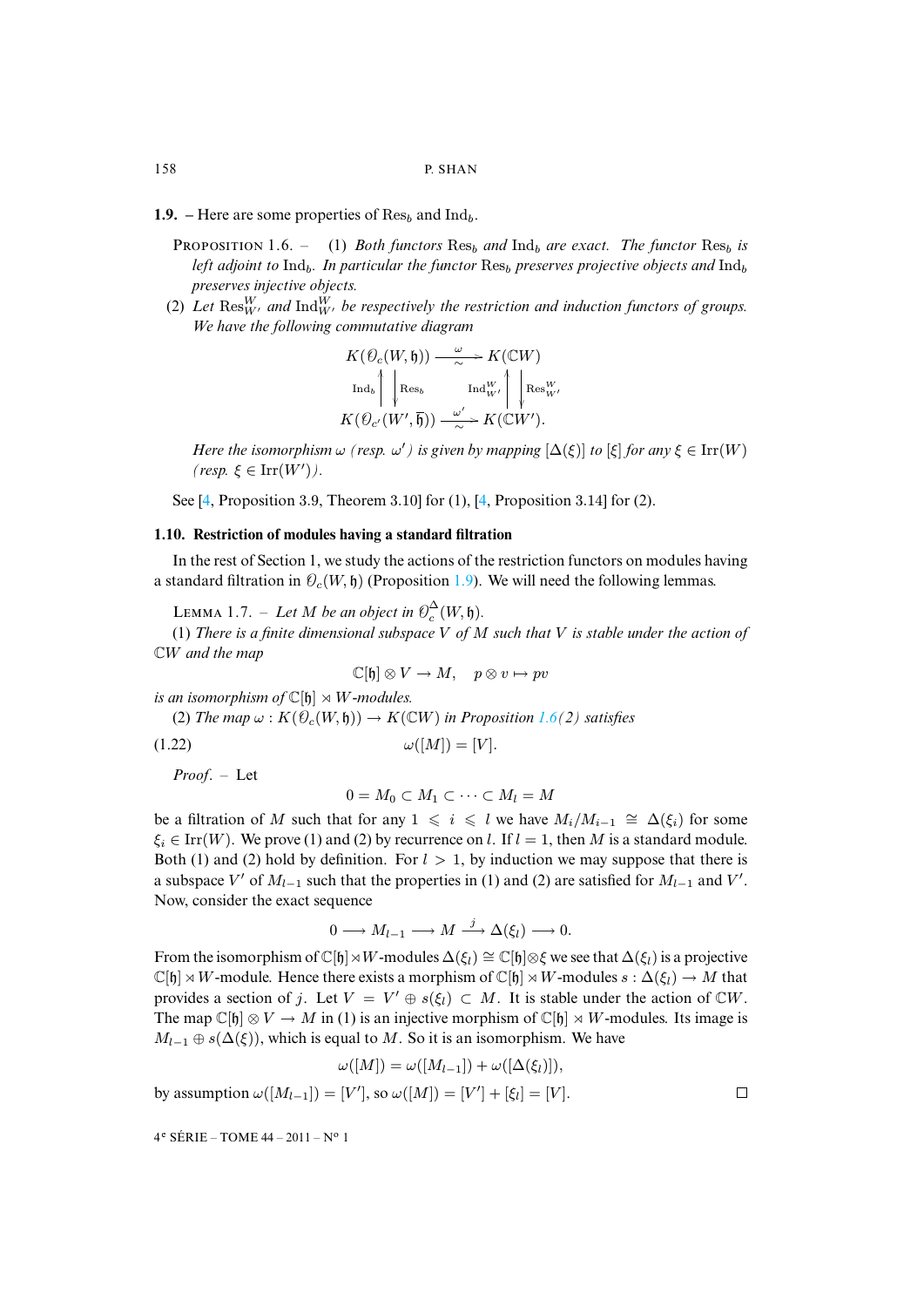LEMMA 1.8. – (1) Let M be an  $\widehat{H}_c(W, \mathfrak{h})_0$ -module free over  $\mathbb{C}[[\mathfrak{h}]]_0$ . If there exist *generalized eigenvectors*  $v_1, \ldots v_n$  *of* **eu** *which form a basis of* M *over*  $\mathbb{C}[[\mathfrak{h}]]_0$ *, then for*  $f_1,\ldots,f_n\in\mathbb{C}[[\mathfrak{h}]]_0$  the element  $m=\sum_{i=1}^nf_iv_i$  is **eu**-finite if and only if  $f_1,\ldots,f_n$  all belong *to*  $\mathbb{C}[\mathfrak{h}].$ 

(2) Let [N](#page-36-5) be an object in  $\mathcal{O}_c(W, \mathfrak{h})$ . If  $\widehat{N}_0$  is a free  $\mathbb{C}[[\mathfrak{h}]]_0$ *-module, then* N is a free  $\mathbb{C}[\mathfrak{h}]$ -module. It admits a basis consisting of generalized eigenvectors  $v_1, \ldots, v_n$  of **eu**.

*Proof.* – (1) It follows from the proof of [4, Theorem 2.3].

(2) Since N belongs to  $\mathcal{O}_c(W, \mathfrak{h})$ , it is finitely generated over  $\mathbb{C}[\mathfrak{h}]$ . Denote by m the maximal ideal of  $\mathbb{C}[[\mathfrak{h}]]_0$ . The canonical map  $N \to \widehat{N}_0/\mathfrak{m} \widehat{N}_0$  is surjective. So there exist  $v_1, \ldots, v_n$  in N such that their images form a basis of  $\widehat{N}_0/\mathfrak{m}\widehat{N}_0$  over  $\mathbb{C}$ . Moreover, we may choose  $v_1, \ldots, v_n$  to be generalized eigenvectors of eu, because the eu-action on N is loc[ally](#page-36-5) finite. Since  $\widehat{N}_0$  is free over  $\mathbb{C}[[b]]_0$ , Nakayama's lemma yields that  $v_1, \ldots, v_n$  form a basis of  $\widehat{N}_0$  over  $\mathbb{C}[[\mathfrak{h}]]_0$ . By part (1) the set N' of eu-finite elements in  $\widehat{N}_0$  is the free  $\mathbb{C}[\mathfrak{h}]$  $\mathbb{C}[\mathfrak{h}]$  $\mathbb{C}[\mathfrak{h}]$ -submodule generated by  $v_1, \ldots, v_n$ . On the other hand, since  $\widehat{N}_0$  belongs to  $\widehat{\mathcal{O}}_c(W, \mathfrak{h})_0$ , by [4, Proposition 2.4] an element in  $\widehat{N}_0$  is h-nilpotent if and only if it is eu-finite. So  $N' = E(\widehat{N}_0)$ . On the other hand, the canonical inclusion  $N \subset E(\widehat{N}_0)$  is an equality by [4, Theorem 3.2]. Hence  $N = N'$ . This implies that N is free over  $\mathbb{C}[\mathfrak{h}]$ , with a basis given by  $v_1, \ldots, v_n$ , which are generalized eigenvectors of eu.  $\Box$ 

**PROPOSITION** 1.9. – Let M be an object in  $\mathcal{O}_c^{\Delta}(W, \mathfrak{h})$ .

(1) The object  $\text{Res}_{b}(M)$  has a standard filtration.

(2) *Let* V *be a subspace of* M *that has the properties of Lemma 1.7(1). Then there is an isomorphism of*  $\mathbb{C}[\overline{\mathfrak{h}}] \rtimes W'$ -modules

$$
\mathrm{Res}_b(M) \cong \mathbb{C}[\overline{\mathfrak{h}}] \otimes \mathrm{Res}_{W'}^W(V).
$$

*Proof.* – (1) By the end of Section 1.8 the equivalence  $\zeta$  ma[ps a](#page-0-0) standard module in  $\mathcal{O}_{c'}(W', \mathfrak{h})$  to a standard one in  $\mathcal{O}_{c'}(W', \overline{\mathfrak{h}})$ . [Hence](#page-11-0) to prove that  $\text{Res}_b(M) = \zeta \circ E \circ R(\widehat{M_b})$ has a standard filtration, it is enough to show that  $N = E \circ R(M_b)$  has one. We claim that the module N is [free](#page-0-0) over  $\mathbb{C}[\mathfrak{h}]$ . So the result follows from Lemma 1.1(2).

Let us prove the claim. Recall from (1.18) that we have  $R(\widehat{M}_b) = \phi_1^*(x_{\text{pr}}\widehat{M}_b)$  as  $\mathbb{C}[[\mathfrak{h}]]_0 \rtimes W'$ -modules. Using the isomorphism of  $\mathbb{C}[\mathfrak{h}] \rtimes W$ -modules  $M \cong \mathbb{C}[\mathfrak{h}] \otimes V$ given in Lemma 1.7(1), we deduce an isomorphism of  $\mathbb{C}[[\mathfrak{h}]]_0 \rtimes W'$ -modules

$$
R(\widehat{M}_b) \cong \phi_1^*(x_{\text{pr}}(\widehat{\mathbb{C}[\mathfrak{h}]}_b \otimes V))
$$
  

$$
\cong \mathbb{C}[[\mathfrak{h}]]_0 \otimes V.
$$

So the module  $R(\widehat{M}_b)$  is free over  $\mathbb{C}[[\mathfrak{h}]]_0$ . The completion of the module N at 0 is isomorphic to  $R(\widehat{M}_b)$ . By Lemma 1.8(2) the module N is free over  $\mathbb{C}[\mathfrak{h}]$ . The claim is proved.

(2) Since  $\text{Res}_{b}(M)$  has a standard filtration, by Lemma 1.7 there exists a finite dimensional vector space  $V' \subset \text{Res}_b(M)$  such that V' is stable under the action of  $\mathbb{C}W'$  an[d we](#page-0-0) have an isomorphism of  $\mathbb{C}[\overline{\mathfrak{h}}] \rtimes W'$ -modules

$$
\mathrm{Res}_b(M) \cong \mathbb{C}[\overline{\mathfrak{h}}] \otimes V'.
$$

Moreover, we have  $\omega'([\text{Res}_b(M)]) = [V']$  where  $\omega'$  is the map in Proposition 1.6(2). The same proposition yields that  $\text{Res}_{W'}^W(\omega[M]) = \omega'([\text{Res}_b(M)])$ . Since  $\omega([M]) = [V]$  by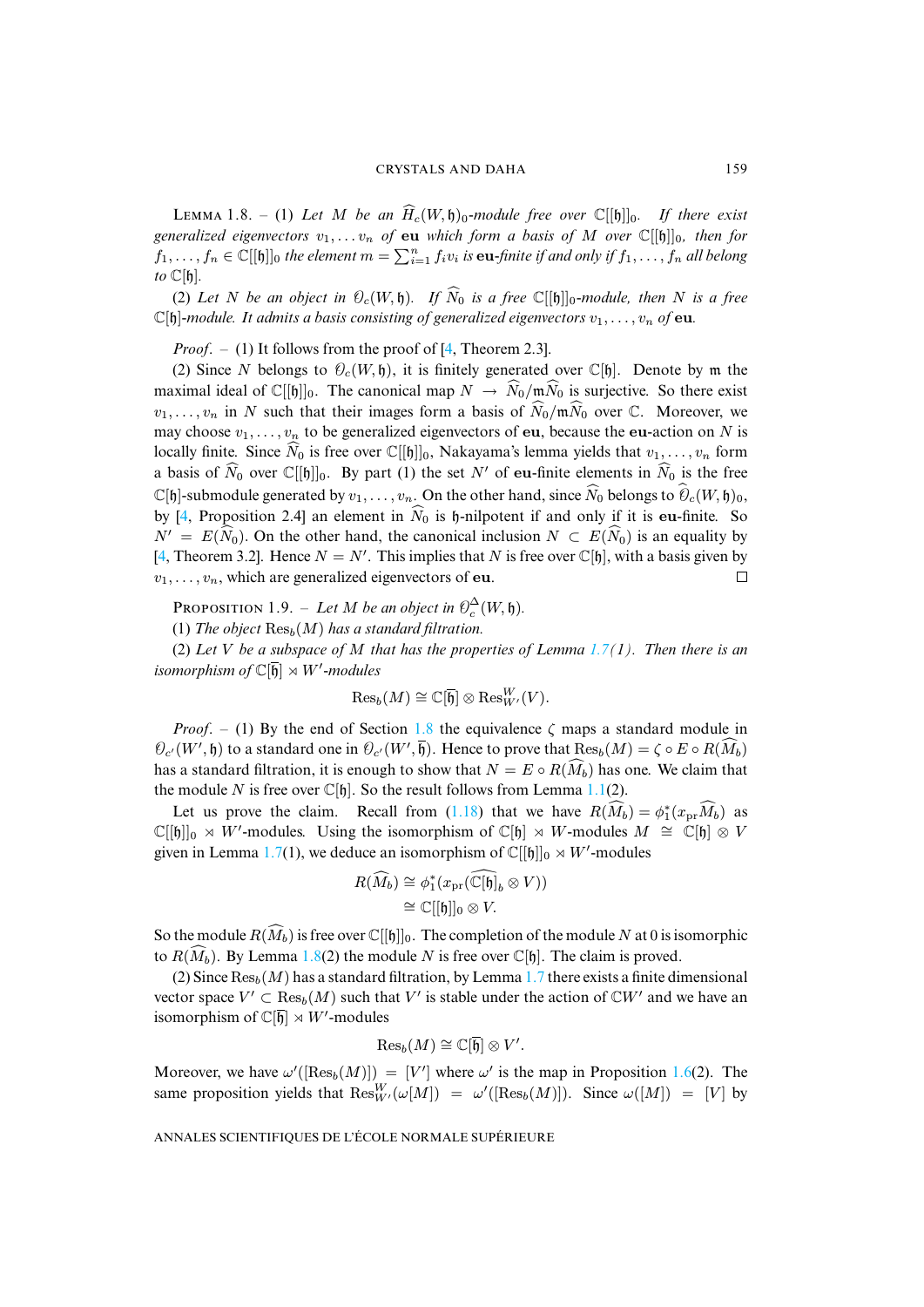<span id="page-14-1"></span>(1.22), the CW'-module V' is isomorphic to  $\text{Res}_{W'}^{W}(V)$ . So we have an isomorphism of  $\mathbb{C}[\overline{\mathfrak{h}}] \rtimes W'$ -modules

$$
\mathrm{Res}_b(M) \cong \mathbb{C}[\overline{\mathfrak{h}}] \otimes \mathrm{Res}_{W'}^W(V). \square
$$

#### **2. KZ commutes with restriction functors**

In this section, we relate the restriction and induction functors for rationa[l DA](#page-6-1)HA's to the corresponding functors for Hecke algebras via the functor KZ. We will always assume that the Hecke algebras have the same dimension as the corresponding group algebras. Thus the Knizhnik-Zamolodchikov functors admit the properties recalled in Section 1.5.

**2.1.** – Let W be a complex reflection group acting on h. Let b be a point in h and let  $W'$  be its stabilizer in W. We will abbreviate  $KZ = KZ(W, \mathfrak{h})$ ,  $KZ' = KZ(W', \overline{\mathfrak{h}})$ .

THEOREM 2.1. - *There is an isomorphism of functors* 

<span id="page-14-0"></span> $\mathrm{KZ}^{\prime}\circ \mathrm{Res}_{b}\cong \mathscr{H}\mathrm{Res}^{W}_{W^{\prime}}\circ \mathrm{KZ}$ .

*Proof.* – We will regard KZ :  $\mathcal{O}_c(W, \mathfrak{h}) \rightarrow \mathcal{H}_a(W)$ -mod as a functor from  $\mathcal{O}_c(W, \mathfrak{h})$ to  $B_W$ -mod in the obvious way. Similarly we will regard KZ' as a functor to  $B_{W'}$ -mod. Recall the inclusion  $\iota : B_{W'} \hookrightarrow B_W$  from (1.6). The theorem amounts to prove that for any  $M \in \mathcal{O}_c(W, \mathfrak{h})$  $M \in \mathcal{O}_c(W, \mathfrak{h})$  $M \in \mathcal{O}_c(W, \mathfrak{h})$  there is a natural isomorphism of  $B_{W'}$ -modules

(2.1) 
$$
KZ' \circ Res_b(M) \cong i_* \circ KZ(M).
$$

*Step 1.* Recall the functor  $\zeta$  :  $\mathcal{O}_{c'}(W', \mathfrak{h}) \to \mathcal{O}_{c'}(W', \overline{\mathfrak{h}})$  from (1.10) and its quasi-inverse  $\zeta^{-1}$  in (1.21). Let

$$
N = \zeta^{-1}(\text{Res}_b(M)).
$$

We have  $N \cong \operatorname{Res}_b(M) \otimes \mathbb{C}[\mathfrak{h}^{W'}]$ . Since the canonical epimorphism  $\mathfrak{h} \to \overline{\mathfrak{h}}$  induces a fibration  $\mathfrak{h}'_{\text{reg}} \to \overline{\mathfrak{h}}_{\text{reg}}$ , see Section 1.2, we have

(2.2) 
$$
N_{\mathfrak{h}'_{\mathrm{reg}}} \cong \mathrm{Res}_b(M)_{\overline{\mathfrak{h}}_{\mathrm{reg}}} \otimes \mathbb{C}[\mathfrak{h}^{W'}].
$$

By Dunkl isomorphisms, the left hand side is a  $\mathcal{D}(\mathfrak{h}'_{reg}) \rtimes W'$ -module while the right hand side is a  $(\mathcal{D}(\overline{\mathfrak{h}}_{\text{reg}}) \rtimes W') \otimes \mathcal{D}(\mathfrak{h}^{W'})$ -module. Identify these two algebras in the obvious way. The isomorphism  $(2.2)$  is compatible with the W'-equivariant  $\mathcal{D}$ -module structures. Hence we have

$$
(N_{\mathfrak{h}'_{\mathrm{reg}}})^\nabla\cong (\mathrm{Res}_b(M)_{\overline{\mathfrak{h}}_{\mathrm{reg}}})^\nabla\otimes \mathbb{C}[\mathfrak{h}^{W'}]^\nabla.
$$

Since  $\mathbb{C}[\mathfrak{h}^{W'}]^{\nabla} = \mathbb{C}$ , this yields a natural i[som](#page-4-1)orphism

$$
\ell_*\circ {\rm KZ}(W',\mathfrak{h})(N)\cong {\rm KZ}'\circ {\rm Res}_b(M),
$$

where  $\ell$  is the homomorphism defined in (1.2).

Step 2. Consider the  $W'$ -equivariant algebra isomorphism

$$
\phi: \mathbb{C}[\mathfrak{h}] \to \mathbb{C}[\mathfrak{h}], \quad x \mapsto x + x(b) \text{ for } x \in \mathfrak{h}^*.
$$

It induces an isomorphism  $\hat{\phi} : \mathbb{C}[[\mathfrak{h}]]_b \stackrel{\sim}{\to} \mathbb{C}[[\mathfrak{h}]]_0$ . The latter yields an algebra isomorphism

$$
\mathbb{C}[[\mathfrak{h}]]_b \otimes_{\mathbb{C}[\mathfrak{h}]} \mathbb{C}[\mathfrak{h}_{\mathrm{reg}}] \simeq \mathbb{C}[[\mathfrak{h}]]_0 \otimes_{\mathbb{C}[\mathfrak{h}]} \mathbb{C}[\mathfrak{h}_{\mathrm{reg}}'].
$$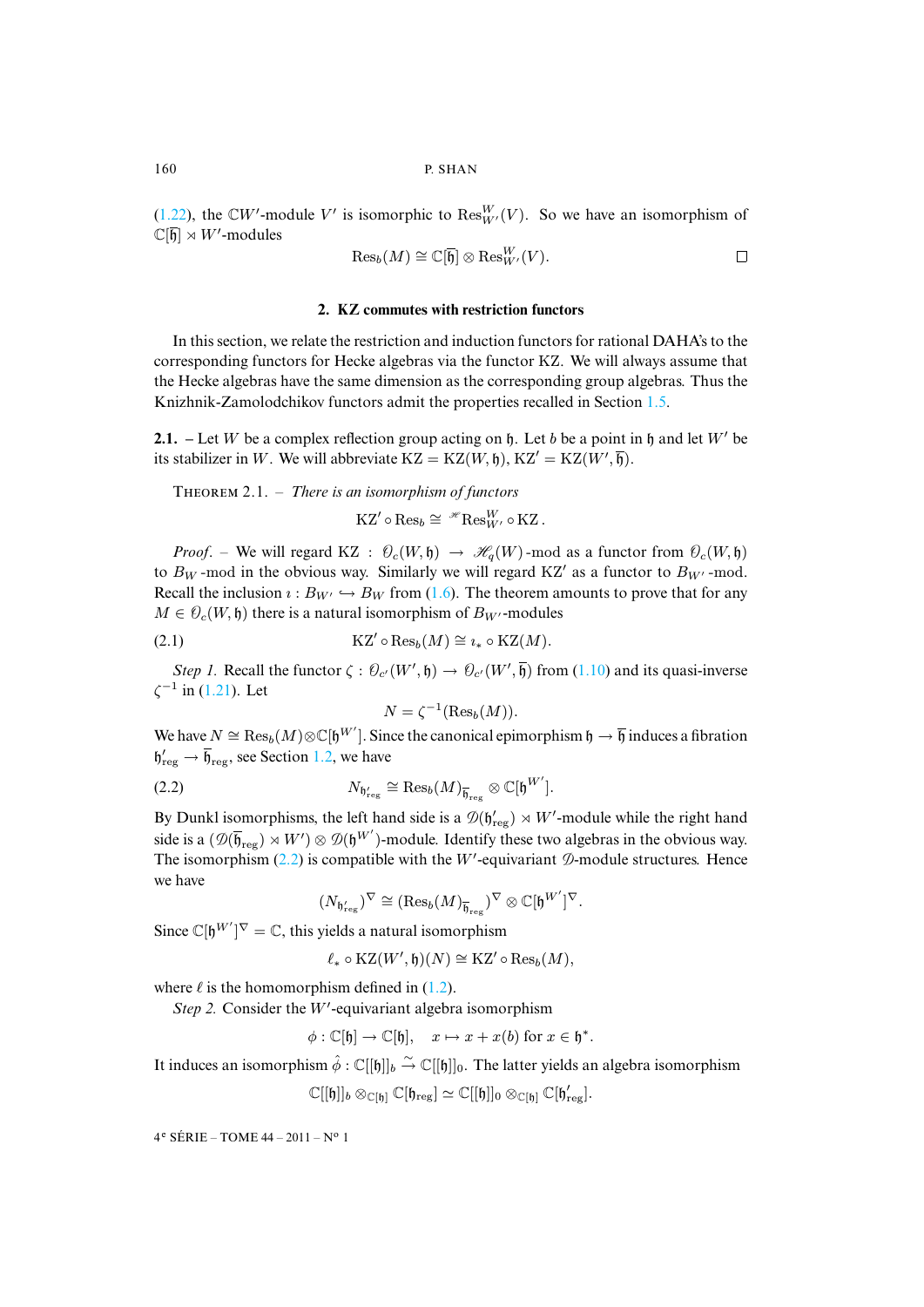To see this note first that by definition, the left hand side is  $\mathbb{C}[[\mathfrak{h}]]_b[\alpha_s^{-1}, s \in \mathcal{A}]$ . For  $s \in \mathcal{A}$ ,  $s \notin W'$  the element  $\alpha_s$  is invertible in  $\mathbb{C}[[\mathfrak{h}]]_b$ , so we have

$$
\mathbb{C}[[\mathfrak{h}]]_b \otimes_{\mathbb{C}[\mathfrak{h}]} \mathbb{C}[\mathfrak{h}_{\mathrm{reg}}] = \mathbb{C}[[\mathfrak{h}]]_b[\alpha_s^{-1}, s \in \mathcal{J} \cap W'].
$$

For  $s \in \mathcal{S} \cap W'$  we have  $\alpha_s(b) = 0$ , so  $\hat{\phi}(\alpha_s) = \alpha_s$ . Hence

$$
\hat{\phi}(\mathbb{C}[[\mathfrak{h}]]_b)[\hat{\phi}(\alpha_s)^{-1}, s \in \mathcal{J} \cap W'] = \mathbb{C}[[\mathfrak{h}]]_0[\alpha_s^{-1}, s \in \mathcal{J} \cap W']
$$
  
=  $\mathbb{C}[[\mathfrak{h}]]_0 \otimes_{\mathbb{C}[\mathfrak{h}]} \mathbb{C}[\mathfrak{h}'_{reg}].$ 

*Step 3.* We will assume in Steps 3, 4, 5 that M is a module in  $\mathcal{O}_c^{\Delta}(W, \mathfrak{h})$ . In this step we prove that N is isomorphic to  $\phi^*(M)$  as  $\mathbb{C}[\mathfrak{h}] \rtimes W'$ -modules. Let V be a subspace of M as in Lemma 1.7(1). So [we](#page-0-0) have an isomorphism of  $\mathbb{C}[\mathfrak{h}] \rtimes W$ -modules

$$
(2.3) \t\t\t M \cong \mathbb{C}[\mathfrak{h}] \otimes V.
$$

Also, by Proposition 1.9(2) there is an isomorphism of  $\mathbb{C}[\mathfrak{h}] \rtimes W'$ -modules

$$
N\cong \mathbb{C}[\mathfrak{h}]\otimes {\rm Res}^W_{W'}(V).
$$

So N is isomorphic to  $\phi^*(M)$  as  $\mathbb{C}[\mathfrak{h}] \rtimes W'$ -modules.

*[Step 4](#page-9-1)*. In this step we compare  $((\phi^*(M))_0)_{\mathfrak{h}'_{reg}}$  and  $(N_0)_{\mathfrak{h}'_{reg}}$  as  $\mathcal{D}(\mathfrak{h}'_{reg})_0$ [-m](#page-11-0)odules. The definition of these  $\mathcal{D}(b'_{\text{reg}})_0$ -module structures will be given below in terms of connections. By (1.11) we have  $N = E \circ R(\widehat{M}_b)$ , so we have  $\widehat{N}_0 \cong R(\widehat{M}_b)$ . Next, by (1.18) we have an isomorphism of  $\mathbb{C}[[\mathfrak{h}]]_0 \rtimes W'$ -modules

$$
R(\widehat{M}_b) = \widehat{\phi}^*(x_{\text{pr}}(\widehat{M}_b))
$$
  
= 
$$
\widehat{(\phi^*(M))}_0.
$$

So we get an isomorphism of  $\mathbb{C}[[\mathfrak{h}]]_0 \rtimes W'$ -modules

$$
\hat{\Psi}: \widehat{(\phi^*(M))}_0 \to \widehat{N}_0.
$$

Now, let us consider connections on these modules. Note that by Step 2 we have

$$
(\widehat{(\phi^*(M))}_0)_{\mathfrak{h}'_{\mathrm{reg}}} = \widehat{\phi}^*(x_{\mathrm{pr}}(\widehat{M}_b)_{\mathfrak{h}_{\mathrm{reg}}}).
$$

Write  $\nabla$  for the connection on  $M_{\mathfrak{h}_{reg}}$  given by the Dunkl isomorphism for  $H_c(W, \mathfrak{h}_{reg})$ . We equip  $(\widetilde{(\phi^*(M))}_0)_{\mathfrak{h}'_{\text{reg}}}$  with the connection  $\tilde{\nabla}$  given by

<span id="page-15-0"></span>
$$
\tilde{\nabla}_a(x_{\text{pr}}m) = x_{\text{pr}}(\nabla_a(m)), \quad \forall \ m \in (\widehat{M}_b)_{\mathfrak{h}_{\text{reg}}}, \ a \in \mathfrak{h}.
$$

Let  $\nabla^{(b)}$  be the connection on  $N_{\mathfrak{h}'_{\text{reg}}}$  given by the Dunkl isomorphism for  $H_{c'}(W', \mathfrak{h}'_{\text{reg}})$ . This restricts to a connection on  $(N_0)_{b_{\text{reg}}'}$ . We claim that  $\Psi$  is compatible with these connections, i.e., we have

(2.4) 
$$
\nabla_a^{(b)}(x_{\text{pr}}m) = x_{\text{pr}} \nabla_a(m), \quad \forall m \in (\widehat{M}_b)_{\mathfrak{h}_{\text{reg}}}.
$$

Recall the subspace V of M from Step 3. By Lemma  $1.7(1)$  the map

$$
(\widehat{\mathbb{C}}[\mathfrak{h}]_b \otimes_{\mathbb{C}[\mathfrak{h}]} \mathbb{C}[\mathfrak{h}_{\mathrm{reg}}]) \otimes V \to (\widehat{M_b})_{\mathfrak{h}_{\mathrm{reg}}}, \quad p \otimes v \mapsto pv
$$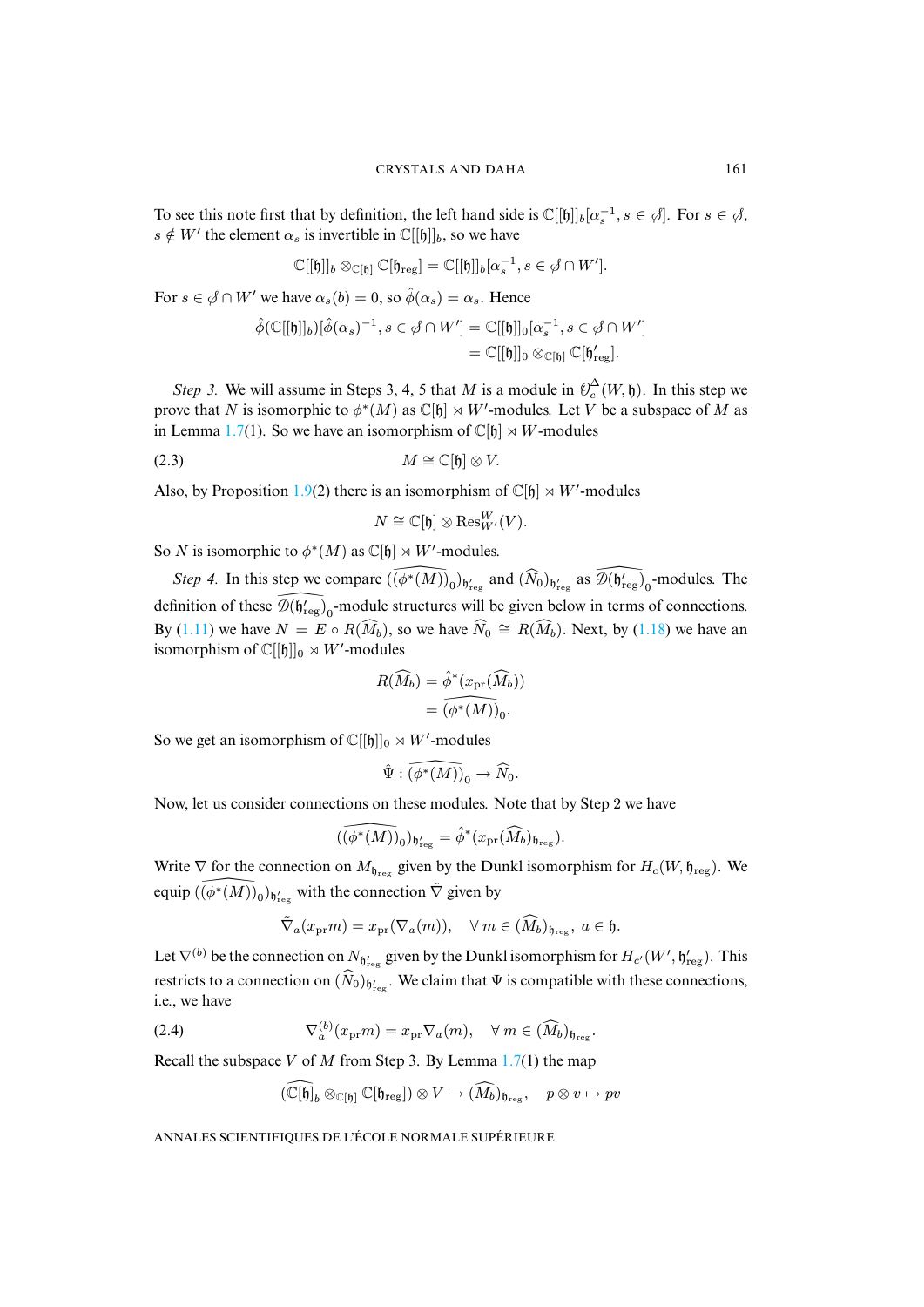is a bijection. So it is enough to prove (2.4) for  $m = pv$  with  $p \in \mathbb{C}[\mathfrak{h}]_b \otimes_{\mathbb{C}[\mathfrak{h}]} \mathbb{C}[\mathfrak{h}_{reg}], v \in V$ . We have

$$
\nabla_a^{(b)}(x_{\text{pr}}pv) = (y_a^{(b)} - \sum_{s \in \phi \cap W'} \frac{2c_s}{1 - \lambda_s} \frac{\alpha_s(a)}{x_{\alpha_s}^{(b)}}(s-1))(x_{\text{pr}}pv)
$$
  

$$
= x_{\text{pr}}(y_a + \sum_{s \in \phi, s \notin W'} \frac{2c_s}{1 - \lambda_s} \frac{\alpha_s(a)}{x_{\alpha_s}}
$$
  

$$
- \sum_{s \in \phi \cap W'} \frac{2c_s}{1 - \lambda_s} \frac{\alpha_s(a)}{x_{\alpha_s}}(s-1))(x_{\text{pr}}pv)
$$
  

$$
= x_{\text{pr}}(\nabla_a + \sum_{s \in \phi, s \notin W'} \frac{2c_s}{1 - \lambda_s} \frac{\alpha_s(a)}{x_{\alpha_s}}s)(x_{\text{pr}}pv)
$$
  
(2.5) 
$$
= x_{\text{pr}} \nabla_a(x_{\text{pr}}pv).
$$

Here the first equality is by the Dunkl isomor[phism](#page-10-2) for  $H_{c'}(W', \mathfrak{h}'_{reg})$ . The second is by  $(1.15)$ ,  $(1.16)$ ,  $(1.17)$  and the fact that  $x_{pr}^2 = x_{pr}$ . The third is by the Dunkl isomorphism for  $H_c(W, \mathfrak{h}_{\text{reg}})$ . The last is by (1.19). Next, since  $x_{\text{pr}}$  is the idempotent in  $\mathbb{C}[\mathfrak{h}]_b$  corresponding to the component  $\mathbb{C}[[\mathfrak{h}]]_b$  in the decomposition (1.14), we have

$$
\nabla_a(x_{\text{pr}}pv) = (\partial_a(x_{\text{pr}}p))v + x_{\text{pr}}p(\nabla_a v)
$$
  
=  $x_{\text{pr}}(\partial_a(p))v + x_{\text{pr}}p(\nabla_a v)$   
=  $x_{\text{pr}}\nabla_a(pv)$ .

To[gethe](#page-15-0)r with  $(2.5)$  this implies that

$$
\nabla_a^{(b)}(x_{\text{pr}}pv) = x_{\text{pr}} \nabla_a(pv).
$$

So (2.4) is proved.

*Step 5.* In this step we prove the isomorphism  $(2.1)$  for  $M \in \mathcal{O}_c^{\Delta}(W, \mathfrak{h})$ . Here we need some more notation. For  $X = \mathfrak{h}$  or  $\mathfrak{h}'_{\text{reg}}$ , let U be an open analytic subvariety of X, write  $i: U \hookrightarrow X$  for the canonical embedding[. Fo](#page-4-2)r F an analytic coherent sheaf on X we write  $i^*(F)$  for the restriction of F to U. If U contains 0, for an analytic locally free sheaf E over U, we write  $\widehat{E}$  for the restriction of E to the formal disc at 0.

Let  $\Omega \subset \mathfrak{h}$  be the open ball defined in (1.3). Let  $f : \mathfrak{h} \to \mathfrak{h}$  be the morphism defined by  $\phi$ . The preimage of  $\Omega$  via f is an open ball  $\Omega_0$  in h centered at 0. We have

$$
f(\Omega_0 \cap \mathfrak{h}'_{\rm reg}) = \Omega \cap \mathfrak{h}_{\rm reg}.
$$

Let  $u : \Omega_0 \cap \mathfrak{h}'_{reg} \hookrightarrow \mathfrak{h}$  and  $v : \Omega \cap \mathfrak{h}_{reg} \hookrightarrow \mathfrak{h}$  be the canonical embeddings. By Step 3 there is an isomorphism of W'-equivariant analytic locally free sheaves over  $\Omega_0 \cap \mathfrak{h}'_{reg}$ 

$$
u^*(N^{\mathrm{an}}) \cong \phi^*(v^*(M^{\mathrm{an}})).
$$

By Step 4 there is an isomorphism

$$
\widehat{u^{\ast}(N^{\rm an})}\stackrel{\sim}{\to}\widehat{\phi^{\ast}(v^{\ast}(M^{\rm an}))}
$$

which is compatible with their connections. It follows from Lemma 2.2 below that there is an isomorphism

$$
(u^*(N^{\mathrm{an}}))^{\nabla^{(b)}} \cong \phi^*((v^*(M^{\mathrm{an}}))^{\nabla}).
$$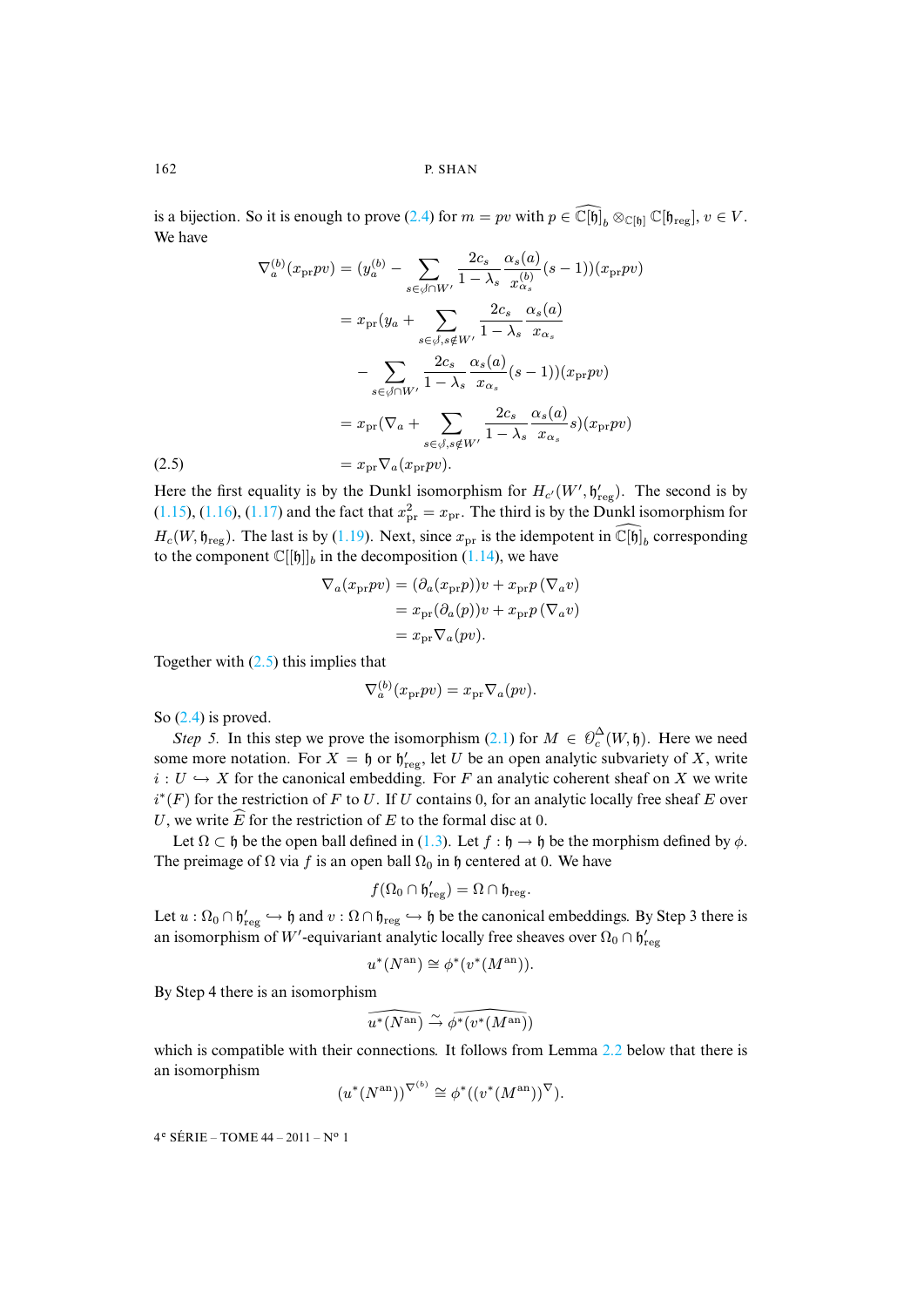Since  $\Omega_0 \cap \mathfrak{h}'_{reg}$  is homotopy equivalent to  $\mathfrak{h}'_{reg}$  via u, the left hand side is isomorphic to  $(N_{\mathfrak{h}'_{\text{reg}}})^{\nabla^{(b)}}$ . So we [have](#page-4-3)

$$
\kappa_* \circ \jmath_* \circ \mathrm{KZ}(M) \cong \mathrm{KZ}(W', \mathfrak{h})(N),
$$

where  $\kappa$ , *f* are as in (1.4), (1.5). Combined with Step 1 we have the following isomorphisms

(2.6)  
\n
$$
KZ' \circ Res_b(M) \cong \ell_* \circ KZ(W', \mathfrak{h})(N)
$$
\n
$$
\cong \ell_* \circ \kappa_* \circ \jmath_* \circ KZ(M)
$$
\n
$$
= \iota_* \circ KZ(M).
$$

They are functorial on M.

LEMMA 2.2. – Let E be an analytic locally free sheaf over the complex manifold  $\mathfrak{h}_{\text{reg}}'$ . *Let*  $\nabla_1$ ,  $\nabla_2$  *be two integrable connections on E with regular singularities. If there exists an isomorphism*  $\hat{\psi}: (\widehat{E}, \nabla_1) \to (\widehat{E}, \nabla_2)$ , then the local systems  $E^{\nabla_1}$  and  $E^{\nabla_2}$  are isomorphic.

*Proof.* – Write  $\text{End}(E)$  for the sheaf of endomorphisms of E. Then  $\text{End}(E)$  is a locally free sheaf over  $\mathfrak{h}'_{reg}$ . The connections  $\nabla_1, \nabla_2$  define a connection  $\nabla$  on  $\text{End}(E)$  as follows,

$$
\nabla: \text{End}(E) \to \text{End}(E), \quad f \mapsto \nabla_2 \circ f - f \circ \nabla_1.
$$

So the isomorphism  $\hat{\psi}$  is a horizontal section of  $(\widehat{\text{End}(E)}, \nabla)$ . Let  $(\text{End}(E)^{\nabla})_0$  be the set of germs of horizontal sections of  $(End(E), \nabla)$  on zero. By the Comparison theorem [12, Theorem 6.3.1] the canonical map  $(\text{End}(E)^\nabla)_0 \to (\text{End}(E))^\nabla$  is bijective. Hence there exists a holomorphic isomorphism  $\psi : (E, \nabla_1) \to (E, \nabla_2)$  which maps to  $\hat{\psi}$ . Now, let U be an open ball in  $\mathfrak{h}'_{\text{reg}}$  centered at 0 with radius  $\varepsilon$  small enough such that the holomorphic isomorphism  $\psi$  converges in U. Write  $E_U$  for the restriction of E to U. Then  $\psi$  induces an isomorphism of local systems  $(E_U)^{\nabla_1} \cong (E_U)^{\nabla_2}$ . Since  $\mathfrak{h}'_{\text{reg}}$  is homotopy equivalent to U, we have

$$
E^{\nabla_1} \cong E^{\nabla_2}.
$$

*Step 6.* Finally, write *I* for the inclusion of  $\text{Proj}_c(W, \mathfrak{h})$  into  $\mathcal{O}_c(W, \mathfrak{h})$ . By Lemma 1.1(1) any projective obj[ect in](#page-0-0)  $\mathcal{O}_c(W, \mathfrak{h})$  has a standard filtration, so (2.6) yields an isomorphism of functors

$$
KZ' \circ \operatorname{Res}_b \circ I \to \iota_* \circ KZ \circ I.
$$

Applying Lemma 1.2 to the exact functors  $KZ' \circ Res_b$  and  $i_* \circ KZ$  yields that there is an isomorphism of functors

$$
KZ' \circ \mathrm{Res}_b \cong \iota_* \circ KZ. \qquad \qquad \Box
$$

**2.2. –** We give some corollaries of Theorem 2.1.

C 2.3. – *There is an isomorphism of functors*

$$
\mathrm{KZ} \circ \mathrm{Ind}_b \cong \, ^\mathscr{H}\mathrm{coInd}_{W'}^W \circ \mathrm{KZ'}\, .
$$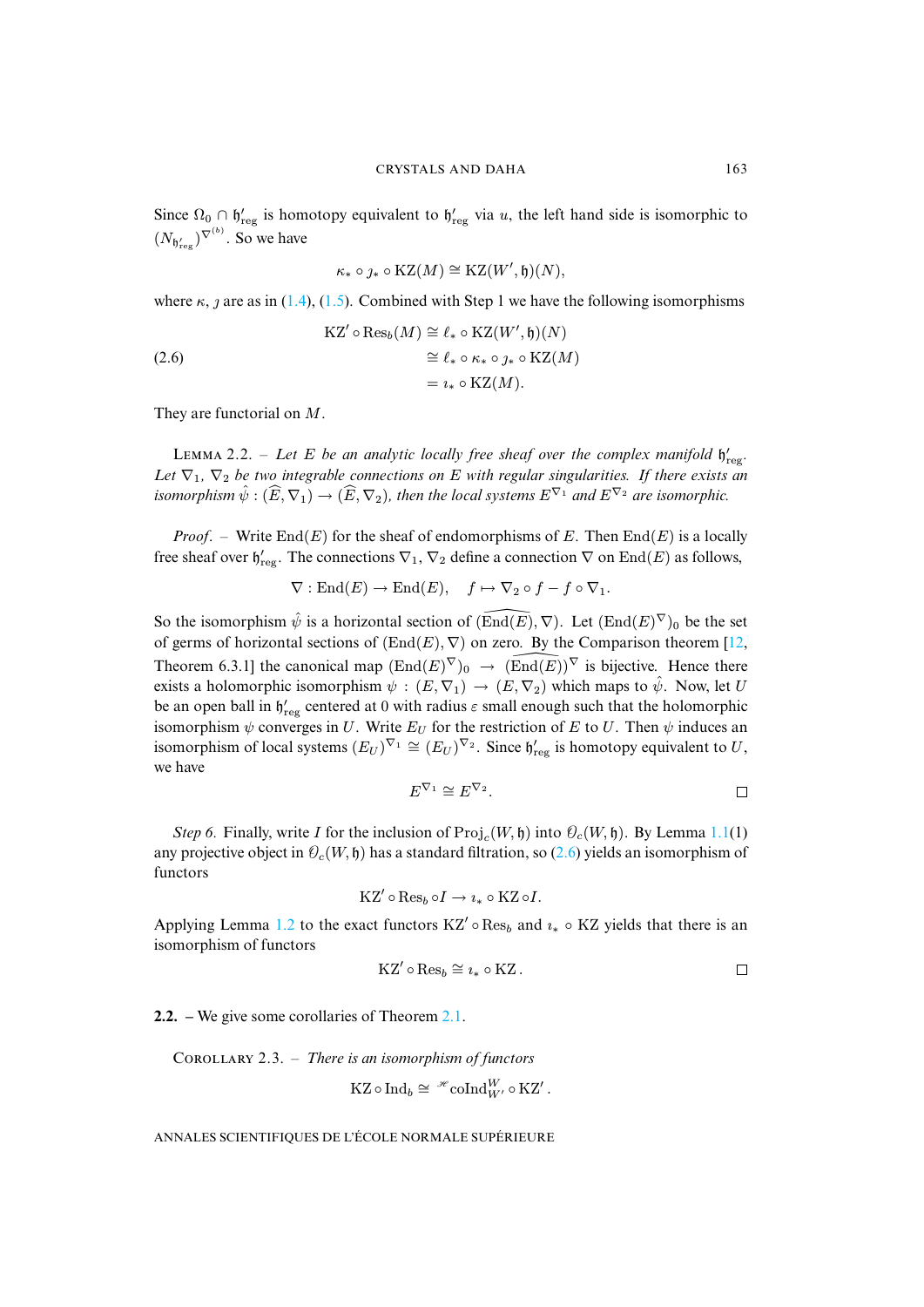*Proof*. – To simplify notation let us write

$$
\Theta = \mathcal{O}_c(W, \mathfrak{h}), \quad \mathcal{O}' = \mathcal{O}_{c'}(W', \overline{\mathfrak{h}}), \quad \mathscr{H} = \mathscr{H}_q(W), \quad \mathscr{H}' = \mathscr{H}_{q'}(W').
$$

Recall that the functor KZ is represented by a projective object  $P_{KZ}$  in  $\emptyset$ . So for any  $N \in \mathcal{O}'$ we have a morphism of  $\mathcal{H}$ -modules

$$
\begin{aligned} \mathrm{KZ} \circ \mathrm{Ind}_{b}(N) &\cong \mathrm{Hom}_{\mathcal{O}}(P_{\mathrm{KZ}}, \mathrm{Ind}_{b}(N)) \\ &\cong \mathrm{Hom}_{\mathcal{O}'}(\mathrm{Res}_{b}(P_{\mathrm{KZ}}), N) \\ (2.7) &\longrightarrow \mathrm{Hom}_{\mathscr{H}'}(\mathrm{KZ}'(\mathrm{Res}_{b}(P_{\mathrm{KZ}})), \mathrm{KZ}'(N)). \end{aligned}
$$

By Theorem 2.1 we [have](#page-6-1)

$$
\mathrm{KZ}' \circ \mathrm{Res}_b(P_{\mathrm{KZ}}) \cong \, ^{\mathscr{H}} \mathrm{Res}^W_{W'} \circ \mathrm{KZ}(P_{\mathrm{KZ}}).
$$

Recall from Section 1.5 that the  $\mathcal{H}$ -module KZ( $P_{KZ}$ ) is isomorphic to  $\mathcal{H}$ . So as  $\mathcal{H}$ -modules KZ'(Res<sub>b</sub>( $P_{\text{KZ}}$ )) is also isomorphic to  $\mathcal{H}$ . Therefore the morphism (2.7) rewrites as

(2.8)  $\chi(N): KZ \circ Ind_b(N) \to Hom_{\mathscr{H}'}(\mathscr{H}, KZ'(N)).$ 

It yields a [mor](#page-0-0)phism of functors

$$
\chi: \mathrm{KZ} \circ \mathrm{Ind}_b \to {}^{\mathscr{H}}\mathrm{coInd}_{W'}^W \circ \mathrm{KZ'}.
$$

Note that if N is a projective object in  $\mathcal{O}',$  then  $\chi(N)$  is an isomorphism by Proposition 1.4(1). So Lemma 1.2 implies that  $\chi$  is an isomorphism of functors, because both functors KZ  $\circ$  Ind<sub>b</sub> and  $\mathcal{H}$  coIndW,  $\circ$  KZ' are exact.  $\Box$ 

# **2.3. –** The following lemma will be useful to us.

<span id="page-18-0"></span>LEMMA 2.4. – Let K, L be two right exact functors from  $\mathcal{O}_1$  to  $\mathcal{O}_2$ , where  $\mathcal{O}_1$  and  $\mathcal{O}_2$  can *be either*  $\mathcal{O}_c(W, \mathfrak{h})$  *or*  $\mathcal{O}_{c'}(W', \overline{\mathfrak{h}})$ *. Let* KZ<sub>2</sub> *denote the* KZ-functor on  $\mathcal{O}_2$ *. Suppose that* K, L *map projective objects to projective ones. Then the vector space homomorphism*

(2.9) 
$$
\text{Hom}(K, L) \to \text{Hom}(KZ_2 \circ K, KZ_2 \circ L), \quad f \mapsto 1_{KZ_2} f,
$$

*is an isomorphism.*

Notice that if  $K = L$ , this is even an isomorphism of rings.

*[Pr](#page-0-0)oof.* – Let Proj<sub>1</sub>, Proj<sub>2</sub> be respectively the subcategory of projective objects in  $\mathcal{O}_1$ ,  $\mathcal{O}_2$ . Write  $\tilde{K}$ ,  $\tilde{L}$  for the functors from  $\text{Proj}_1$  to  $\text{Proj}_2$  given by the restrictions of  $K, L$ , respectively. Let  $\mathcal{H}_2$  be the Hecke algebra corresponding to  $\mathcal{O}_2$ . Since the functor KZ<sub>2</sub> is fully faithful over  $Proj_2$  by Proposition 1.4(1), the following functor

$$
\mathop{\mathrm{Fct}}\nolimits(\mathop{\mathrm{Proj}}\nolimits_1, \mathop{\mathrm{Proj}}\nolimits_2) \rightarrow \mathop{\mathrm{Fct}}\nolimits(\mathop{\mathrm{Proj}}\nolimits_1, \mathscr{H}_2\text{-mod}), \quad G \mapsto \mathrm{KZ}_2 \circ G
$$

is also fully faith[ful.](#page-0-0) This yields an isomorphism

$$
\mathrm{Hom}(\tilde{K},\tilde{L})\stackrel{\sim}{\to}\mathrm{Hom}(\mathrm{KZ}_2\circ\tilde{K},\mathrm{KZ}_2\circ\tilde{L}),\quad f\mapsto 1_{\mathrm{KZ}_2}f.
$$

Next, by Lemma 1.2 the canon[ical](#page-18-0) morphisms

 $\text{Hom}(K, L) \to \text{Hom}(\tilde{K}, \tilde{L}), \quad \text{Hom}(KZ_2 \circ K, KZ_2 \circ L) \to \text{Hom}(KZ_2 \circ \tilde{K}, KZ_2 \circ \tilde{L})$ 

 $\Box$ 

are isomorphisms. So the map  $(2.9)$  is also an isomorphism.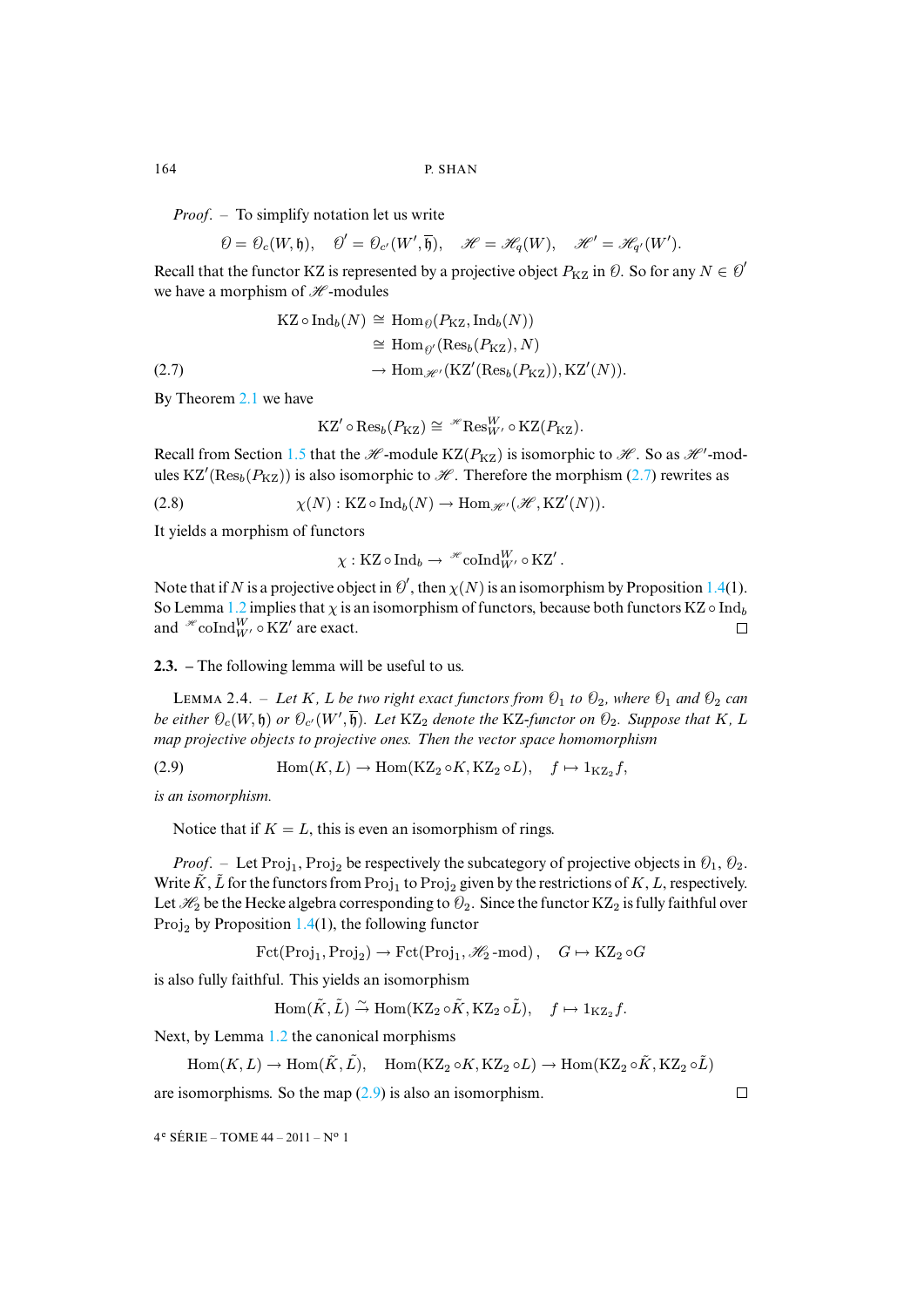Let  $b(W, W'')$  be a point in h whose stabilizer is W''. Let  $b(W', W'')$  be its image in  $\overline{\mathfrak{h}} = \mathfrak{h}/\mathfrak{h}^{W'}$  via the canonical projection. Write  $b(W, W') = b$ .

COROLLARY 2.5. - *There are isomorphisms of functors* 

 $\operatorname{Res}_{b(W',W'')} \circ \operatorname{Res}_{b(W,W')} \cong \operatorname{Res}_{b(W,W'')}$  $\operatorname{Res}_{b(W',W'')} \circ \operatorname{Res}_{b(W,W')} \cong \operatorname{Res}_{b(W,W'')}$  $\operatorname{Res}_{b(W',W'')} \circ \operatorname{Res}_{b(W,W')} \cong \operatorname{Res}_{b(W,W'')}$  $\text{Ind}_{b(W,W')} \circ \text{Ind}_{b(W',W'')} \cong \text{Ind}_{b(W,W'')}$ .

*Proof*. – Since the restriction functors map projective objects to projective ones by Proposition 1.6(1), Lemma 2.4 applied to the categories  $\theta_1 = \theta_c(W, \mathfrak{h})$ ,  $\theta_2 = \theta_{c''}(W'', \mathfrak{h}/\mathfrak{h}^{W''})$ yields an isomorphism

 $\text{Hom}(\text{Res}_{b(W',W'')} \circ \text{Res}_{b(W,W')}, \text{Res}_{b(W,W'')} )$  $\text{Hom}(\text{Res}_{b(W',W'')} \circ \text{Res}_{b(W,W')}, \text{Res}_{b(W,W'')} )$  $\text{Hom}(\text{Res}_{b(W',W'')} \circ \text{Res}_{b(W,W')}, \text{Res}_{b(W,W'')} )$ 

<span id="page-19-0"></span> $\cong \text{Hom}(\text{KZ}'' \circ \text{Res}_{b(W',W'')} \circ \text{Res}_{b(W,W')}, \text{KZ}'' \circ \text{Res}_{b(W,W'')}).$ 

By Theorem 2.1 the set on the second row is

(2.10)  $\text{Hom}(\mathcal{H}\text{Res}_{W''}^{W'} \circ \mathcal{H}\text{Res}_{W'}^{W} \circ \text{KZ}, \mathcal{H}\text{Res}_{W''}^{W} \circ \text{KZ}).$ 

By the presentations of Hecke a[lgebra](#page-19-0)s in [6, Proposition 4.22], there is an isomorphism

$$
\sigma:\;{}^{\mathscr{H}}\mathrm{Res}^{W'}_{W''}\circ {}^{\mathscr{H}}\mathrm{Res}^{W}_{W'}\stackrel{\sim}{\to}{}^{\mathscr{H}}\mathrm{Res}^{W}_{W''}\,.
$$

Hence the element  $\sigma 1_{\text{KZ}}$  in the set (2.10) maps to an isomorphism

 $\operatorname{Res}_{b(W',W'')} \circ \operatorname{Res}_{b(W,W')} \cong \operatorname{Res}_{b(W,W'')}$ .

This proves the first isomorphism in the corollary. The second one follows from the uniqueness of right adjoint functor.  $\Box$ 

#### **2.4. Biadjointness of**  $\text{Res}_b$  **and**  $\text{Ind}_b$

Recall that a finite dimensional  $\mathbb C$ -algebra A is symmetric if A is isomorphic to  $A^* = \text{Hom}_{\mathbb{C}}(A, \mathbb{C})$  as  $(A, A)$ -bimodules.

LEMMA 2.6. – Assume that  $\mathcal{H}_q(W)$  and  $\mathcal{H}_{q'}(W')$  are symmetric algebras. Then the functors  $\mathscr{H}\text{Ind}_{W'}^{W}$  and  $\mathscr{H}\text{coInd}_{W'}^{W}$  are isomorphic, i.e., the functor  $\mathscr{H}\text{Ind}_{W'}^{W}$  is biadjoint to  ${}^{\mathcal{H}}\mathrm{Res}^W_{W'}$ .

*Proof.* – We abbreviate  $\mathcal{H} = \mathcal{H}_q(W)$  and  $\mathcal{H}' = \mathcal{H}_{q'}(W')$ . Since  $\mathcal{H}$  is free as a left  $\mathscr{H}'$ -module, for any  $\mathscr{H}'$ -module M the map

(2.11) 
$$
\text{Hom}_{\mathscr{H}'}(\mathscr{H},\mathscr{H}') \otimes_{\mathscr{H}'} M \to \text{Hom}_{\mathscr{H}'}(\mathscr{H},M)
$$

given by multiplication is an isomorphism of  $\mathcal H$ -modules. By assumption  $\mathcal H'$  is isomorphic to  $(\mathcal{H}')^*$  as  $(\mathcal{H}', \mathcal{H}')$ -bimodules. Thus we have the following  $(\mathcal{H}, \mathcal{H}')$ -bimodule isomorphisms

$$
\begin{aligned} \text{Hom}_{\mathscr{H}'}(\mathscr{H}, \mathscr{H}') &\cong \text{Hom}_{\mathscr{H}'}(\mathscr{H}, (\mathscr{H}')^*) \\ &\cong \text{Hom}_{\mathbb{C}}(\mathscr{H}' \otimes_{\mathscr{H}'} \mathscr{H}, \mathbb{C}) \\ &\cong \mathscr{H}^* \\ &\cong \mathscr{H}. \end{aligned}
$$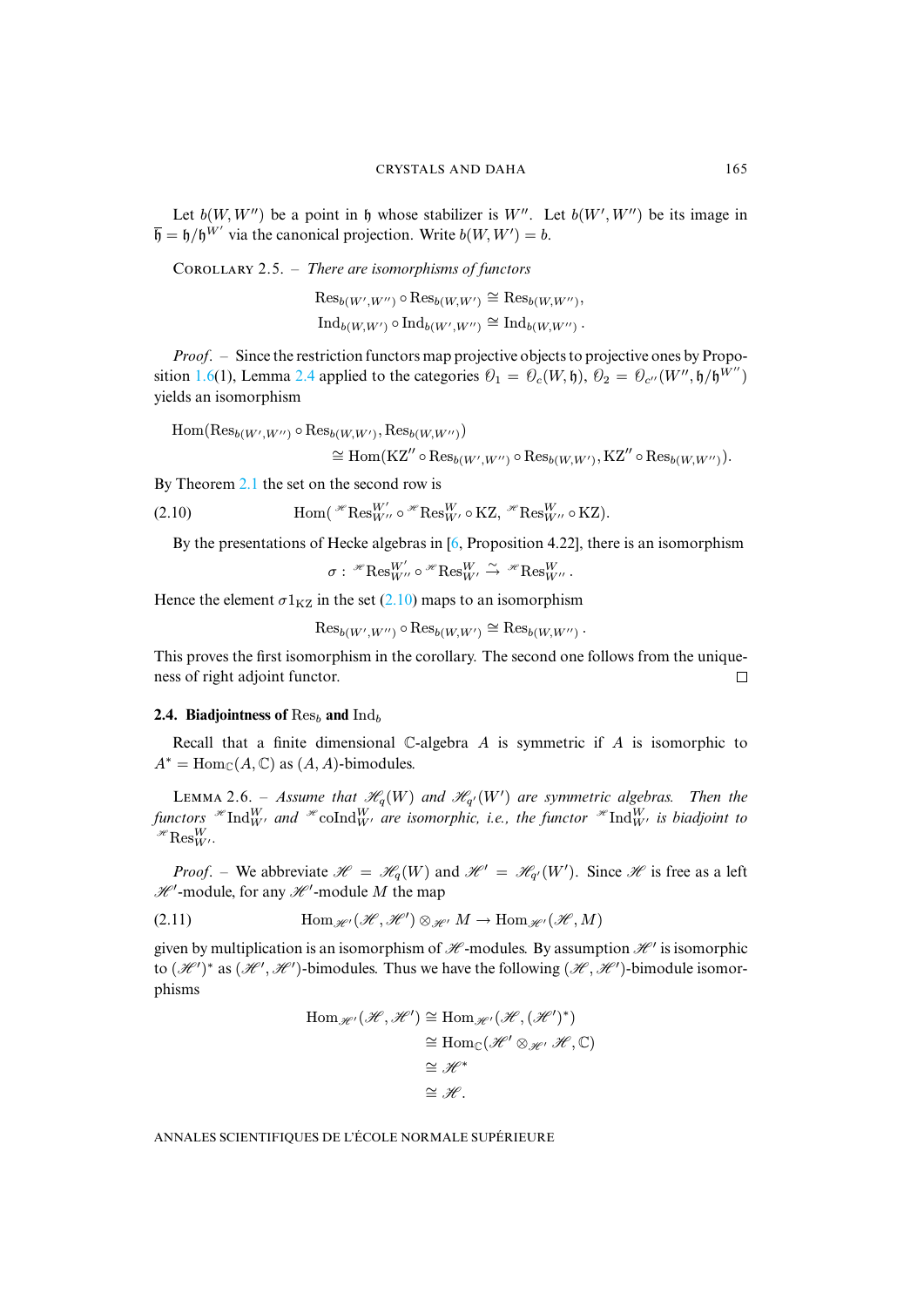The last isomorphism follows from the fact the  $\mathcal H$  is symmetric. Thus, by (2.11) the functors  $\mathscr{H}\mathrm{Ind}_{W'}^W$  and  $\mathscr{H}\mathrm{coInd}_{W'}^W$  are isomorphic.  $\Box$ 

REMARK 2.7. – It is proved that  $\mathcal{H}_q(W)$  is a symmetric algebra for all irreducible complex reflection group W except for some of the 34 exceptiona[l g](#page-36-5)roups in the Shephard-Todd classification. See [5, Section 2A] for details.

The biadjointness of  $\text{Res}_b$  and  $\text{Ind}_b$  was conjectured in [4, Remark 3.18] and was announced by I. Gordon and M. Martino. We give a proof in Proposition 2.9 since it seems not yet to be available in the literature. Let us first consider the following lemma.

L 2.8. – (1) *Let* A*,* B *be noetherian algebras and* T *be a functor*

 $T : A$ -mod  $\rightarrow B$ -mod.

*If* T *is right exact and commutes with direct sums, then it has a right adjoint.*

(2) *The functor*

$$
{\rm Res}_b: \mathcal{O}_c(W, \mathfrak{h}) \to \mathcal{O}_{c'}(W', \overline{\mathfrak{h}})
$$

*has a left adjoint.*

*Proof.* – (1) Consider the  $(B, A)$ -bimodule  $M = T(A)$ . We claim that the functor T is isomorphic to the functor  $M \otimes_A -$ . Indeed, by definition we have  $T(A) \cong M \otimes_A A$  as B-modules. Now, for any  $N \in A$ -mod, since N is finitely generated and A is noetherian there exist  $m, n \in \mathbb{N}$  and an exact sequence

$$
A^{\oplus n}\longrightarrow A^{\oplus m}\longrightarrow N\longrightarrow 0.
$$

Since both T and  $M \otimes_A -$  are right exact and they commute with direct sums, the fact that  $T(A) \cong M \otimes_A A$  implies that  $T(N) \cong M \otimes_A N$  as B-modules. This proved the claim. Now, the functor  $M \otimes_A -$  has a right adjoint  $\text{Hom}_B(M, -)$ , so T also has a right adjoint.

(2) Recall th[at f](#page-36-4)or any complex reflection group  $W$ , a contravariant duality functor

$$
(-)^{\vee}:\mathcal{O}_{c}(W,\mathfrak{h})\rightarrow \mathcal{O}_{c^{\dagger}}(W,\mathfrak{h}^{*})
$$

was defined in [10, Section 4.2], here  $c^{\dagger}$  :  $\mathcal{J} \to \mathbb{C}$  is another parameter explicitly determined by c. Consider the functor

$$
\mathrm{Res}^{\vee}_{b}=(-)^{\vee} \circ \mathrm{Res}_{b} \circ (-)^{\vee} : \mathcal{O}_{c^{\dagger}}(W, \mathfrak{h}^*) \to \mathcal{O}_{c'^{\dagger}}(W', (\overline{\mathfrak{h}})^*).
$$

The category  $\mathcal{O}_{c^{\dagger}}(W, \mathfrak{h}^*)$  has a projective generator P. The algebra  $\text{End}_{\mathcal{O}_{c^{\dagger}}(W, \mathfrak{h}^*)}(P)^\text{op}$  is finite dimensional over C and by Morita theory we have an equivalence of categories

$$
\mathcal{O}_{c^{\dagger}}(W, \mathfrak{h}^*) \cong \text{End}_{\mathcal{O}_{c^{\dagger}}(W, \mathfrak{h}^*)}(P)^{\text{op}} \text{-mod}.
$$

Since the functor  $\text{Res}_{b}^{\vee}$  is exact and obviously commutes with direct sums, by part (1) it has a right adjoint  $\Psi$ . Then it follows that  $(-)^\vee \circ \Psi \circ (-)^\vee$  is left adjoint to  $\text{Res}_b$ . The lemma is proved.  $\Box$ 

**PROPOSITION** 2.9. – Assume that  $\mathcal{H}_q(W)$  and  $\mathcal{H}_{q'}(W')$  are symmetric algebras. Then *the functor*  $\text{Ind}_b$  *is left adjoint to*  $\text{Res}_b$ *.*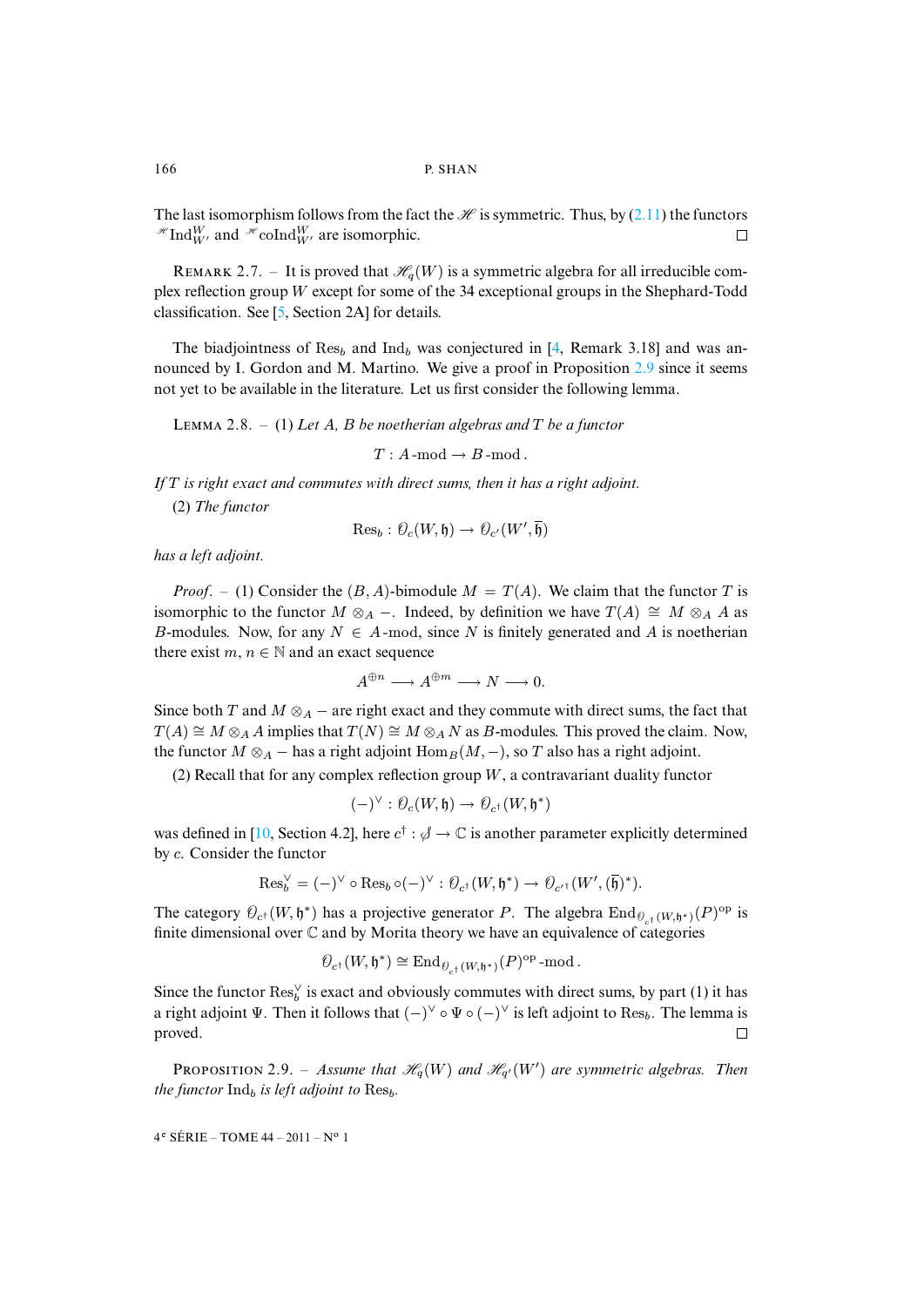*Proof.* – *Step 1*. We abbreviate  $\Theta = \Theta_c(W, \mathfrak{h}), \Theta' = \Theta_{c'}(W', \overline{\mathfrak{h}}), \mathcal{H} = \mathcal{H}_q(W)$ ,  $\mathcal{H}^{\prime} = \mathcal{H}_{q'}(W^{\prime})$ , and write  $\mathrm{Id}_{\theta}$ ,  $\mathrm{Id}_{\theta'}$ ,  $\mathrm{Id}_{\mathcal{H}}$ ,  $\mathrm{Id}_{\mathcal{H}^{\prime}}$  for the identity functor on the corresponding categories. We also abbreviate  $E^{H} = H^{H} \text{Res}_{W}^{W}$ ,  $F^{H} = H^{H} \text{Ind}_{W}^{W}$  and  $E = \text{Res}_{b}$ . By Lemma 2.8 the functor E has a left adjoint. We denote it by  $F: \mathcal{O}' \to \mathcal{O}$ . Recall the functors

$$
KZ:\, \text{$\theta \to \mathscr{H}$-mod}, \quad KZ':\, \text{$\theta' \to \mathscr{H}'$-mod} \,.
$$

The goal of this step is to show that there exists an isomorphism of functors

$$
\mathsf{KZ}\circ F\cong F^{\mathscr{H}}\circ\mathsf{KZ}'\,.
$$

To this end, let  $S$ ,  $S'$  be respectively the right adjoints of KZ, KZ', see Section 1.5. We will first give an isomorphism of functors

$$
F^{\mathscr{H}} \cong \mathrm{KZ} \circ F \circ S'.
$$

Let  $M \in \mathcal{H}$  -mod and  $N \in \mathcal{H}$  -mod. Consider the following equalities given by adjunctions

<span id="page-21-0"></span>
$$
\text{Hom}_{\mathscr{H}}(\text{KZ} \circ F \circ S'(M), N) = \text{Hom}_{\mathcal{O}}(F \circ S'(M), S(N))
$$
  
= 
$$
\text{Hom}_{\mathcal{O}'}(S'(M), E \circ S(N)).
$$

The functor KZ' yields a map

$$
(2.12) \quad a(M,N): \text{Hom}_{\mathscr{O}'}(S'(M), E \circ S(N)) \to \text{Hom}_{\mathscr{H}'}(KZ' \circ S'(M), KZ' \circ E \circ S(N)).
$$

Since the canonical adjunction maps  $KZ' \circ S' \to \text{Id}_{\mathcal{H}}$ ,  $KZ \circ S \to \text{Id}_{\mathcal{H}}$  are isomorphisms (see Section 1.5) and since we have an isomorphism of functors KZ'  $\circ E \cong E^{H} \circ KZ$  by Theorem 2.1, we get the following equalities

$$
\begin{aligned} \text{Hom}_{\mathscr{H}'}(\text{KZ}' \circ S'(M), \text{KZ}' \circ E \circ S(N)) &= \text{Hom}_{\mathscr{H}'}(M, E^{\mathscr{H}} \circ \text{KZ} \circ S(N)) \\ &= \text{Hom}_{\mathscr{H}'}(M, E^{\mathscr{H}}(N)) \\ &= \text{Hom}_{\mathscr{H}}(F^{\mathscr{H}}(M), N). \end{aligned}
$$

In the last equality we used that  $F^{\mathcal{H}}$  is left adjoint to  $E^{\mathcal{H}}$ . So the map (2.12) can be rewritten into the following form

$$
a(M,N): \operatorname{Hom}_{\mathscr{H}}(\operatorname{KZ} \circ F \circ S'(M), N) \to \operatorname{Hom}_{\mathscr{H}}(F^{\mathscr{H}}(M), N).
$$

Now, take  $N = H$ . Recall that H is isomorphic to  $KZ(P_{KZ})$  as H -modules. Since  $P_{KZ}$  is projective, by Proposition 1.4(2) we have a canonical iso[morp](#page-0-0)hism in  $\Theta$ 

$$
P_{\text{KZ}} \cong S(\text{KZ}(P_{\text{KZ}})) = S(\mathcal{H}).
$$

Further E maps projectives to projectives by Proposition 1.6(1), so  $E \circ S(\mathcal{H})$  is also projective. Hence Proposition 1.4(1) implies that in this case (2.12) is an isomorphism for any  $M$ , i.e., we get an isomorphism

$$
a(M,{\mathscr{H}}): \operatorname{Hom}_{{\mathscr{H}}}(\operatorname{KZ} \circ F \circ S'(M),{\mathscr{H}}) \stackrel{\sim}{\to} \operatorname{Hom}_{{\mathscr{H}}}({F}^{{\mathscr{H}}}(M),{\mathscr{H}}).
$$

Further this is an isomorphism of right  $\mathcal{H}$ -modules with respect to the  $\mathcal{H}$ -actions induced by the right action of  $\mathcal H$  on itself. Now, the fact that  $\mathcal H$  is a symmetric algebra yields that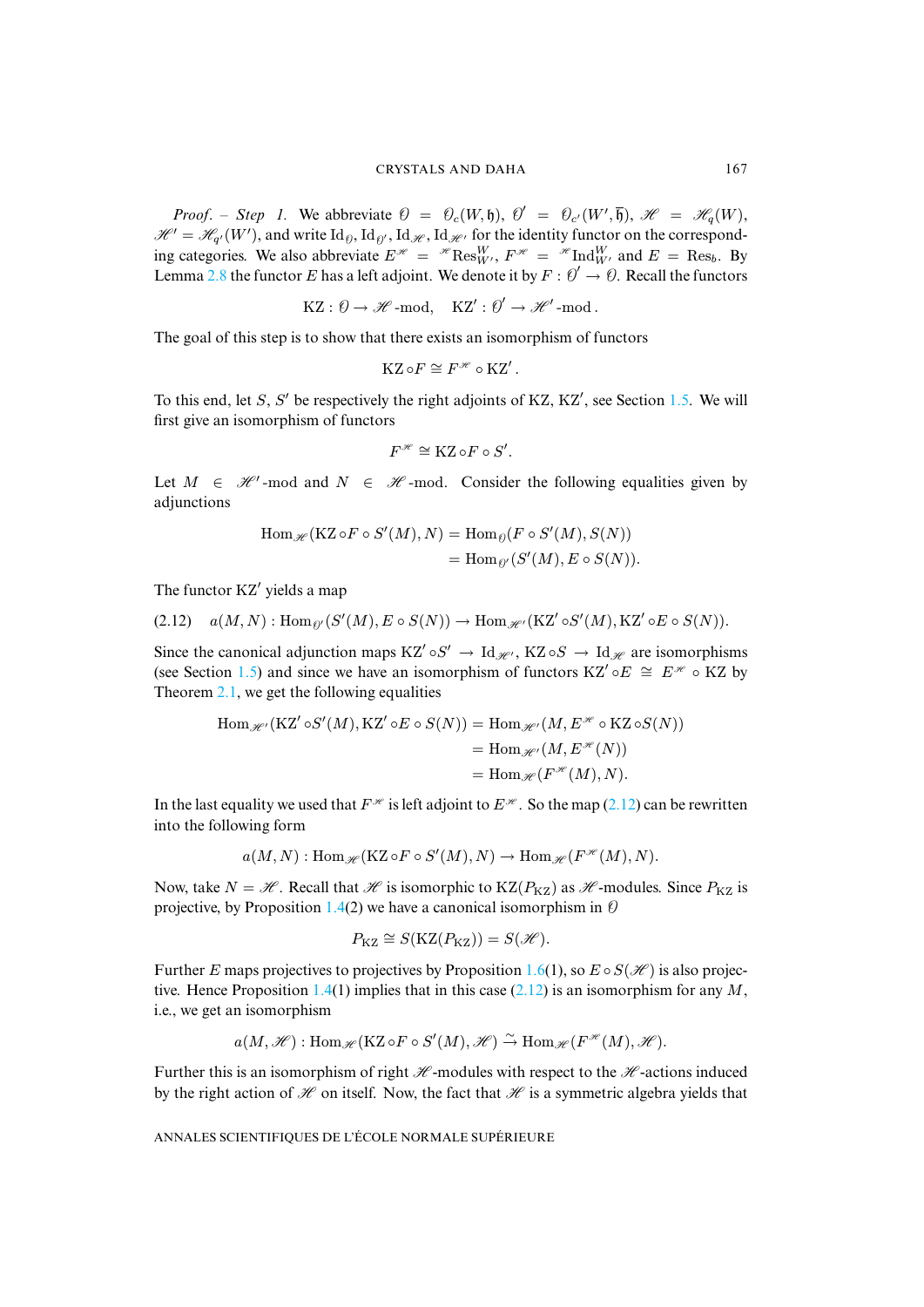for any finite dimensional  $\mathcal{H}$ -module N we have isomorphisms of right  $\mathcal{H}$ -modules

$$
\operatorname{Hom}_{\mathscr{H}}(N, \mathscr{H}) \cong \operatorname{Hom}_{\mathscr{H}}(N, \operatorname{Hom}_{\mathbb{C}}(\mathscr{H}, \mathbb{C}))
$$

$$
\cong \operatorname{Hom}_{\mathbb{C}}(N, \mathbb{C}).
$$

Therefore  $a(M, \mathcal{H})$  yields an isomorphism of right  $\mathcal{H}$ -modules

$$
\mathrm{Hom}_{\mathbb{C}}(\mathrm{KZ} \circ F \circ S'(M), \mathbb{C}) \to \mathrm{Hom}_{\mathbb{C}}(F^{\mathscr{H}}(M), \mathbb{C}).
$$

We deduce a natural isomorphism of left  $H$ -modules

$$
\mathsf{KZ} \circ F \circ S'(M) \cong F^{\mathscr{H}}(M)
$$

for any  $\mathcal{H}^1$ -module M. This gives an isomorphism of functors

$$
\psi: \mathrm{KZ} \circ F \circ S' \overset{\sim}{\to} F^{\mathscr{H}}.
$$

Finally, consider the canonical adjunction map  $\eta$  : Id<sub> $\theta'$ </sub>  $\rightarrow$  S'  $\circ$  KZ'. We have a morphism of functors

$$
\phi = (1_{\mathrm{KZ} \circ F} \eta) \circ (\psi 1_{\mathrm{KZ'}}) : \mathrm{KZ} \circ F \to F^{\mathscr{H}} \circ \mathrm{KZ'}.
$$

Note that  $\psi 1_{KZ}$  is an isomorphism of functors. If Q is a projective object in  $\mathcal{O}'$ , then by Proposition 1.4(2) the morphism  $\eta(Q) : Q \to S' \circ KZ'(Q)$  is also an isomorphism, so  $\phi(Q)$ is an isomorphism. This implies that  $\phi$  is an isomorphism of functors by Lemma 1.2, because both KZ  $\circ$ F and  $F^{\mathcal{H}}\circ$ KZ' are right exact functors. Here the right exactness of F follows from that it is left adjoint to  $E$ . So we get the desired isomorphism of functors

$$
KZ \circ F \cong F^{\mathscr{H}} \circ KZ'.
$$

*Step 2.* Let us now prove that  $F$  is right adjoint to  $E$ . By uniqueness of adjoint functors, this will imply that F is isomorphic to Ind<sub>b</sub>. First, by Lemma 2.6 the functor  $F^{\mathscr{H}}$  is isomorphic to  $\mathcal{H}\mathrm{coInd}_{W'}^W$ . So  $F^\mathcal{H}$  is right adjoint to  $E^\mathcal{H}$ , i.e., we have morphisms of functors

$$
\varepsilon^{\mathscr{H}}: E^{\mathscr{H}} \circ F^{\mathscr{H}} \to \mathrm{Id}_{\mathscr{H}^{\prime}}, \quad \eta^{\mathscr{H}}: \mathrm{Id}_{\mathscr{H}} \to F^{\mathscr{H}} \circ E^{\mathscr{H}}
$$

such that

<span id="page-22-0"></span>
$$
(\varepsilon^{\mathscr{H}} 1_{E^{\mathscr{H}}}) \circ (1_{E^{\mathscr{H}}}\eta^{\mathscr{H}}) = 1_{E^{\mathscr{H}}}, \quad (1_{F^{\mathscr{H}}}\varepsilon^{\mathscr{H}}) \circ (\eta^{\mathscr{H}} 1_{F^{\mathscr{H}}}) = 1_{F^{\mathscr{H}}}.
$$

Next, both F and E have exact right adjoints, given respectively by E and Ind<sub>b</sub>. Therefore F and E map projective objects to projective ones. Applying Lemma 2.4 to  $\theta_1 = \theta_2 = \theta'$ ,  $K = E \circ F$  $K = E \circ F$  $K = E \circ F$ ,  $L = \text{Id}_{\theta'}$  yields that the following map is bijective

(2.13) 
$$
\text{Hom}(E \circ F, \text{Id}_{\mathcal{O}}) \to \text{Hom}(\text{KZ}' \circ E \circ F, \text{KZ}' \circ \text{Id}_{\mathcal{O}}), \quad f \mapsto 1_{\text{KZ}'}f.
$$

By Theorem 2.1 and Step 1 there exist isomorphisms of functors

$$
\phi_E: E^{\mathscr{H}} \circ \mathrm{KZ} \xrightarrow{\sim} \mathrm{KZ}' \circ E, \quad \phi_F: F^{\mathscr{H}} \circ \mathrm{KZ}' \xrightarrow{\sim} \mathrm{KZ} \circ F.
$$

Let

$$
\phi_{EF} = (\phi_E 1_F) \circ (1_{E^{H}} \phi_F) : E^{H} \circ F^{H} \circ KZ' \xrightarrow{\sim} KZ' \circ E \circ F,
$$
  

$$
\phi_{FE} = (\phi_F 1_E) \circ (1_{F^{H}} \phi_E) : F^{H} \circ E^{H} \circ KZ \xrightarrow{\sim} KZ \circ F \circ E.
$$

Identify

$$
\mathrm{KZ}\circ\mathrm{Id}_{\mathop{\ell\!\ell}}=\mathrm{Id}_{\mathscr{H}}\circ\mathrm{KZ},\quad \mathrm{KZ}'\circ\mathrm{Id}_{\mathop{\ell\!\ell'}}=\mathrm{Id}_{\mathscr{H}'}\circ\mathrm{KZ}'\,.
$$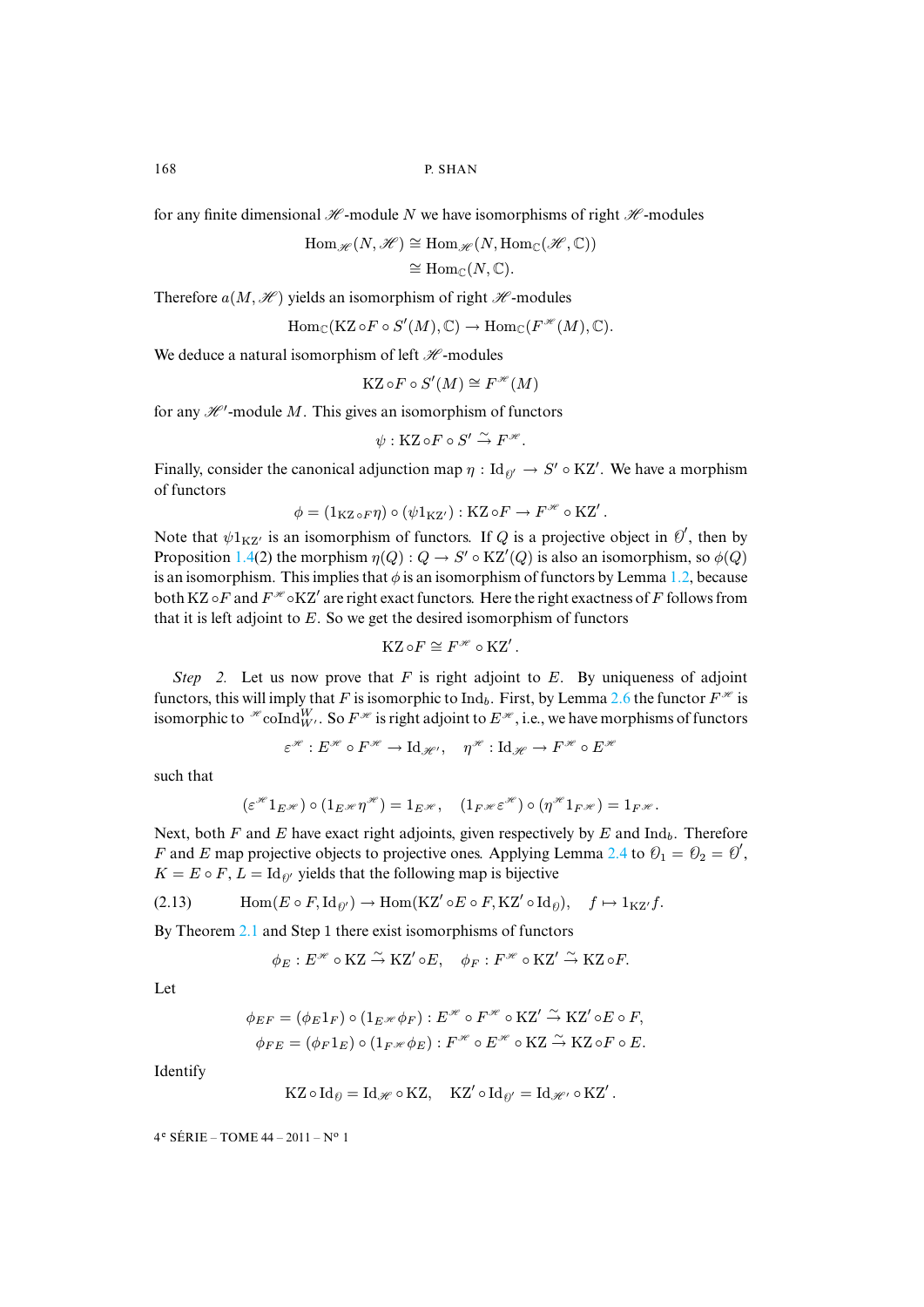We have a bije[ctive m](#page-22-0)ap

 $\text{Hom}(\text{KZ}' \circ E \circ F, \text{KZ}' \circ \text{Id}_{\theta'}) \xrightarrow{\sim} \text{Hom}(E^{\mathcal{H}} \circ F^{\mathcal{H}} \circ \text{KZ}', \text{Id}_{\mathcal{H}'} \circ \text{KZ}'), \quad g \mapsto g \circ \phi_{EF}.$ 

Together with (2.13), it implies that there exists a unique morphism  $\varepsilon : E \circ F \to \text{Id}_{\theta'}$  such that

$$
(1_{\mathrm{KZ}'}\varepsilon)\circ\phi_{EF}=\varepsilon^{\mathscr{H}}1_{\mathrm{KZ}'}.
$$

Similarly, there exists a unique morphism  $\eta : \text{Id}_{\theta} \to F \circ E$  such that

$$
(\phi_{FE})^{-1} \circ (1_{\text{KZ}} \eta) = \eta^{\mathcal{H}} 1_{\text{KZ}}.
$$

Now, we have the following commutative diagram

$$
E^{\mathcal{H}} \circ KZ \longrightarrow E^{\mathcal{H}} \circ KZ
$$
\n
$$
L_{E^{\mathcal{H}}}\eta^{\mathcal{H}}1_{KZ} \downarrow \qquad \qquad E^{\mathcal{H}} \circ F^{\mathcal{H}} \circ E \longrightarrow KZ' \circ E
$$
\n
$$
E^{\mathcal{H}} \circ F^{\mathcal{H}} \circ E^{\mathcal{H}} \circ KZ \xrightarrow{1_{E^{\mathcal{H}}}\emptyset_{E^{\mathcal{H}}}} E^{\mathcal{H}} \circ KZ \circ F \circ E \xrightarrow{\phi_{E1_{F1_{E}}}} KZ' \circ E \circ F \circ E
$$
\n
$$
E^{\mathcal{H}} \circ F^{\mathcal{H}} \circ E^{\mathcal{H}} \circ KZ \xrightarrow{1_{E^{\mathcal{H}}}\emptyset_{E^{\mathcal{H}}}} E^{\mathcal{H}} \circ KZ' \circ F \circ E \xrightarrow{\phi_{E1_{F1_{E}}}} KZ' \circ E \circ F \circ E
$$
\n
$$
\downarrow 1_{E^{\mathcal{H}}}\emptyset_{E^{\mathcal{H}}} \circ F^{\mathcal{H}} \circ KZ \xrightarrow{\phi_{E}} E^{\mathcal{H}} \circ F^{\mathcal{H}} \circ KZ' \circ E \xrightarrow{\phi_{E1_{E}}} KZ' \circ E \circ F \circ E
$$
\n
$$
\downarrow 1_{KZ'} \varepsilon 1_{E}
$$
\n
$$
E^{\mathcal{H}} \circ KZ \longrightarrow KZ' \circ E \longrightarrow KZ' \circ E \longrightarrow KZ' \circ E.
$$

It yields that

<span id="page-23-0"></span>
$$
(1_{\mathrm{KZ'}}\varepsilon 1_E) \circ (1_{\mathrm{KZ'}}1_E \eta) = \phi_E \circ (\varepsilon^{H} 1_{E^{\mathscr{H}}} 1_{\mathrm{KZ}}) \circ (1_{E^{\mathscr{H}}} \eta^{\mathscr{H}} 1_{\mathrm{KZ}}) \circ (\phi_E)^{-1}.
$$

We deduce that

$$
1_{\text{KZ}'}((\varepsilon 1_E) \circ (1_E \eta)) = \phi_E \circ (1_E \mathcal{H} 1_{\text{KZ}}) \circ (\phi_E)^{-1}
$$

$$
= 1_{\text{KZ}'} 1_E.
$$

By applying Lemma 2.4 to  $\mathcal{O}_1 = \mathcal{O}, \mathcal{O}_2 = \mathcal{O}', K = L = E$ , we deduce that the following map is [biject](#page-23-0)ive

$$
End(E) \to End(KZ' \circ E), \quad f \mapsto 1_{KZ'}f.
$$

Hence (2.14) implies that

$$
(\varepsilon 1_E) \circ (1_E \eta) = 1_E.
$$

Similarly, we have  $(1_F \varepsilon) \circ (\eta 1_F) = 1_F$ . So E is left adjoint to F. By uniqueness of adjoint functors this implies that F is isomorphic to  $\text{Ind}_b$ . Therefore  $\text{Ind}_b$  is biadjoint to Res<sub>b</sub>.  $\Box$ 

#### **3. Reminders on the cyclotomic case**

From now on we will concentrate on the cyclotomic rational DAHA's. We fix some notation in this section.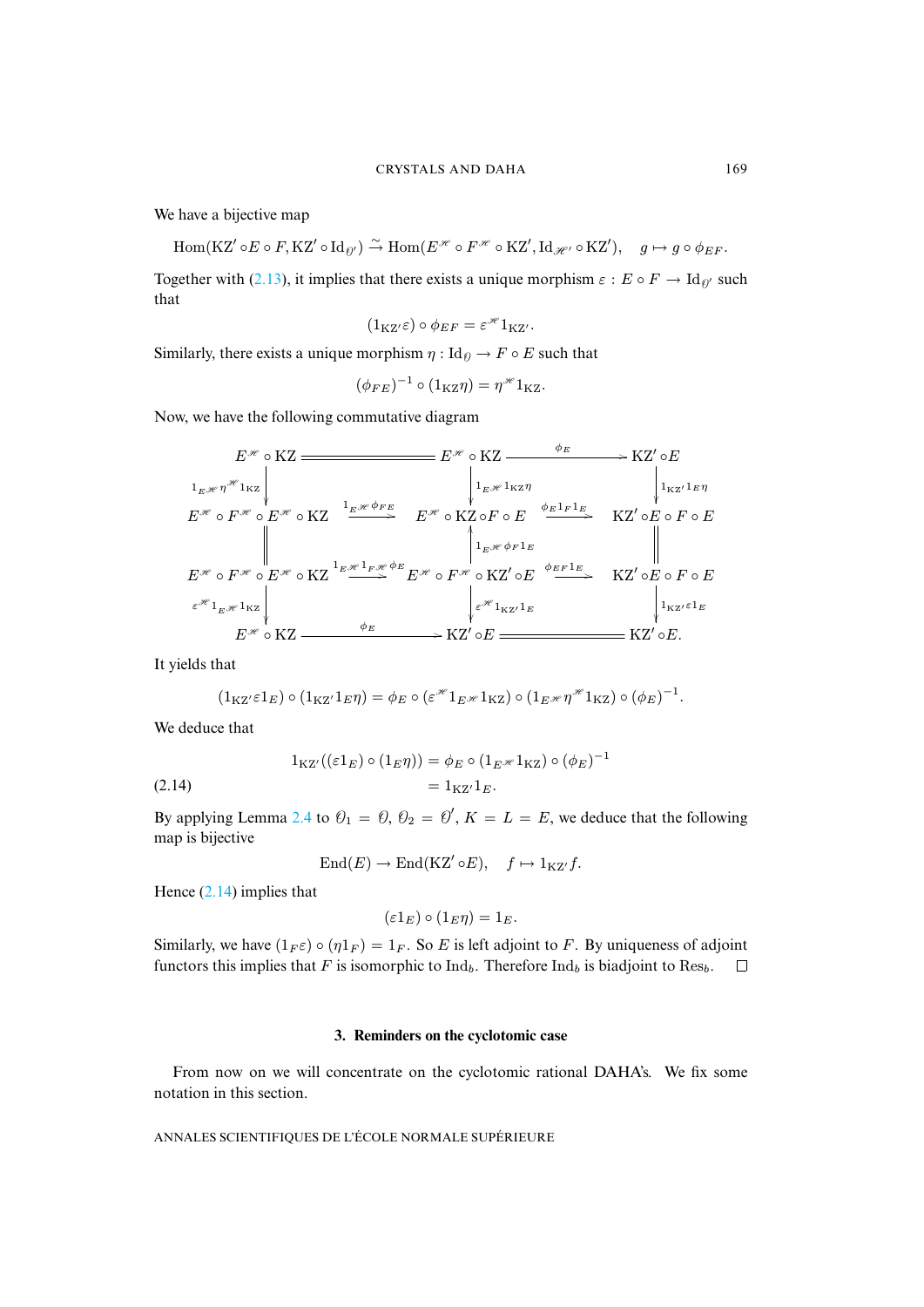<span id="page-24-0"></span>**3.1.** – Let l, n be positive integers. Write  $\varepsilon = \exp(\frac{2\pi\sqrt{-1}}{l})$ . Let  $\mathfrak{h} = \mathbb{C}^n$ , write  $\{y_1, \ldots, y_n\}$ for its standard basis. For  $1 \leq i, j, k \leq n$  with  $i, j, k$  distinct, let  $\varepsilon_k$ ,  $s_{ij}$  be the following elements of  $GL(\mathfrak{h})$ :

$$
\varepsilon_k(y_k)=\varepsilon y_k,\quad \varepsilon_k(y_j)=y_j,\quad s_{ij}(y_i)=y_j,\quad s_{ij}(y_k)=y_k.
$$

Let  $B_n(l)$  be the subgroup of  $GL(\mathfrak{h})$  generated by  $\varepsilon_k$  and  $s_{ij}$  for  $1 \leq k \leq n$  and  $1 \leq i < j \leq n$ . It is a complex reflection group with the set of reflections

$$
\mathcal{J}_n = \{\varepsilon_i^p : 1 \leqslant i \leqslant n, 1 \leqslant p \leqslant l-1\} \bigsqcup \{s_{ij}^{(p)} = s_{ij}\varepsilon_i^p \varepsilon_j^{-p} : 1 \leqslant i < j \leqslant n, 1 \leqslant p \leqslant l\}.
$$

Note that there is an obvious inclusion  $\mathcal{A}_{n-1} \hookrightarrow \mathcal{A}_n$ . It yields an embedding

$$
(3.1) \t\t B_{n-1}(l) \hookrightarrow B_n(l).
$$

This embedding identifies  $B_{n-1}(l)$  with the parabolic subgroup of  $B_n(l)$  given by the stabilizer of the point  $b_n = (0, \ldots, 0, 1) \in \mathbb{C}^n$ .

The cyclotomic rational DAHA is the algebra  $H_c(B_n(l), \mathfrak{h})$ . We will use another presentation in which we replace the parameter c by an l-tuple  $\mathbf{h} = (h, h_1, \dots, h_{l-1})$  such that

$$
c_{s_{ij}^{(p)}} = -h, \quad c_{\varepsilon_p} = \frac{-1}{2} \sum_{p'=1}^{l-1} (\varepsilon^{-pp'} - 1) h_{p'}.
$$

We will denote  $H_c(B_n(l), \mathfrak{h})$  by  $H_{h,n}$ . The corresponding category  $\Theta$  will be denoted by  $\mathcal{O}_{\mathbf{h},n}$ . In the rest of the paper, we will fix the positive integer l. We will also fix a positive integer  $e \geq 2$  and an *l*-tuple of integers  $\mathbf{s} = (s_1, \ldots, s_l)$ . We will always assume that the *parameter* h *is given by the following formulas ,*

(3.2) 
$$
h = \frac{-1}{e}, \quad h_p = \frac{s_{p+1} - s_p}{e} - \frac{1}{l}, \quad 1 \leq p \leq l - 1.
$$

The functor  $KZ(B_n(l), \mathbb{C}^n)$  goes from  $\mathcal{O}_{h,n}$  to the category of finite dimensional modules of a certain Hecke algebra  $\mathcal{H}_{q,n}$  attached to the group  $B_n(l)$ . Here the parameter is  $\mathbf{q} = (q, q_1, \ldots, q_l)$  with

$$
q = \exp(2\pi\sqrt{-1}/e), \quad q_p = q^{s_p}, \quad 1 \leq p \leq l.
$$

The algebra  $\mathcal{H}_{q,n}$  has the following presentation:

 $\overline{\mathbf{C}}$  – Generators:  $T_0, T_1, \ldots, T_{n-1}$ ,

**–** Relations:

$$
(T_0 - q_1) \cdots (T_0 - q_l) = (T_i + 1)(T_i - q) = 0, \quad 1 \le i \le n - 1,
$$
  
\n
$$
T_0 T_1 T_0 T_1 = T_1 T_0 T_1 T_0,
$$
  
\n
$$
T_i T_j = T_j T_i, \quad \text{if } |i - j| > 1,
$$
  
\n
$$
T_i T_{i+1} T_i = T_{i+1} T_i T_{i+1}, \quad 1 \le i \le n - 2.
$$

The algebra  $\mathcal{H}_{q,n}$  satisfies the assumption of Section 2, i.e., it has the same dimension as  $\mathbb{C}B_n(l)$ .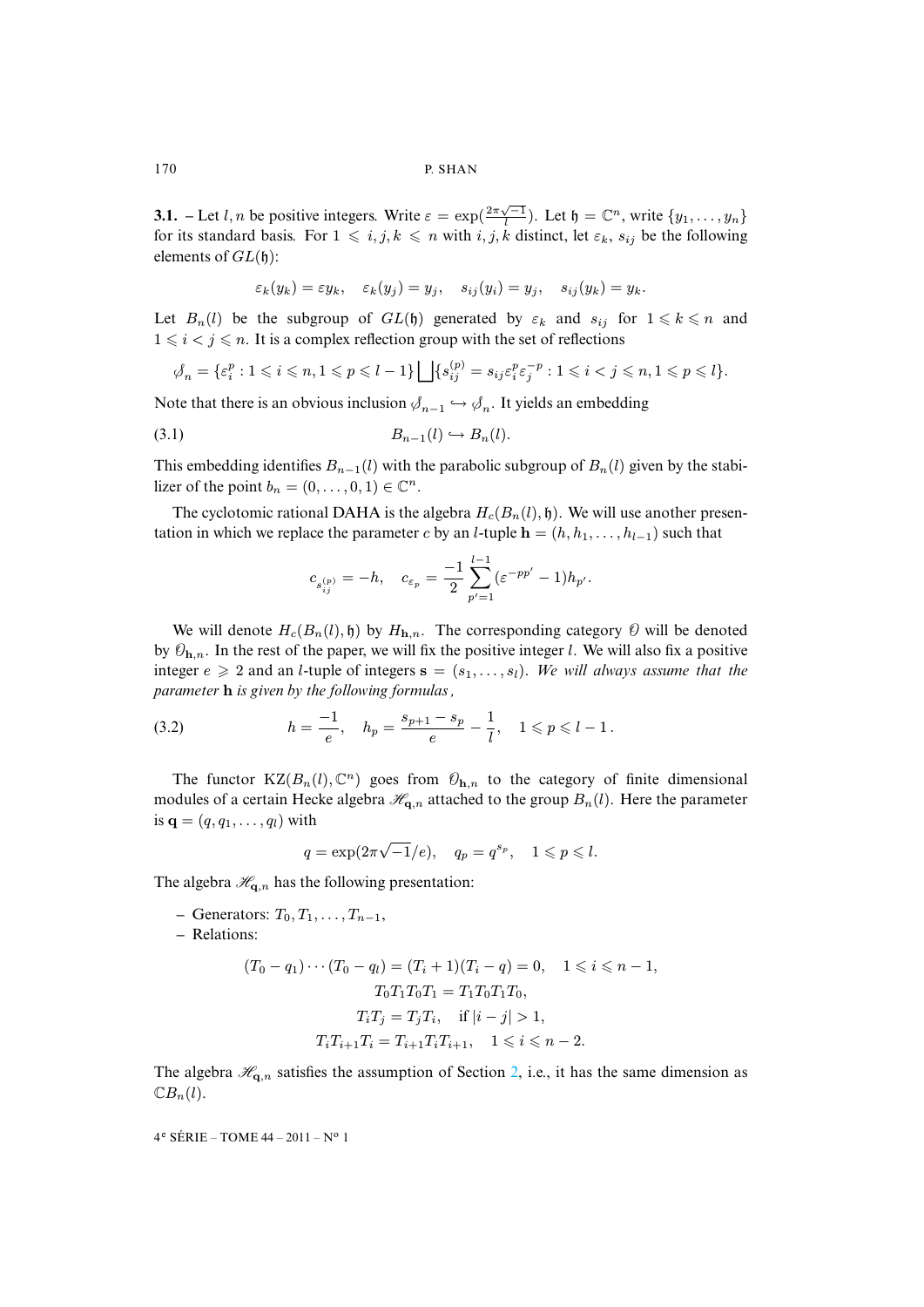**3.2.** – For [each](#page-3-0) positive integer n, the embedding (3.1) of  $B_{n-1}(l)$  into  $B_n(l)$  yields an embedding of Hecke algebras

$$
\imath_{\mathbf{q}}:\mathscr{H}_{\mathbf{q},n-1}\hookrightarrow\mathscr{H}_{\mathbf{q},n},
$$

see [Se](#page-36-3)ction 1.2. Under the presentation above this embedding is given by

$$
i_{\mathbf{q}}(T_i) = T_i, \quad \forall \ 0 \leqslant i \leqslant n-2,
$$

see [6, Proposition 2.29].

We will consider the following restriction and induction functors:

$$
E(n) = \text{Res}_{b_n}, \quad E(n)^{\mathcal{H}} = \mathcal{H} \text{Res}_{B_{n-1}(l)}^{B_n(l)},
$$

$$
F(n) = \text{Ind}_{b_n}, \quad F(n)^{\mathcal{H}} = \mathcal{H} \text{Ind}_{B_{n-1}(l)}^{B_n(l)}.
$$

The algebra  $\mathcal{H}_{q,n}$  is symmetric (see Remark 2.7). Hence by Lemma 2.6 we have

$$
F(n)^{\mathscr{H}} \cong \mathscr{H}_{{\rm coInd}_{B_{n-1}(l)}^{B_n(l)}}.
$$

We will abbreviate

$$
\mathcal{O}_{\mathbf{h},\mathbb{N}}=\bigoplus_{n\in\mathbb{N}}\mathcal{O}_{\mathbf{h},n},\quad \mathrm{KZ}=\bigoplus_{n\in\mathbb{N}}\mathrm{KZ}(B_n(l),\mathbb{C}^n),\quad \mathscr{H}_{\mathbf{q},\mathbb{N}}\operatorname{-mod}=\bigoplus_{n\in\mathbb{N}}\mathscr{H}_{\mathbf{q},n}\operatorname{-mod}.
$$

So KZ is the Knizhnik-Zamolodchikov functor from  $\mathcal{O}_{h,N}$  to  $\mathcal{H}_{q,N}$ -mod. Let

$$
E = \bigoplus_{n \geq 1} E(n), \quad E^{H} = \bigoplus_{n \geq 1} E(n)^{H},
$$
  

$$
F = \bigoplus_{n \geq 1} F(n), \quad F^{H} = \bigoplus_{n \geq 1} F(n)^{H}.
$$

So  $(E^{\mathcal{H}}, F^{\mathcal{H}})$  is a pair of biadjoint endo-functors of  $\mathcal{H}_{q,N}$ -mod, and  $(E, F)$  is a pair of biadjoint endo-functors of  $\mathcal{O}_{h,N}$  by Proposition 2.9.

# **3.3. Fock spaces**

Recall that an *l*-partition is an *l*-tuple  $\lambda = (\lambda^1, \dots, \lambda^l)$  with each  $\lambda^j$  a partition, that is a sequence of integers  $(\lambda^j)_1 \geq \cdots \geq (\lambda^j)_k > 0$ . To any *l*-partition  $\lambda = (\lambda^1, \dots, \lambda^l)$  we attach the set

$$
\Upsilon_{\lambda} = \{ (a, b, j) \in \mathbb{N} \times \mathbb{N} \times (\mathbb{Z}/l\mathbb{Z}) : 0 < b \leqslant (\lambda^{j})_{a} \}.
$$

Write  $|\lambda|$  for the number of elements in this set, we say that  $\lambda$  is an *l*-partition of  $|\lambda|$ . For  $n \in \mathbb{N}$ we denote by  $\mathcal{P}_{n,l}$  the set of *l*-partitions of *n*. For any *l*-partition  $\mu$  such that  $\Upsilon_{\mu}$  contains  $\Upsilon_{\lambda}$ , we write  $\mu/\lambda$  for the complement of  $\Upsilon_{\lambda}$  in  $\Upsilon_{\mu}$ . Let  $|\mu/\lambda|$  be the number of elements in this set. To each element  $(a, b, j)$  in  $\Upsilon_{\lambda}$  we attach an element

$$
res((a, b, j)) = b - a + s_j \in \mathbb{Z}/e\mathbb{Z},
$$

called the residue of  $(a, b, j)$ . Here  $s_j$  is the j-th component of our fixed l-tuple s.

The Fock space with multi-charge s is the  $\mathbb{C}$ -vector space  $\mathcal{F}_s$  spanned by the *l*-partitions, i.e.,

$$
\mathcal{F}_{\mathbf{s}} = \bigoplus_{n \in \mathbb{N}} \bigoplus_{\lambda \in \mathscr{P}_{n,l}} \mathbb{C} \lambda.
$$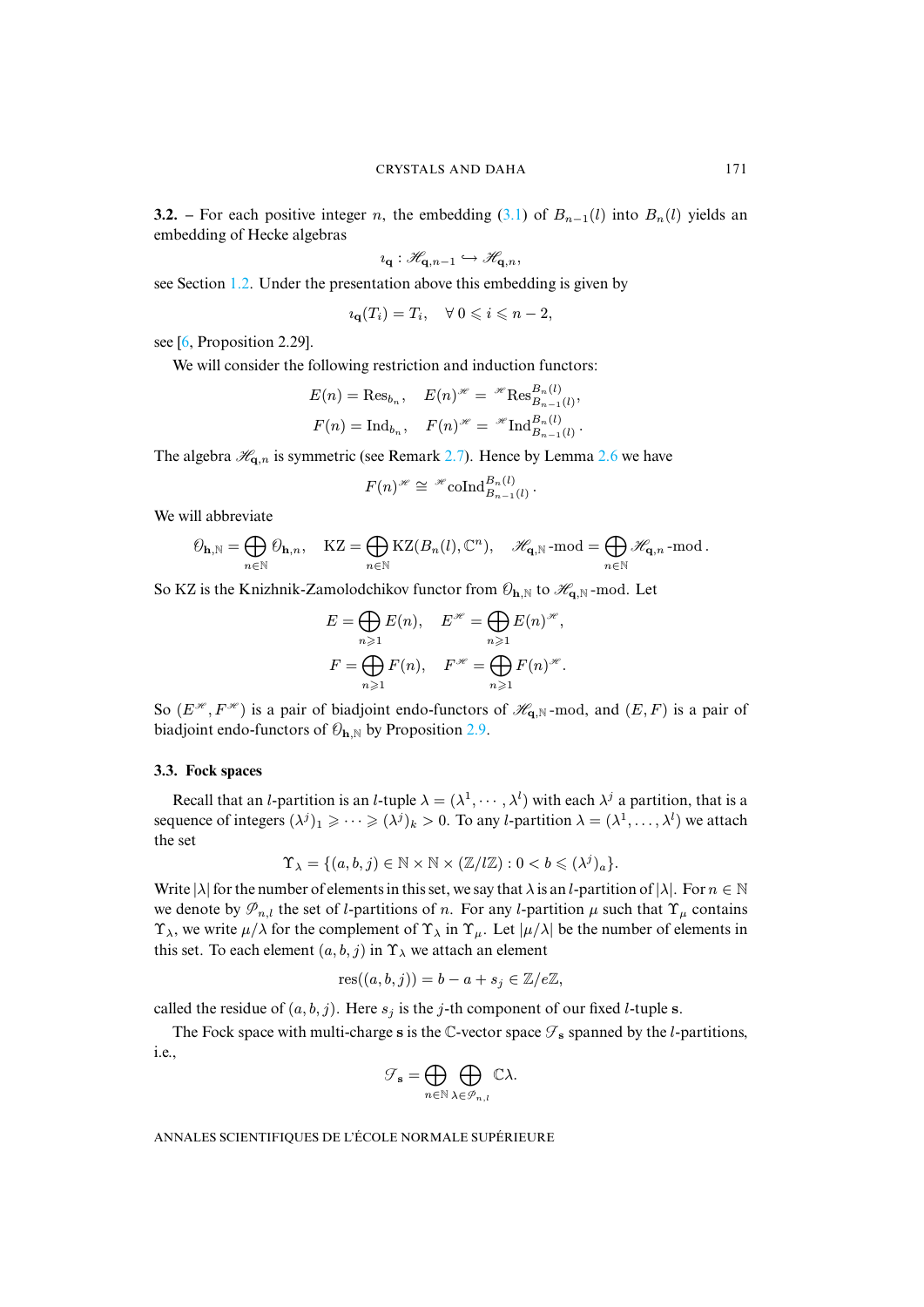<span id="page-26-1"></span>It admits an integrable  $\tilde{\mathfrak{sl}}_e$ -module structure such that the Chevalley generators act as follows (cf. [11]): for any  $i \in \mathbb{Z}/e\mathbb{Z}$ ,

(3.3) 
$$
e_i(\lambda) = \sum_{|\lambda/\mu|=1, \text{res}(\lambda/\mu)=i} \mu, \quad f_i(\lambda) = \sum_{|\mu/\lambda|=1, \text{res}(\mu/\lambda)=i} \mu.
$$

Let  $n_i$  be the number of elements in the set  $\{(a, b, j) \in \Upsilon \}$ .  $res((a, b, j)) = i$ . The element  $\partial \in \mathfrak{sl}_e$  acts on  $\mathcal{F}_s$  by

$$
\partial(\lambda) = -n_0 \lambda.
$$

For each  $n \in \mathbb{Z}$  set  $\Lambda_n = \Lambda_n$ , where  $\underline{n}$  is the image of n in  $\mathbb{Z}/e\mathbb{Z}$  and  $\Lambda_n$  is the corresponding fundamental weight of  $sl_e$ . Set

<span id="page-26-2"></span><span id="page-26-0"></span>
$$
\Lambda_{\mathbf{s}} = \Lambda_{s_1} + \cdots + \Lambda_{s_l}.
$$

Each *l*-partition  $\lambda$  is a weight vector of  $\mathcal{F}_s$  with weight

(3.4) 
$$
\text{wt}(\lambda) = \Lambda_{\mathbf{s}} - \sum_{i \in \mathbb{Z}/e\mathbb{Z}} n_i \alpha_i.
$$

We will call wt( $\lambda$ ) the weight of  $\lambda$ .

In [14, Section 6.1.1] an explicit bijection was given between the sets Irr( $B_n(l)$ ) and  $\mathcal{P}_{n,l}$ . Using this bijection we identify these two sets and index the standard and simple modules in  $\mathcal{O}_{h,N}$  by *l*-partitions. In particular, we have an isomorphism of C-vector spaces

(3.5) 
$$
\theta: K(\mathcal{O}_{\mathbf{h},\mathbb{N}}) \stackrel{\sim}{\to} \mathcal{F}_{\mathbf{s}}, \quad [\Delta(\lambda)] \mapsto \lambda.
$$

**3.4. –** We end this section by the following lemma. Recall that the functor KZ gives a map  $K(\mathcal{O}_{\mathbf{h},n}) \to K(\mathcal{H}_{\mathbf{q},n})$ . For any *l*-partition  $\lambda$  of *n* let  $S_\lambda$  be the corresponding Specht module in  $\mathcal{H}_{q,n}$  -mod, see [2, Definition 13.22] for its definition.

LEMMA 3.1. – In 
$$
K(\mathcal{H}_{q,n})
$$
, we have  $KZ([\Delta(\lambda)]) = [S_{\lambda}]$ .

*Proof.* – Let R be any commutative ring over C. For any l-tuple  $z = (z, z_1, \ldots, z_{l-1})$ of elements in R one defines the rational DAHA over R attached to  $B_n(l)$  with parameter **z** in the same way as before. Den[ote i](#page-24-0)t by  $H_{R,\mathbf{z},n}$ . The standard modules  $\Delta_R(\lambda)$  are also [de](#page-35-0)fined as before. For any  $(l + 1)$ -tuple  $\mathbf{u} = (u, u_1, \dots, u_l)$  of invertible elements in R the Hecke algebra  $\mathcal{H}_{R,\mathbf{u},n}$  over R attached to  $B_n(l)$  with parameter u is defined by the same presentation as in Section 3.1. The Specht modules  $S_{R,\lambda}$  are also well-defined (see [2]). If R is a field, we will write  $\text{Irr}(\mathcal{H}_{R,\mathbf{u},n})$  for the set of isomorphism classes of simple  $\mathcal{H}_{R,\mathbf{u},n}$ -modules.

Now, fix R to be the ring of holomorphic functions of one variable  $\varpi$ . We choose  $z = (z, z_1, \ldots, z_{l-1})$  to be given by

$$
z=l\varpi,\quad z_p=(s_{p+1}-s_p)l\varpi+e\varpi,\quad 1\leqslant p\leqslant l-1.
$$

Wr[ite](#page-36-3)  $x = \exp(-2\pi\sqrt{-1}\varpi)$ . Let  $\mathbf{u} = (u, u_1, \dots, u_l)$  [be gi](#page-6-1)ven by

$$
u = x^l, \quad u_p = \varepsilon^{p-1} x^{s_p l - (p-1)e}, \quad 1 \leqslant p \leqslant l.
$$

By [6, Theorem 4.12] the same definition as in Section 1.5 yields a well defined  $\mathcal{H}_{R,\mathbf{u},n}$ -module

$$
T_R(\lambda) = KZ_R(\Delta_R(\lambda)).
$$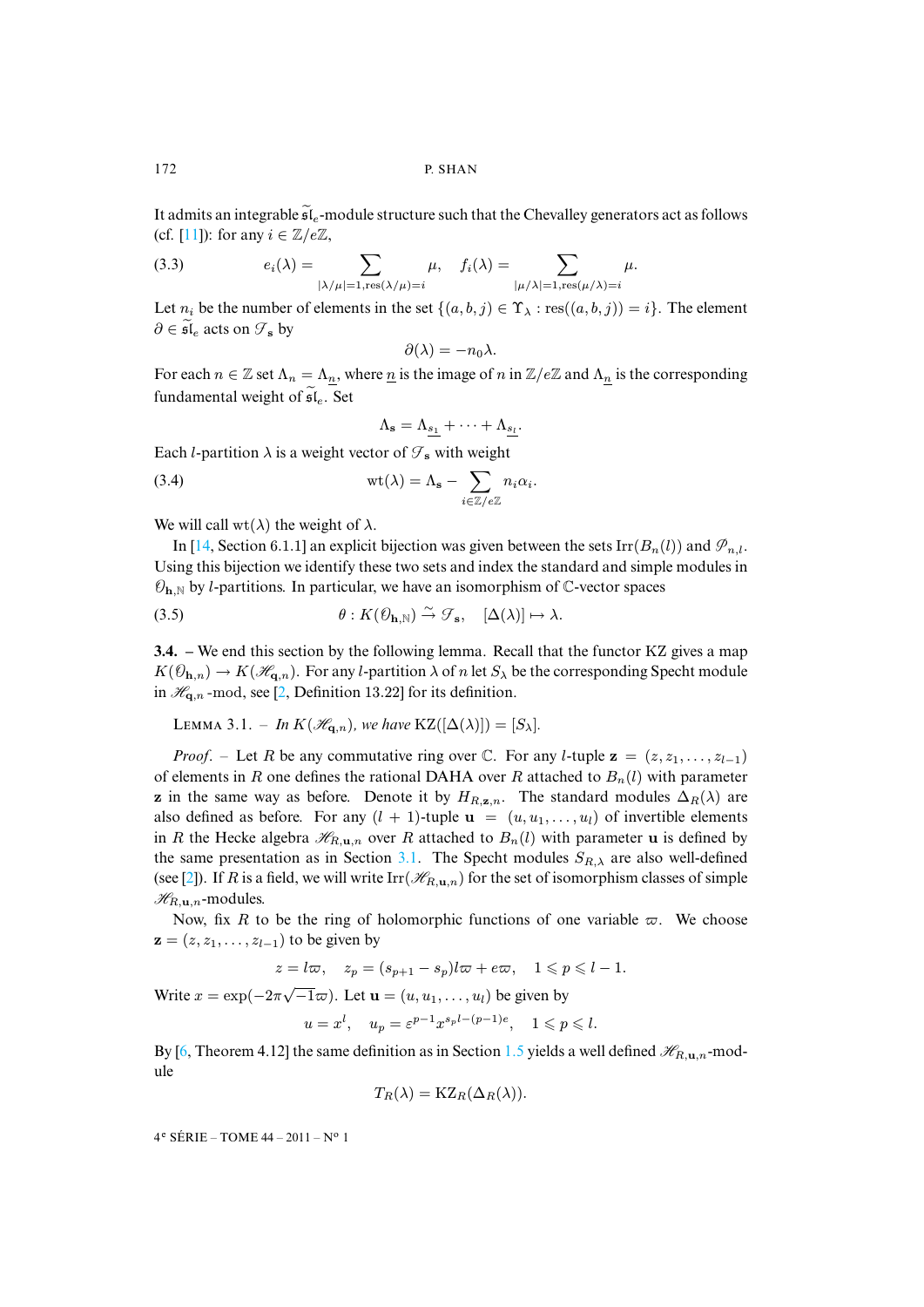<span id="page-27-0"></span>It is a free  $R$ -module of finite rank and it commutes with the base change functor by the existence and unicity theorem for linear differential equations, i.e., for any ring homomorphism  $R \to R'$  over  $\mathbb{C}$ , we have a canonical isomorphism of  $\mathcal{H}_{R',\mathbf{u},n}$ -modules

(3.6) 
$$
T_{R'}(\lambda) = K Z_{R'}(\Delta_{R'}(\lambda)) \cong T_R(\lambda) \otimes_R R'.
$$

In particular, for any ring homomorphism  $a : R \to \mathbb{C}$ . Write  $\mathbb{C}_a$  for the vector space  $\mathbb C$  equipped with the R-module structure given by a. Let  $a(\mathbf{z})$ ,  $a(\mathbf{u})$  denote the images of **z**, **u** by a. Note that we have  $H_{a(\mathbf{z}),n} = H_{R,\mathbf{z},n} \otimes_R \mathbb{C}_a$  and  $\mathcal{H}_{a(\mathbf{u}),n} = \mathcal{H}_{R,\mathbf{u},n} \otimes_R \mathbb{C}_a$ . Denote the Knizhnik-Zamolodchikov functor of  $H_{a(\mathbf{z}),n}$  by  $KZ_{a(\mathbf{z})}$  and the standard module corresponding to  $\lambda$  by  $\Delta_{a(\mathbf{z})}(\lambda)$ . Then we [have](#page-36-4) an isomorphism of  $\mathcal{H}_{a(\mathbf{u}),n}$ -modules

$$
T_R(\lambda) \otimes_R \mathbb{C}_a \cong KZ_{a(\mathbf{z})}(\Delta_{a(\mathbf{z})}(\lambda)).
$$

Let K be the fraction field of R. By [10, Theorem 2.19] the category  $\mathcal{O}_{K,\mathbf{z},n}$  is split semisimple. In particular, the standard modules are simple. We have

$$
\{T_K(\lambda), \lambda \in \mathcal{P}_{n,l}\} = \mathrm{Irr}(\mathcal{H}_{K,\mathbf{u},n}).
$$

The Hecke alge[br](#page-35-0)a  $\mathcal{H}_{K,\mathbf{u},n}$  is also split semisimple and we have

$$
\{S_{K,\lambda}, \lambda \in \mathcal{P}_{n,l}\} = \operatorname{Irr}(\mathcal{H}_{K,\mathbf{u},n}),
$$

see for example [2, Corollary 13.9]. Thus there is a bijection  $\varphi : \mathcal{P}_{n,l} \to \mathcal{P}_{n,l}$  such that  $T_K(\lambda)$ is isomorphic to  $S_{K,\varphi(\lambda)}$  for all  $\lambda$ . We claim that  $\varphi$  is identity. To see this, consider the algebra homomorphism  $a_0 : R \to \mathbb{C}$  $a_0 : R \to \mathbb{C}$  $a_0 : R \to \mathbb{C}$  given by  $\varpi \mapsto 0$ . Then  $\mathcal{H}_{a_0(u),n}$  is canonically isomorphic to the group algebra  $\mathbb{C}B_n(l)$ , thus it is semi-simple. Let  $\overline{K}$  be the algebraic closure of K. Let  $\overline{R}$  be the integral closure of R in  $\overline{K}$  and fix an extension  $\overline{a}_0$  of  $a_0$  to  $\overline{R}$ . By Tit's deformation theorem (see for example [9, Section 68A]), there is a bijection

$$
\psi : \operatorname{Irr}(\mathscr{H}_{\overline{K}, \mathbf{u}, n}) \xrightarrow{\sim} \operatorname{Irr}(\mathscr{H}_{a_0(\mathbf{u}), n})
$$

such that

$$
\psi(T_{\overline{K}}(\lambda)) = T_{\overline{R}}(\lambda) \otimes_{\overline{R}} \mathbb{C}_{\overline{a}_0}, \quad \psi(S_{\overline{K},\lambda}) = S_{\overline{R},\lambda} \otimes_{\overline{R}} \mathbb{C}_{\overline{a}_0}
$$

.

By the definition of Specht modules we have  $S_{\overline{R},\lambda} \otimes_{\overline{R}} \mathbb{C}_{\overline{a}_0} \cong \lambda$  as  $\mathbb{C}B_n(l)$ -modules. On the other hand, since  $a_0(\mathbf{z}) = 0$ , by (3.6) we have the following isomorphisms

$$
T_{\overline{R}}(\lambda) \otimes_{\overline{R}} \mathbb{C}_{\overline{a}_0} \cong T_R(\lambda) \otimes_R \mathbb{C}_{a_0}
$$
  
\n
$$
\cong \mathrm{KZ}_0(\Delta_0(\lambda))
$$
  
\n
$$
= \lambda.
$$

So  $\psi(T_{\overline{K}}(\lambda)) = \psi(S_{\overline{K},\lambda})$ . Hence we have  $T_{\overline{K}}(\lambda) \cong S_{\overline{K},\lambda}$ . Since  $T_{\overline{K}}(\lambda) = T_K(\lambda) \otimes_K \overline{K}$  is isomorphic to  $S_{\overline{K},\varphi(\lambda)} = S_{K,\varphi(\lambda)} \otimes_K \overline{K}$ , we deduce that  $\varphi(\lambda) = \lambda$ . The claim is proved.

Finally, let  $m$  be the maximal ideal of  $R$  consisting of the functions vanishing at  $\varpi = -1/e$ . Let  $\widehat{R}$  be the completion of R at m. It is a discrete valuation ring with residue field C. Let  $a_1 : \hat{R} \to \hat{R}/m\hat{R} = \mathbb{C}$  be the quotient map. We have  $a_1(\mathbf{z}) = \mathbf{h}$  and  $a_1(\mathbf{u}) = \mathbf{q}$ . Let  $\widehat{K}$  be the fraction field of  $\widehat{R}$ . Recall that the decomposition map is given by

$$
d: K(\mathscr{H}_{\widehat{K},\mathbf{u},n}) \to K(\mathscr{H}_{\mathbf{q},n}), \quad [M] \mapsto [L \otimes_{\widehat{R}} \mathbb{C}_{a_1}].
$$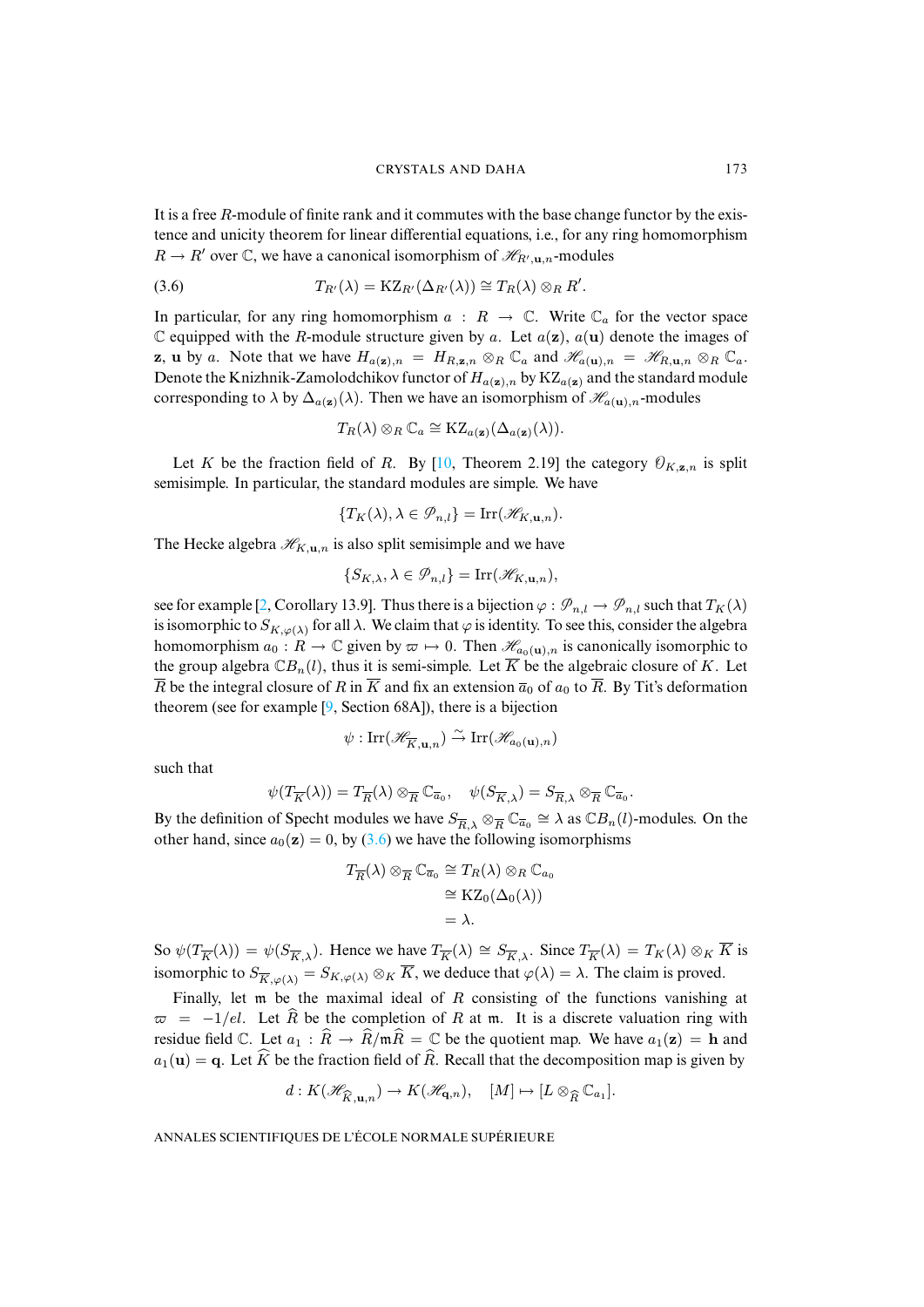Here L is any free  $\widehat{R}$ -submodule of M such that  $L \otimes_{\widehat{R}} \widehat{K} = M$ . The choice of L does not affect the class  $[L \otimes_{\widehat{R}} \mathbb{C}_{a_1}]$  in  $K(\mathcal{H}_{\mathbf{q},n})$ . See [2, Section 13.3] for details on this map. Now, observe that we have observe that we have

$$
d([S_{\widehat{K},\lambda}]) = [S_{\widehat{R},\lambda} \otimes_{\widehat{R}} \mathbb{C}_{a_1}] = [S_{\lambda}],
$$
  

$$
d([T_{\widehat{K}}(\lambda)]) = [T_{\widehat{R}}(\lambda) \otimes_{\widehat{R}} \mathbb{C}_{a_1}] = [KZ(\Delta(\lambda))].
$$

Since K is an extension of K, by the last paragraph we have  $[S_{\widehat{K},\lambda}] = [T_{\widehat{K}}(\lambda)]$ . We deduce that  $[KZ(\Lambda(\lambda))] = [S_{\lambda}]$ that  $[KZ(\Delta(\lambda))] = [S_{\lambda}]$ .  $\Box$ 

# **4.** i**-restriction and** i**-induction**

We define in this section the *i*-restriction and *i*-induction functors for the cyclotomic rational DAHA's. This is done in parallel with the Hecke algebra case.

**4.1.** – Let us recall the definition of the *i*-restriction and *i*-induction functors for  $\mathcal{H}_{q,n}$ . First define the Jucy-Murphy elements  $J_0, \ldots, J_{n-1}$  in  $\mathcal{H}_{q,n}$  by

$$
J_0 = T_0
$$
,  $J_i = q^{-1} T_i J_{i-1} T_i$  for  $1 \le i \le n - 1$ .

Write  $Z(\mathcal{H}_{\mathbf{q},n})$  for the center of  $\mathcal{H}_{\mathbf{q},n}$ . For any symmetric polynomial  $\sigma$  of n variables the element  $\sigma(J_0,\ldots,J_{n-1})$  belongs to  $Z(\mathcal{H}_{q,n})$  (cf. [2, Section 13.1]). In particular, if z is a formal variable the polynomial  $C_n(z) = \prod_{i=0}^{n-1} (z - J_i)$  in  $\mathcal{H}_{q,n}[z]$  has coefficients in  $Z(\mathscr{H}_{\mathbf{q},n}).$ 

Now, for any  $a(z) \in \mathbb{C}(z)$  let  $P_{n,a(z)}$  be the exact endo-functor of the category  $\mathcal{H}_{q,n}$ -mod that maps an object M to the generalized eigenspace of  $C_n(z)$  in M with the eigenvalue  $a(z)$ .

For any  $i \in \mathbb{Z}/e\mathbb{Z}$  the *i*-[re](#page-35-0)striction functor and *i*-induction functor

$$
E_i(n)^{\mathscr{H}}:\mathscr{H}_{\mathbf{q},n}\text{-mod}\to\mathscr{H}_{\mathbf{q},n-1}\text{-mod},\quad F_i(n)^{\mathscr{H}}:\mathscr{H}_{\mathbf{q},n-1}\text{-mod}\to\mathscr{H}_{\mathbf{q},n}\text{-mod}
$$

are defined as follows (cf. [2, Definition 13.33]):

$$
(4.1) \t E_i(n)^{\mathscr{H}} = \bigoplus_{a(z) \in \mathbb{C}(z)} P_{n-1,a(z)/(z-q^i)} \circ E(n)^{\mathscr{H}} \circ P_{n,a(z)},
$$

(4.2) 
$$
F_i(n)^{\mathscr{H}} = \bigoplus_{a(z) \in \mathbb{C}(z)} P_{n,a(z)(z-q^i)} \circ F(n)^{\mathscr{H}} \circ P_{n-1,a(z)}.
$$

We will write

(4.3) 
$$
E_i^{\mathscr{H}} = \bigoplus_{n \geq 1} E_i(n)^{\mathscr{H}}, \quad F_i^{\mathscr{H}} = \bigoplus_{n \geq 1} F_i(n)^{\mathscr{H}}.
$$

They are endo-functors of  $\mathcal{H}_{q,N}$ -mod. For each  $\lambda \in \mathcal{P}_{n,l}$  set

$$
a_{\lambda}(z) = \prod_{v \in \Upsilon_{\lambda}} (z - q^{\text{res}(v)}).
$$

We recall some properties of these functors in the following proposition.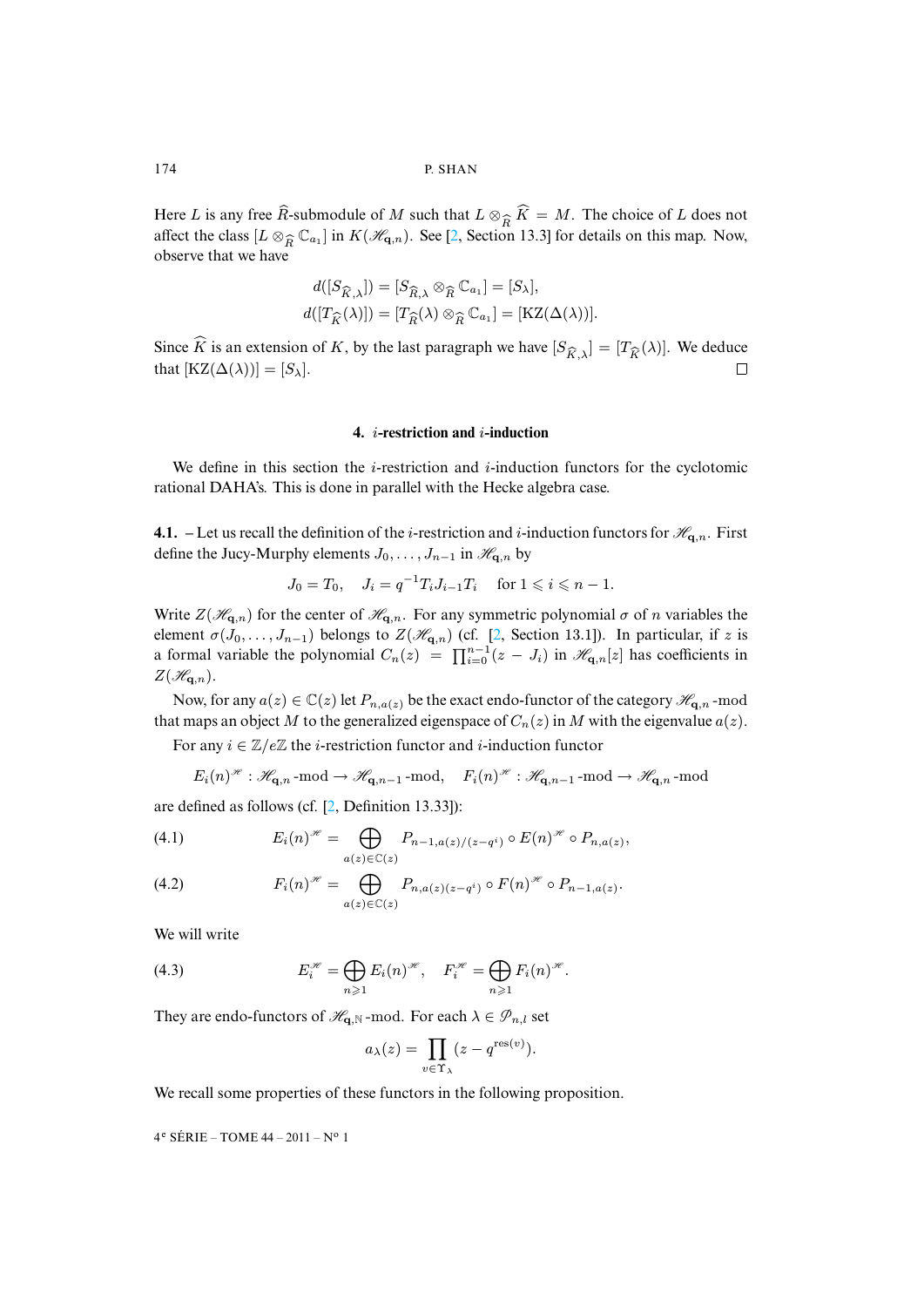**PROPOSITION 4.1.**  $-$  (1) The functors  $E_i(n)$ <sup> $\mathscr{H}$ </sup>,  $F_i(n)$ <sup> $\mathscr{H}$ </sup> are exact. The functor  $E_i(n)$ <sup> $\mathscr{H}$ </sup> is *biadjoint to*  $F_i(n)$ <sup>*n*</sup>.

(2) *For any*  $\lambda \in \mathcal{P}_{n,l}$  *the element*  $C_n(z)$  *has a unique eigenvalue on the Specht module*  $S_\lambda$ *. It is equal to*  $a_{\lambda}(z)$ *.* 

(3) *We have*

$$
E_i(n)^{\mathscr{H}}([S_\lambda]) = \sum_{\text{res}(\lambda/\mu)=i} [S_\mu], \qquad F_i(n)^{\mathscr{H}}([S_\lambda]) = \sum_{\text{res}(\mu/\lambda)=i} [S_\mu].
$$

(4) *We have*

$$
E(n)^{\mathscr{H}} = \bigoplus_{i \in \mathbb{Z}/e\mathbb{Z}} E_i(n)^{\mathscr{H}}, \quad F(n)^{\mathscr{H}} = \bigoplus_{i \in \mathbb{Z}/e\mathbb{Z}} F_i(n)^{\mathscr{H}}.
$$

*Proof.* – Part [\(1\)](#page-0-0) is obvious. See [2, Theorem 13.21(2)] for (2) and [2, Lemma 13.37] for (3). Part (4) follows from (3) and [2, Lemma 13.32].  $\Box$ 

**4.2. –** By Lemma 1.3(1) we have an algebra isomorphism

$$
\gamma: Z(\mathcal{O}_{\mathbf{h},n}) \stackrel{\sim}{\to} Z(\mathscr{H}_{\mathbf{q},n}).
$$

So there are unique elements  $K_1, \ldots, K_n \in Z(\mathcal{O}_{\mathbf{h},n})$  such that the polynomial

$$
D_n(z) = z^n + K_1 z^{n-1} + \dots + K_n
$$

maps to  $C_n(z)$  by  $\gamma$ . Since the elements  $K_1, \ldots, K_n$  act on simple modules by scalars and the category  $\mathcal{O}_{\mathbf{h},n}$  is artinian, every module M in  $\mathcal{O}_{\mathbf{h},n}$  is a direct sum of generalized eigenspaces of  $D_n(z)$ . For  $a(z) \in \mathbb{C}(z)$  let  $Q_{n,a(z)}$  be the exact endo-functor of  $\mathcal{O}_{\mathbf{h},n}$  which maps an object M to the generalized eigenspace of  $D_n(z)$  in M with the eigenvalue  $a(z)$ .

DEFINITION 4.2. – The *i*-restriction functor and the *i*-induction functor

 $E_i(n): \mathcal{O}_{\mathbf{h},n} \to \mathcal{O}_{\mathbf{h},n-1}, \quad F_i(n): \mathcal{O}_{\mathbf{h},n-1} \to \mathcal{O}_{\mathbf{h},n}$ 

are given by

$$
E_i(n) = \bigoplus_{a(z) \in \mathbb{C}(z)} Q_{n-1,a(z)/(z-q^i)} \circ E(n) \circ Q_{n,a(z)},
$$
  

$$
F_i(n) = \bigoplus_{a(z) \in \mathbb{C}(z)} Q_{n,a(z)(z-q^i)} \circ F(n) \circ Q_{n-1,a(z)}.
$$

We will write

 $(4.4)$ 

<span id="page-29-0"></span>
$$
E_i = \bigoplus_{n \geqslant 1} E_i(n), \quad F_i = \bigoplus_{n \geqslant 1} F_i(n).
$$

We have the following proposition.

**PROPOSITION 4.3.** – *For any*  $i \in \mathbb{Z}/e\mathbb{Z}$  *there a[re is](#page-0-0)omorphisms of functors* 

$$
\mathrm{KZ} \circ E_i(n) \cong E_i(n)^{\mathscr{H}} \circ \mathrm{KZ}, \quad \mathrm{KZ} \circ F_i(n) \cong F_i(n)^{\mathscr{H}} \circ \mathrm{KZ}.
$$

*Proof.* – Since  $\gamma(D_n(z)) = C_n(z)$ , by [Lem](#page-0-0)ma 1.3(2) for [any](#page-0-0)  $a(z) \in \mathbb{C}(z)$  we have

$$
\mathrm{KZ} \circ Q_{n,a(z)} \cong P_{n,a(z)} \circ \mathrm{KZ} \, .
$$

So the proposition follows from Theorem 2.1 and Corollary 2.3.

ANNALES SCIENTIFIQUES DE L'ÉCOLE NORMALE SUPÉRIEURE

 $\Box$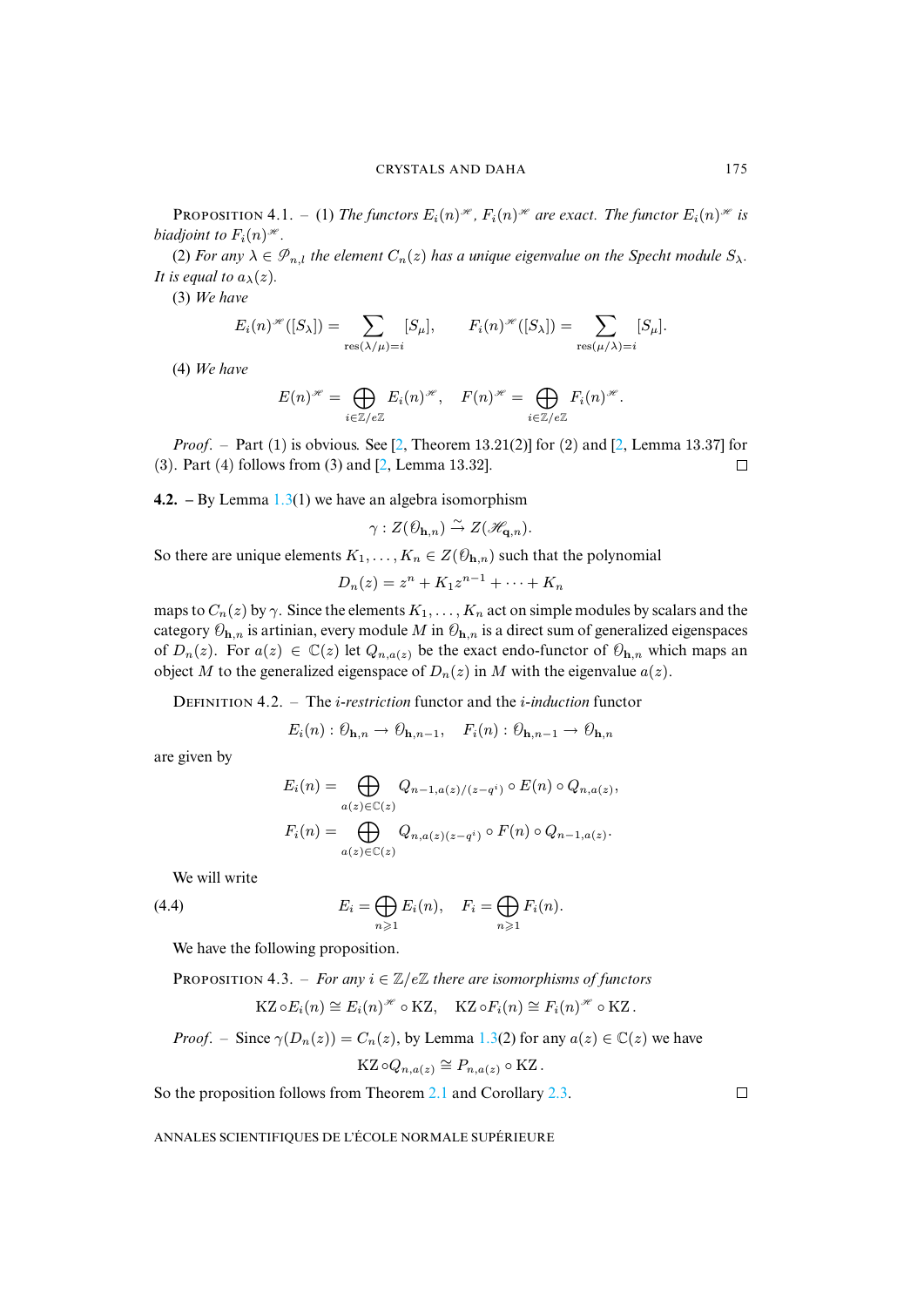The next proposition is the DAHA version of Proposition 4.1.

**PROPOSITION 4.4.** – (1) The functors  $E_i(n)$ ,  $F_i(n)$  are exact. The functor  $E_i(n)$  is *biadjoint to*  $F_i(n)$ *.* 

(2) *For any*  $\lambda \in \mathcal{P}_{n,l}$  *the unique eigenvalue of*  $D_n(z)$  *on the standard module*  $\Delta(\lambda)$  *is*  $a_{\lambda}(z)$ *.* (3) *We have the following equalities*

(4.5) 
$$
E_i(n)([\Delta(\lambda)]) = \sum_{\text{res}(\lambda/\mu)=i} [\Delta(\mu)], \qquad F_i(n)([\Delta(\lambda)]) = \sum_{\text{res}(\mu/\lambda)=i} [\Delta(\mu)].
$$

(4) *We have*

$$
E(n) = \bigoplus_{i \in \mathbb{Z}/e\mathbb{Z}} E_i(n), \quad F(n) = \bigoplus_{i \in \mathbb{Z}/e\mathbb{Z}} F_i(n).
$$

<span id="page-30-0"></span>*Proof*. – (1) This is by construction and by Proposition 2.9.

(2) Since [a st](#page-0-0)andard module is indecomposable, the element  $D_n(z)$  has a unique eigenvalue on  $\Delta(\lambda)$ . By Lemma 3.1 this eigenvalue is the same as the eigenvalue of  $C_n(z)$  on  $S_\lambda$ .

(3) Let us prove the equality for  $E_i(n)$ . The Pieri rule for the group  $B_n(l)$  together with Proposition 1.6(2) yields

(4.6) 
$$
E(n)([\Delta(\lambda)]) = \sum_{|\lambda/\mu|=1} [\Delta(\mu)], \quad F(n)([\Delta(\lambda)]) = \sum_{|\mu/\lambda|=1} [\Delta(\mu)].
$$

So we have

$$
E_i(n)([\Delta(\lambda)]) = \bigoplus_{a(z) \in \mathbb{C}[z]} Q_{n-1,a(z)/(z-q^i)}(E(n)(Q_{n,a(z)}([\Delta(\lambda)])))
$$
  
\n
$$
= Q_{n-1,a_\lambda(z)/(z-q^i)}(E(n)(Q_{n,a_\lambda(z)}([\Delta(\lambda)])))
$$
  
\n
$$
= Q_{n-1,a_\lambda(z)/(z-q^i)}(E(n)([\Delta(\lambda)]))
$$
  
\n
$$
= Q_{n-1,a_\lambda(z)/(z-q^i)}(\sum_{|\lambda/\mu|=1} [\Delta(\mu)])
$$
  
\n
$$
= \sum_{\text{res}(\lambda/\mu)=i} [\Delta(\mu)].
$$

The last equality follows from the fact that for any *l*-partition  $\mu$  such that  $|\lambda/\mu| = 1$  we have  $a_{\lambda}(z) = a_{\mu}(z)(z - q^{\text{res}(\lambda/\mu)})$ . The proof for  $F_i(n)$  i[s sim](#page-26-0)ilar.

(4) It follows from part  $(3)$  and  $(4.6)$ .

 $\Box$ 

COROLLARY 4.5. – *Under the isomorphism*  $\theta$  *in* (3.5) *the operators*  $E_i$  *and*  $F_i$  *on*  $K(\mathcal{O}_{h,N})$ *go respectively to the operators*  $e_i$  *and*  $f_i$  *on*  $\mathcal{F}_s$  $\mathcal{F}_s$  $\mathcal{F}_s$ *. When i runs over*  $\mathbb{Z}/e\mathbb{Z}$  *they yield an action of*  $\widehat{\mathfrak{sl}}_e$  *on*  $K(\mathcal{O}_{\mathbf{h},\mathbb{N}})$  *such that*  $\theta$  *is an isomorphism of*  $\widehat{\mathfrak{sl}}_e$ *-modules.* 

*Proof.* – This is clear from Proposition 4.4(3) and from (3.3).  $\Box$ 

# **5.**  $\widetilde{\mathfrak{sl}}_e$ -categorification

In this section, we construct an  $\tilde{\mathfrak{sl}}_e$ -categorification on the category  $\mathcal{O}_{h,N}$  (Theorem 5.1).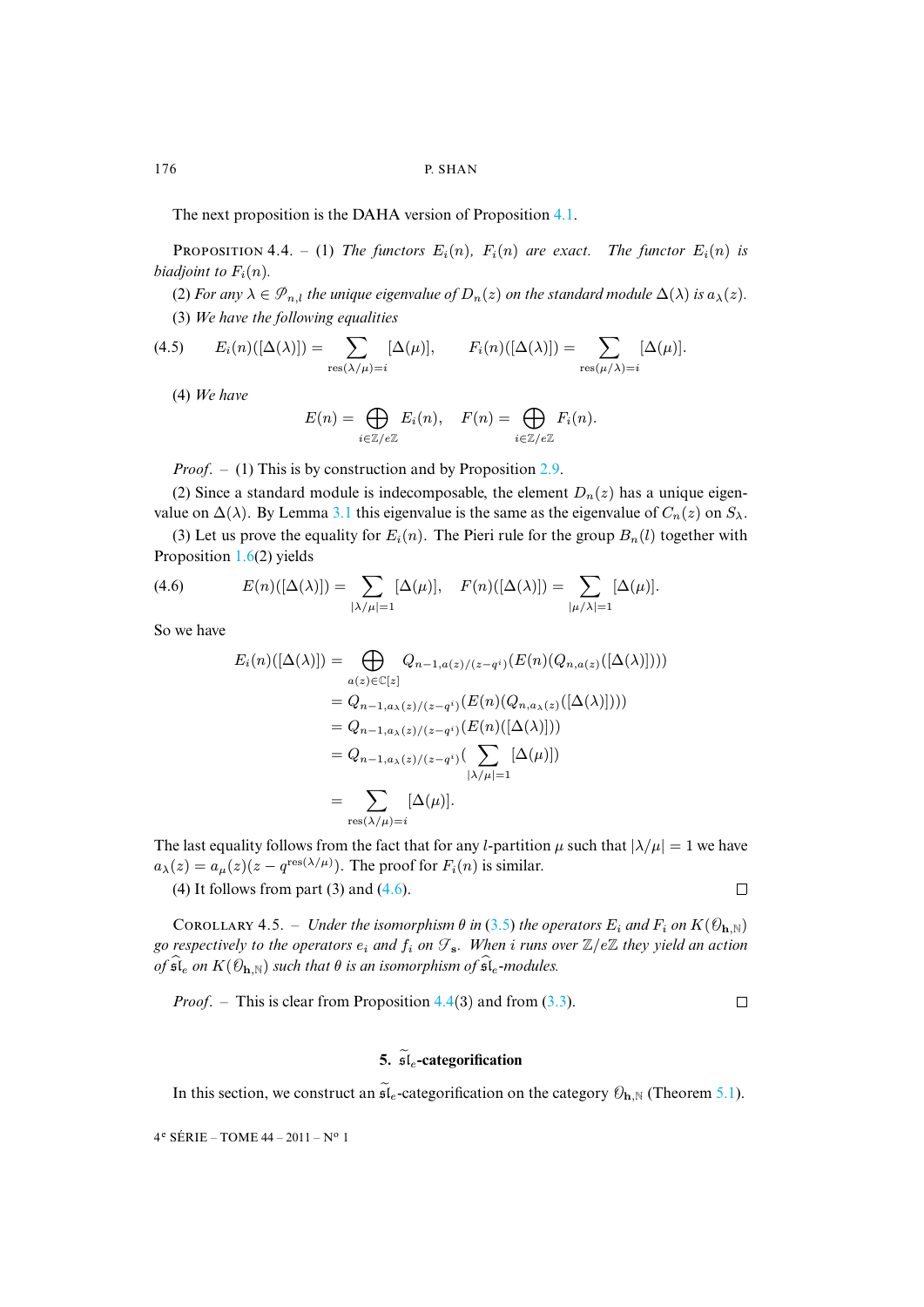**5.1.** – Recall t[hat](#page-36-7) we put  $q = \exp(\frac{2\pi\sqrt{-1}}{e})$  and P denotes the weight lattice of  $\tilde{\mathfrak{sl}}_e$ . Let  $\mathcal C$  be a C-linear artinian abelian category. For any functor  $F : \mathcal{C} \to \mathcal{C}$  and any  $X \in \text{End}(F)$ , the generalized eigenspace of X acting on F with eigenvalue  $a \in \mathbb{C}$  will be called the a-eigenspace of X in F. By [15, Definition 5.29] an  $\tilde{\mathfrak{sl}}_e$ -categorification on  $\mathcal C$  is the data of

- (a) an adjoint pair  $(U, V)$  of exact functors  $\mathcal{C} \to \mathcal{C}$ ,
- (b)  $X \in \text{End}(U)$  and  $T \in \text{End}(U^2)$ ,
- (c) a decomposition  $\mathcal{C} = \bigoplus_{\tau \in P} \mathcal{C}_{\tau}$ ,

such that, set  $U_i$  (resp.  $V_i$ ) to be the  $q^i$ -eigenspace of X in U (resp. in V)<sup>(1)</sup> for  $i \in \mathbb{Z}/e\mathbb{Z}$ , we have

<span id="page-31-0"></span>
$$
(1) U = \bigoplus_{i \in \mathbb{Z}/e\mathbb{Z}} U_i,
$$

(2) the endomorphisms  $X$  and  $T$  satisfy

(5.1) 
$$
(1_U T) \circ (T1_U) \circ (1_U T) = (T1_U) \circ (1_U T) \circ (T1_U),
$$

$$
(T + 1_{U^2}) \circ (T - q1_{U^2}) = 0,
$$

$$
T \circ (1_U X) \circ T = qX1_U,
$$

- (3) the action of  $e_i = U_i$ ,  $f_i = V_i$  on  $K(\mathcal{C})$  with i running over  $\mathbb{Z}/e\mathbb{Z}$  gives an integrable representation of  $\widehat{\mathfrak{sl}}_e$ .
- (4)  $U_i(\mathcal{C}_{\tau}) \subset \mathcal{C}_{\tau+\alpha_i}$  and  $V_i(\mathcal{C}_{\tau}) \subset \mathcal{C}_{\tau-\alpha_i}$ ,
- (5)  $V$  is isomorphic to a left adjoint of  $U$ .

**5.2.** – We construct an  $\tilde{\mathfrak{sl}}_e$ -categorification on  $\mathcal{O}_{h,N}$  in the following way. The adjoint pair will be given by  $(E, F)$ . To construct the part (b) of the data we need to go back to Hecke algebras. Following [7, Section 7.2.2] let  $X^{\mathcal{H}}$  be th[e en](#page-31-0)domorphism of  $E^{\mathcal{H}}$  given on  $E(n)^{\mathcal{H}}$ as the multiplication by the Jucy-Murphy element  $J_{n-1}$ . Let  $T^{\mathcal{H}}$  be the endomorphism of  $(E^{\mathcal{H}})^2$  given on  $E(n)^{\mathcal{H}} \circ E(n-1)^{\mathcal{H}}$  as the multiplication by the element  $T_{n-1}$  in  $\mathcal{H}_{q,n}$ . The endomorphisms  $X^{\mathcal{H}}$  $X^{\mathcal{H}}$  and  $T^{\mathcal{H}}$  satisfy the relations (5.1). Moreover the  $q^{i}$ -eigenspace of  $X^{\mathcal{H}}$ in  $E^{\mathcal{H}}$  and  $F^{\mathcal{H}}$  gives respectively the *i*-restriction functor  $E_i^{\mathcal{H}}$  and the *i*-induction functor  $F_i^{\mathscr{H}}$  for any  $i \in \mathbb{Z}/e\mathbb{Z}$ .

By Theorem [2.1](#page-0-0) we have an isomorph[ism](#page-0-0) KZ  $\circ E \cong E^* \circ KZ$ . This yields an isomorphism

$$
End(KZ \circ E) \cong End(E^{\mathscr{H}} \circ KZ).
$$

By Proposition 1.6(1) the functor E maps projective objects to projective ones, so Lemma 2.4 applied to  $\theta_1 = \theta_2 = \theta_{h,N}$  and  $K = L = E$  yields an isomorphism

<span id="page-31-1"></span>
$$
End(E) \cong End(KZ \circ E).
$$

Composing it with the isomorphism above gives a ring isomorphism

(5.2) 
$$
\sigma_E: \text{End}(E) \stackrel{\sim}{\to} \text{End}(E^{\mathcal{H}} \circ \text{KZ}).
$$

Replacing  $E$  by  $E^2$  we get another isomorphism

$$
\sigma_{E^2} : \mathrm{End}(E^2) \stackrel{\sim}{\to} \mathrm{End}((E^{\mathscr{H}})^2 \circ \mathrm{KZ}).
$$

(1) Here X acts on V via the isomorphism  $\text{End}(U) \cong \text{End}(V)^{op}$  given by adjunction, see [7, Section 4.1.2] for the precise definition.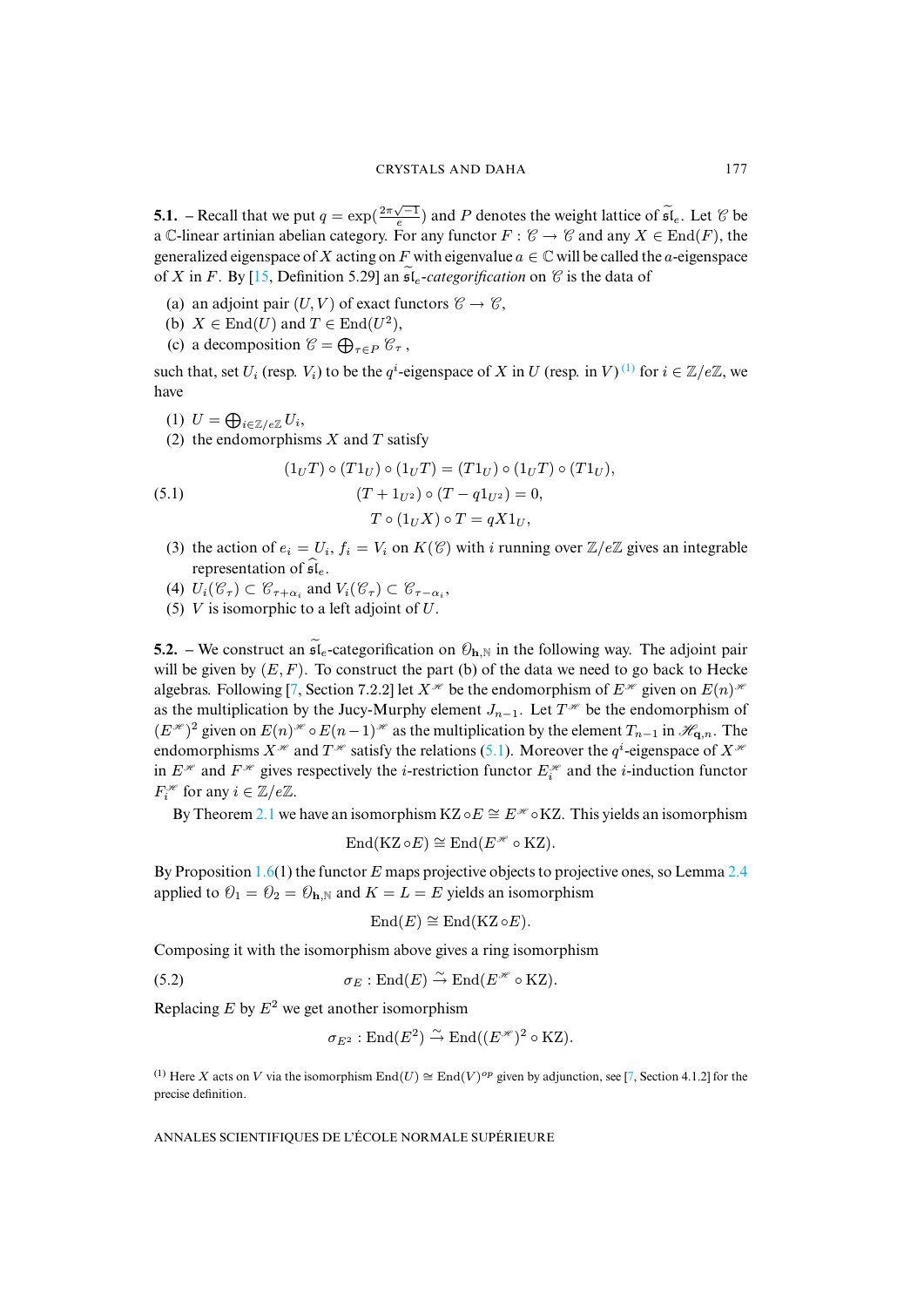The data of  $X \in \text{End}(E)$  and  $T \in \text{End}(E^2)$  in our  $\mathfrak{sl}_e$ -categorification on  $\mathcal{O}_{\mathbf{h},\mathbb{N}}$  will be provided by

$$
X = \sigma_E^{-1}(X^{\mathcal{H}}1_{\mathrm{KZ}}), \quad T = \sigma_{E^2}^{-1}(T^{\mathcal{H}}1_{\mathrm{KZ}}).
$$

Finally, the part (c) of the data will be given by the block decomposition of the category  $\mathcal{O}_{h,N}$ . Recall from [13, Theorem 2.11] that the block decomposition of the category  $\mathscr{H}_{\mathbf{q},\mathbb{N}}$ -mod is

$$
\mathscr{H}_{\mathbf{q}, \mathbb{N}} \operatorname{-mod} = \bigoplus_{\tau \in P} (\mathscr{H}_{\mathbf{q}, \mathbb{N}} \operatorname{-mod})_\tau,
$$

where  $(\mathcal{H}_{q,N}$ -mod)<sub>τ</sub> is the subcategory generated by the composition factors of the Specht modules  $S_\lambda$  with  $\lambda$  running over l-partitions of weight  $\tau$ . By convention  $(\mathscr{H}_{q,N} \text{-mod})_\tau$  is zero if such  $\lambda$  does not exist. By Lemma 1.3 the functor KZ induces a bijection between the blocks of the category  $\mathcal{O}_{\mathbf{h},N}$  and the blocks of  $\mathcal{H}_{\mathbf{q},N}$ -mod. So the block decomposition of  $\mathcal{O}_{\mathbf{h},N}$  is

$$
\mathcal{O}_{\mathbf{h},\mathbb{N}}=\bigoplus_{\tau\in P}(\mathcal{O}_{\mathbf{h},\mathbb{N}})_{\tau},
$$

where  $(\mathcal{O}_{\mathbf{h},\mathbb{N}})_{\tau}$  is the block corresponding to  $(\mathcal{H}_{\mathbf{q},\mathbb{N}}\text{-mod})_{\tau}$  via KZ.

**5.3. –** Now we prove the following theorem.

THEOREM 5.1. - The data of

- (a) *the adjoint pair*  $(E, F)$ *,*
- (b) *the endomorphisms*  $X \in \text{End}(E)$ ,  $T \in \text{End}(E^2)$ ,
- (c) the decomposition  $\mathcal{O}_{\mathbf{h},\mathbb{N}} = \bigoplus_{\tau \in P} (\mathcal{O}_{\mathbf{h},\mathbb{N}})_{\tau}$

*is an*  $\widetilde{\mathfrak{sl}}_e$  $\widetilde{\mathfrak{sl}}_e$  $\widetilde{\mathfrak{sl}}_e$ -categorification on  $\mathcal{O}_h$ <sub>N</sub>.

*Proof.* – First, we prove that for any  $i \in \mathbb{Z}/e\mathbb{Z}$  the  $q^i$ -generalized eigenspaces of X in E and F are respectively the *i*-restriction functor  $E_i$  and the *i*-induction functor  $F_i$  as defined in  $(4.4)$ . Recall from Propos[ition](#page-0-0) 4.1(4) and Proposition 4.4(4) that we have

$$
E = \bigoplus_{i \in \mathbb{Z}/e\mathbb{Z}} E_i \quad \text{and} \quad E^{\mathscr{H}} = \bigoplus_{i \in \mathbb{Z}/e\mathbb{Z}} E_i^{\mathscr{H}}.
$$

By [the](#page-31-1) proof of Proposition 4.3 we see that any isomorphism

$$
\mathsf{KZ} \circ E \cong E^{\mathscr{H}} \circ \mathsf{KZ}
$$

restricts to an isomorphism KZ  $\circ E_i \cong E_i^{\mathcal{H}} \circ \text{KZ}$  for each  $i \in \mathbb{Z}/e\mathbb{Z}$ . So the isomorphism  $\sigma_E$ in (5.2) maps  $\mathrm{Hom}(E_i,E_j)$  to  $\mathrm{Hom}(E_i^{*{\mathscr R}}\circ\mathrm{KZ},E_j^{*{\mathscr R}}\circ\mathrm{KZ}).$  Write

$$
X = \sum_{i,j \in \mathbb{Z}/e\mathbb{Z}} X_{ij}, \quad X^{\mathscr{H}} 1_{\mathrm{KZ}} = \sum_{i,j \in \mathbb{Z}/e\mathbb{Z}} (X^{\mathscr{H}} 1_{\mathrm{KZ}})_{ij}
$$

with  $X_{ij} \in \text{Hom}(E_i, E_j)$  and  $(X^{\mathcal{H}}1_{\text{KZ}})_{ij} \in \text{Hom}(E_i^{\mathcal{H}} \circ \text{KZ}, E_j^{\mathcal{H}} \circ \text{KZ})$ . We have

 $\sigma_E(X_{ij}) = (X^{\mathcal{H}} 1_{\text{KZ}})_{ij}.$ 

Since  $E_i^{\mathcal{H}}$  is the q<sup>i</sup>-eigenspace of  $X^{\mathcal{H}}$  in  $E^{\mathcal{H}}$ , we have  $(X^{\mathcal{H}}1_{\text{KZ}})_{ij} = 0$  for  $i \neq j$  and  $(X^{\mathscr{H}}1_{\mathrm{KZ}})_{ii} - q^i$  is nilpotent for any  $i \in \mathbb{Z}/e\mathbb{Z}$ . Since  $\sigma_E$  is an isomorphism of rings, this implies that  $X_{ij} = 0$  and  $X_{ii} - q^i$  is nilpotent in End(E). So  $E_i$  is the  $q^i$ -eigenspace of X in E. The fact that  $F_i$  is the  $q^i$ -eigenspace of X in F follows from adjunction.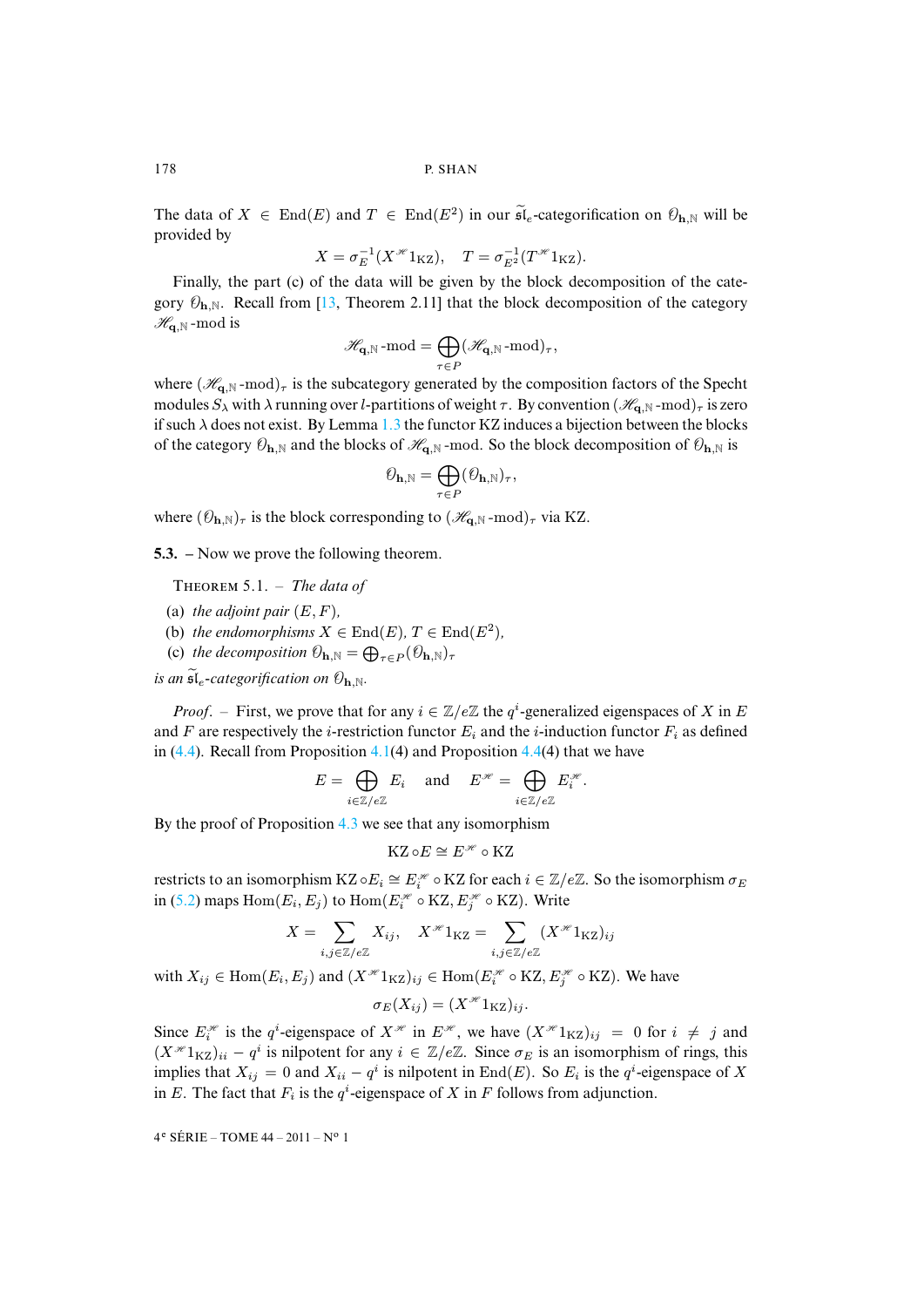Now, let us check the conditions  $(1)$ – $(5)$ :

(1) It is given by Proposition [4.4\(](#page-0-0)4).

(2) Since  $X^{\mathcal{H}}$  and  $T^{\mathcal{H}}$  satisfy relations in (5.[1\), t](#page-0-0)he endomorphisms X and T also satisfy them. Because these relations are pr[eserv](#page-26-2)ed by ring homomorphisms.

(3) It follows from Corollary 4.5.

(4) By the definition of  $(\mathcal{O}_{h,N})_\tau$  $(\mathcal{O}_{h,N})_\tau$  $(\mathcal{O}_{h,N})_\tau$  and Lemma 3.1, the standard modules in  $(\mathcal{O}_{h,N})_\tau$  are all the  $\Delta(\lambda)$  such that wt( $\lambda$ ) =  $\tau$ . By (3.4) if  $\mu$  is an *l*-partition such that res( $\lambda/\mu$ ) = *i* then  $wt(\mu) = wt(\lambda) + \alpha_i$ . Now, the result follows from (4.5).

(5) This is Proposition 2.9.

 $\Box$ 

# **6. Crystals**

Using the  $\tilde{\mathfrak{sl}}_e$ -categorification in Theorem 5.1 we construct a crystal on the classes of simple objects in  $\mathcal{O}_{h,N}$  and prove that it coincides with the crystal of the Fock space  $\mathcal{F}_{s}$ (Theorem 6.3).

**6.1.** – A *crystal* (or more precisely, an  $\tilde{\mathfrak{sl}}_e$ -crystal) is a set B together with maps

$$
\mathrm{wt}:B\to P,\quad \tilde{e}_i,\tilde{f}_i:B\to B\sqcup\{0\},\quad \epsilon_i,\varphi_i:B\to \mathbb{Z}\sqcup\{-\infty\},
$$

such that

- $-$  we have  $\varphi_i(b) = \epsilon_i(b) + \langle \alpha_i^{\vee}, \text{wt}(b) \rangle$ ,
- $-$  if  $\tilde{e}_i b \in B$ , then  $\text{wt}(\tilde{e}_i b) = \text{wt}(b) + \alpha_i$ ,  $\epsilon_i(\tilde{e}_i b) = \epsilon_i(b) 1$ ,  $\varphi_i(\tilde{e}_i b) = \varphi_i(b) + 1$ ,
- $-$  if  $\tilde{f}_i b \in B$ , then  $\text{wt}(\tilde{f}_i b) = \text{wt}(b) \alpha_i$ ,  $\epsilon_i(\tilde{f}_i b) = \epsilon_i(b) + 1$ ,  $\varphi_i(\tilde{f}_i b) = \varphi_i(b) 1$ ,
- **−** let  $b, b' \in B$ , then  $\tilde{f}_i b = b'$  if and only if  $\tilde{e}_i b' = b$ ,
- $-$  if  $\varphi_i(b) = -\infty$ , then  $\tilde{e}_i b = 0$  and  $\tilde{f}_i b = 0$ .

Let b be the Lie subalgebra of  $\tilde{\mathfrak{sl}}_e$  generated by the elements  $e_i, i \in \mathbb{Z}/e\mathbb{Z}$  and t. We say that an  $\mathfrak{sl}_e$ -module V is b-locally finite if

- **−** we have  $V = \bigoplus_{\mu \in P} V_{\mu}$ , where  $V_{\mu} = \{v \in V : hv = \mu(h)v, \forall h \in t\},$
- **–** for any v ∈ V , the b-submodule of V generated by v is finite dimensional.

Let V be a b-locally finite  $\widetilde{\mathfrak{sl}}_e$ -module. For any nonzero vector  $v \in V$  and any  $i \in \mathbb{Z}/e\mathbb{Z}$  we set

$$
l_i(v) = \max\{l \in \mathbb{N} : e_i^l(v) \neq 0\}.
$$

Write  $l_i(0) = -\infty$ . For  $l \geq 0$  let

$$
V_i^{< l} = \{ v \in V : l_i(v) < l \}.
$$

A weight basis of V is a basis B of V such that each element of B is a weight vector. Following A. Berenstein and D. Kazhdan (cf. [3, Definition 5.30]), a *perfect basis* of V is a weight basis *B* together with maps  $\tilde{e}_i$ ,  $\tilde{f}_i : B \to B \sqcup \{0\}$  for  $i \in \mathbb{Z}/e\mathbb{Z}$  such that

- **−** for *b*, *b'* ∈ *B* we have  $\tilde{f}_i b = b'$  if and only if  $\tilde{e}_i b' = b$ ,
- we have  $\tilde{e}_i(b) \neq 0$  if and only if  $e_i(b) \neq 0$ ,

 $-$  if  $e_i(b) \neq 0$  then we have

(6.1) 
$$
e_i(b) \in \mathbb{C}^* \tilde{e}_i(b) + V_i^{
$$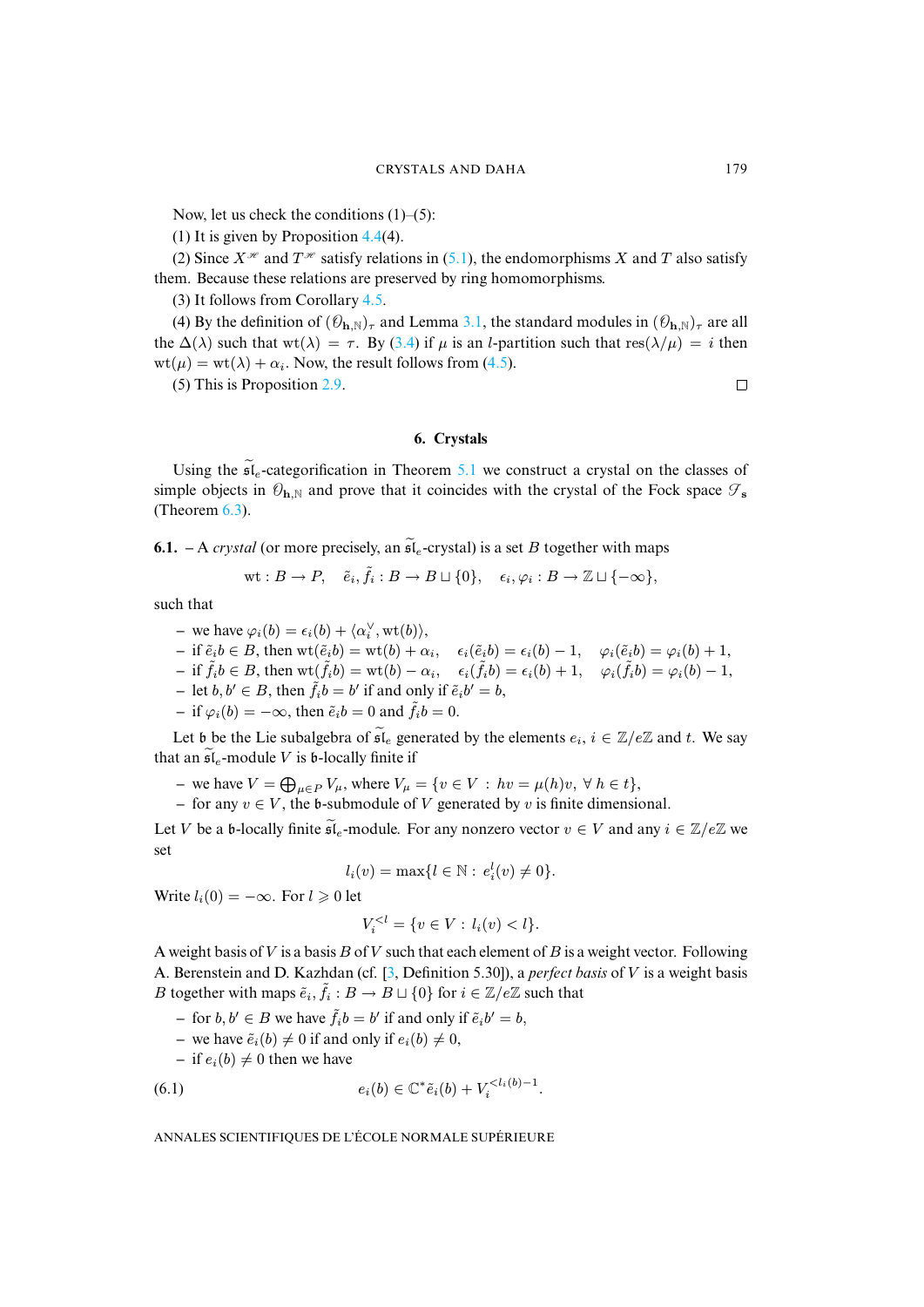We denote it by  $(B, \tilde{e}_i, \tilde{f}_i)$ . For such a basis let wt(b) be the weight of b, let  $\epsilon_i(b) = l_i(b)$  and let

<span id="page-34-0"></span>
$$
\varphi_i(b) = \epsilon_i(b) + \langle \alpha_i^{\vee}, \text{wt}(b) \rangle
$$

for all  $b \in B$ . The data

$$
(6.2) \qquad (B, \text{wt}, \tilde{e}_i, \tilde{f}_i, \epsilon_i, \varphi_i)
$$

is a cryst[al.](#page-36-9) We will always attach this crystal structure to  $(B, \tilde{e}_i, \tilde{f}_i)$ . We call  $b \in B$  a primitive element if  $e_i(b) = 0$  for all  $i \in \mathbb{Z}/e\mathbb{Z}$ . Let  $B^+$  be the set of primitive elements in B. Let  $V^+$  be the vector space spanned by all the primitive vectors in V. The following lemma is [3, Claim 5.32].

LEMMA 6.1. – For any perfect basis  $(B, \tilde{e}_i, \tilde{f}_i)$  the set  $B^+$  is a basis of  $V^+$ .

*Proof.* – By definition we have  $B^+ \subset V^+$ . Given a vector  $v \in V^+$ , there exist  $\zeta_1, \ldots, \zeta_r \in \mathbb{C}^*$ and distinct elements  $b_1, \ldots, b_r \in B$  such that  $v = \sum_{j=1}^r \zeta_j b_j$ . For any  $i \in \mathbb{Z}/e\mathbb{Z}$  let  $l_i = \max\{l_i(b_j) : 1 \leq j \leq r\}$  and  $J = \{j : l_i(b_j) = l_i, 1 \leq j \leq r\}$ . Then by the third property of perfect basis there exist  $\eta_j \in \mathbb{C}^*$  for  $j \in J$  and a vector  $w \in V^{\leq l_i-1}$  such that  $0 = e_i(v) = \sum_{j \in J} \zeta_j \eta_j \tilde{e}_i(b_j) + w$ . For distinct  $j, j' \in J$ , we have  $b_j \neq b_{j'}$ , so  $\tilde{e}_i(b_j)$  and  $\tilde{e}_i(b_{j'})$  are different unless they are zero. Moreover, since  $l_i(\tilde{e}_i(b_j)) = l_i - 1$ , the equality yields that  $\tilde{e}_i(b_j) = 0$  for all  $j \in J$ . So  $l_i = 0$ . Hence  $b_j \in B^+$  for  $j = 1, \ldots, r$ .  $\Box$ 

**6.2.** – Given an  $\widetilde{\mathfrak{sl}}_e$ -categorification on a C-linear artinian abelian category  $\mathcal C$  with the adjoint pair of endo-functors  $(U, V)$ ,  $X \in End(U)$  and  $T \in End(U^2)$ , assume that the  $\mathfrak{sl}_e$ -module  $K(\mathcal{C})$  is b-locally finite, then o[ne c](#page-36-10)an construct a perfect basis of  $K(\mathcal{C})$  as follows. For  $i \in \mathbb{Z}/e\mathbb{Z}$  let  $U_i$ ,  $V_i$  $V_i$  be the  $q^i$ -eigens[pa](#page-36-10)ces of X in U and V. By definition, the action of X restricts to each  $U_i$ . One can prove that T also restricts to endomorphism of  $(U_i)^2$ , see for example the beginning of Section 7 in [7]. It follows that the data  $(U_i, V_i, X, T)$  gives an  $sI<sub>2</sub>$ -categorification on  $\mathcal C$  in the sense of [7, Section 5.21]. By [7, Proposition 5.20] this implies that for any simple object L in  $\mathcal C$ , the object head( $U_i(L)$ ) (resp. soc( $V_iL$ )) is simple unless it is zero.

Let  $B_{\mathcal{C}}$  be the set of isomorphism classes of simple objects in  $\mathcal{C}$ . As part of the data of the  $\mathfrak{sl}_e$ -categorification, we have a decomposition  $\mathcal{C} = \bigoplus_{\tau \in P} \mathcal{C}_{\tau}$ . For a simple module  $L \in \mathcal{C}_{\tau}$ , the weight of [L] in  $K(\mathcal{C})$  is  $\tau$ . Hence  $B_{\mathcal{C}}$  is a weight basis of  $K(\mathcal{C})$ . Now for  $i \in \mathbb{Z}/e\mathbb{Z}$  define the maps

$$
\tilde{e}_i : B_{\mathcal{C}} \to B_{\mathcal{C}} \sqcup \{0\}, \quad [L] \mapsto [\text{head}(U_i L)], \tilde{f}_i : B_{\mathcal{C}} \to B_{\mathcal{C}} \sqcup \{0\}, \quad [L] \mapsto [\text{soc}(V_i L)].
$$

**PROPOSITION 6.2.** – *The data*  $(B_{\mathcal{C}}, \tilde{e}_i, \tilde{f}_i)$  *is a perfect basis of*  $K(\mathcal{C})$ *.* 

4 <sup>e</sup> SÉRIE – TOME 44 – 2011 – N<sup>o</sup> 1

*Proof[.](#page-36-10)* – Fix  $i \in \mathbb{Z}/e\mathbb{Z}$ . Let us check the conditions in order. First, for two simple modules L,  $L' \in \mathcal{C}$ , we have  $\tilde{e}_i([L]) = [L']$ , if and only if  $0 \neq \text{Hom}(U_i L, L') =$  $Hom(L, V_i L'),$  if and only if  $\tilde{f}_i([L']) = [L].$  The second condition follows from the fact that any non trivial module has a non trivial head. The third condition is [7, Proposition 5.20(d)].

 $\Box$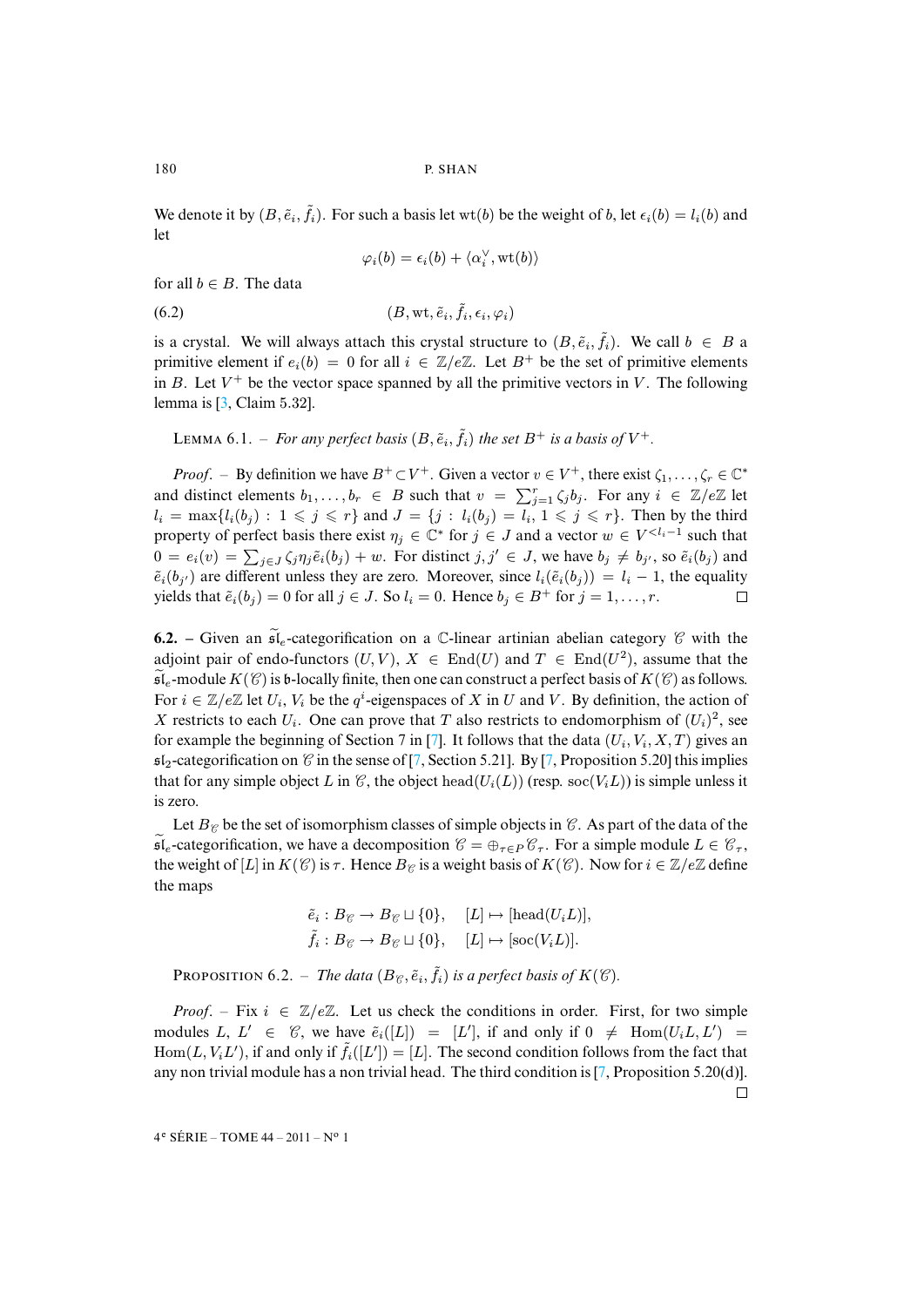**6.3.** – Let  $B_{\mathcal{F}_s}$  be the set of *l*-partitions. In [11] this set is given a crystal structure. We will call it the crystal of the Fock space  $\mathcal{F}_{s}$ .

THEOREM  $6.3. - (1)$  *The set* 

$$
B_{\mathcal{O}_{\mathbf{h},\mathbb{N}}} = \{ [L(\lambda)] \in K(\mathcal{O}_{\mathbf{h},\mathbb{N}}) : \lambda \in \mathcal{P}_{n,l}, n \in \mathbb{N} \}
$$

*and the maps*

$$
\tilde{e}_i: B_{\theta_{\mathbf{h},\mathbb{N}}}\to B_{\theta_{\mathbf{h},\mathbb{N}}}\sqcup\{0\}, \quad [L]\mapsto [\text{head}(E_iL)],
$$
  

$$
\tilde{f}_i: B_{\theta_{\mathbf{h},\mathbb{N}}}\to B_{\theta_{\mathbf{h},\mathbb{N}}}\sqcup\{0\}, \quad [L]\mapsto [\text{soc}(F_iL)].
$$

define a crystal structure on  $B_{\mathcal{O}_\mathbf{h}, \mathbb{N}}.$ 

(2) The crystal  $B_{\mathcal{O}_\mathbf{h},\mathbb{N}}$  given by (1) is [isom](#page-0-0)or[phic](#page-34-0) to the crystal  $B_{\mathcal{F}_\mathbf{s}}$ .

*Proof.* – (1) The Fock space  $\mathcal{F}_s$  is a locally finite b-module. So applying Proposition 6.2 to the  $\tilde{\mathfrak{sl}}_e$ -c[atego](#page-0-0)rification in Theorem 5.1 yields that  $(B_{\mathcal{O}_{h,\mathbb{N}}}, \tilde{e}_i, \tilde{f}_i)$  is a perfect basis. Therefore it defines a crystal structure on  $B_{\theta_{\mathbf{h},\mathbb{N}}}$  by (6.2).

(2) It is known that  $B_{\mathcal{F}_s}$  is a perfect basis of  $\mathcal{F}_s$ . Identify the  $\mathfrak{sl}_e$ -modules  $\mathcal{F}_s$  and  $K(\mathcal{O}_h,\mathbb{N})$ . [By](#page-36-9) Lemma 6.1 the set  $B_{\mathcal{G}_s}^+$  and  $B_{\theta_{h,\mathbb{N}}}^+$  are two weight bases of  $\mathcal{F}_s^+$ . So there is a bijection  $\psi : B^+_{\mathcal{G}_s} \to B^+_{\theta_{\mathbf{h},\mathbb{N}}}$  such that wt $(b) = \text{wt}(\psi(b))$ . Since  $\mathcal{F}_s$  is a direct sum of highest weight simple  $\mathfrak{sl}_e$ -modules, this bijection extends to an automorphism  $\psi$  of the  $\widetilde{\mathfrak{sl}}_e$ -module  $\mathcal{F}_s$ . By [3, Main Theorem 5.37] any automorphism of  $\mathcal{F}_s$  which maps  $B_{\mathcal{F}_s}^+$  to  $B_{\theta_{h,N}}^+$  induces an isomorphism of crystals  $B_{\mathcal{G}_s} \cong B_{\mathcal{O}_{h,\mathbb{N}}}$ .  $\Box$ 

REMARK 6.4. – One can prove that if  $n < e$  then a simple module  $L \in \mathcal{O}_{\mathbf{h},n}$  has finite dimension over  $\mathbb C$  if and only if the class  $[L]$  is a primitive element in  $B_{\mathcal{O}_{\mathbf{h},\mathbb N}}$ . In the case  $n=1$ , we have  $B_n(l) = \mu_l$ , the cyclic gr[ou](#page-36-11)p, and the primitive elements in the crystal  $B_{\mathcal{F}_s}$  have explicit combinatorial descriptions. This yields another proof of the classification of finite dimensional simple modules of  $H_h(\mu_l)$ , which was first given by W. Crawley-Boevey and M. P. Holland. See type A case of [8, Theorem 7.4].

# **Acknowledgements**

I would like to thank my advisor E. Vasserot for suggesting me this problem, for his guidance and his patience. I would also like to thank I. Gordon and M. Martino for enlightening discussions. Independently, they also obtained the result on crystals in their recent joint work. I am grateful to D. Yang and I. Losev for pointing out some errors in the preliminary version of this paper.

#### **REFERENCES**

- <span id="page-35-0"></span>[1] S. ARIKI, On the decomposition numbers of the Hecke algebra of  $G(m, 1, n)$ , *J. Math. Kyoto Univ.* **36** (1996), 789–808.
- [2] S. ARIKI, *Representations of quantum algebras and combinatorics of Young tableaux*, University Lecture Series **26**, Amer. Math. Soc., 2002.